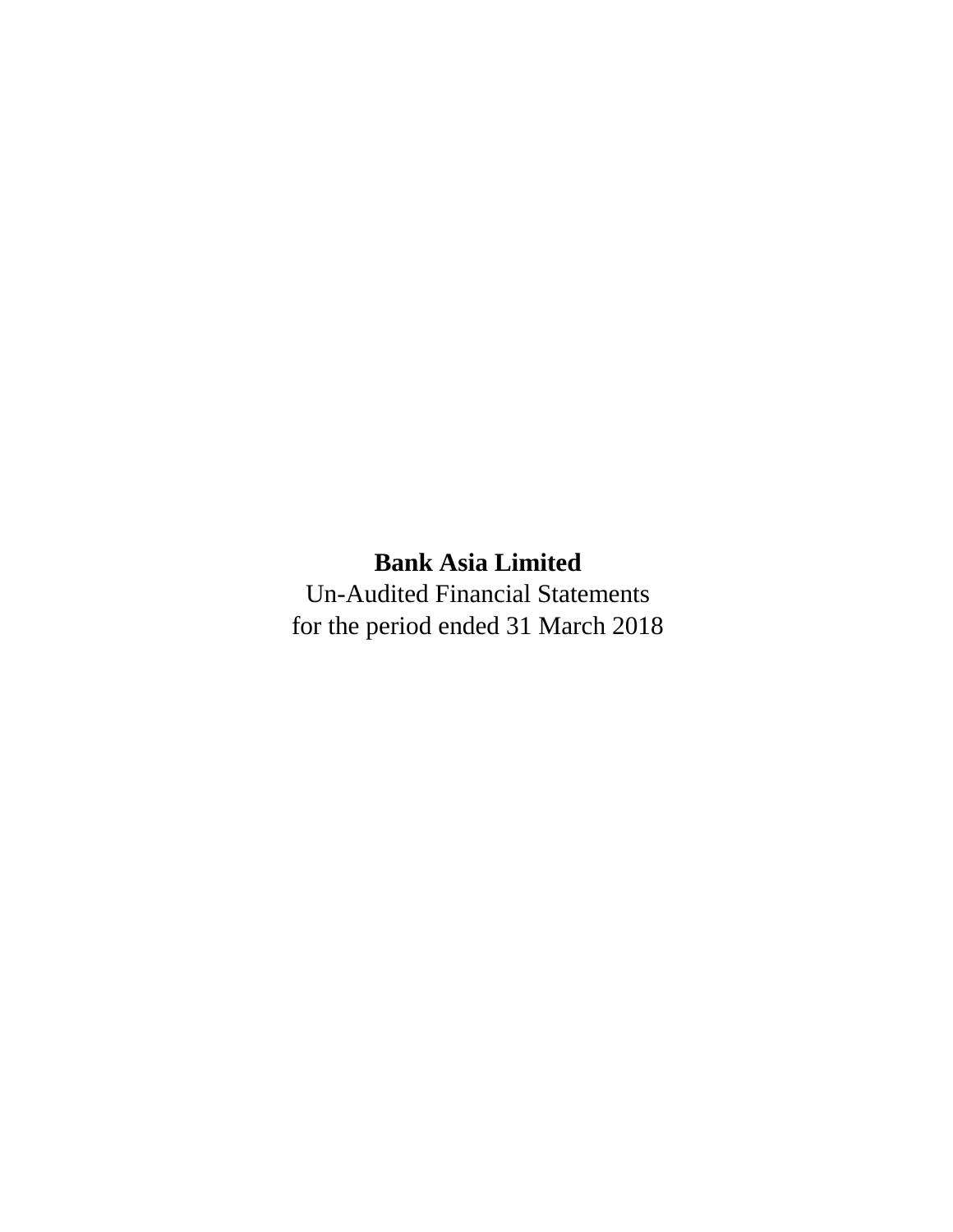**Bank Asia Limited and Its Subsidiaries Consolidated Balance Sheet as at 31 March 2018**

|                                                                         |                | Amount in Taka                  |                                    |  |  |
|-------------------------------------------------------------------------|----------------|---------------------------------|------------------------------------|--|--|
|                                                                         |                | At                              | At                                 |  |  |
|                                                                         | <b>Notes</b>   | 31 March 2018                   | 31 Dec 2017                        |  |  |
| <b>PROPERTY AND ASSETS</b><br>Cash                                      |                |                                 |                                    |  |  |
| In hand (including foreign currencies)                                  | 4(a)<br>4.1(a) | 16,214,334,870<br>2,071,155,171 | 17,933,208,773<br>1,994,978,583    |  |  |
| Balance with Bangladesh Bank and its agent bank                         |                |                                 |                                    |  |  |
| (including foreign currencies)                                          | 4.2(a)         | 14, 143, 179, 699               | 15,938,230,190                     |  |  |
| Balance with other banks and financial institutions                     | 5(a)           | 25,447,605,201                  | 30,077,880,452                     |  |  |
| In Bangladesh                                                           |                | 25,018,000,464                  | 29,087,820,840                     |  |  |
| Outside Bangladesh                                                      |                | 429,604,737                     | 990,059,612                        |  |  |
| Money at call and on short notice                                       | 6(a)           | 400,000,000                     |                                    |  |  |
| <b>Investments</b>                                                      | 7(a)           | 28,638,802,023                  | 28, 145, 350, 291                  |  |  |
| Government                                                              |                | 24,869,570,190                  | 24,431,255,000                     |  |  |
| Others                                                                  |                | 3,769,231,833                   | 3,714,095,291                      |  |  |
| <b>Loans and advances/investments</b>                                   | 8(a)           | 205,416,434,602                 | 200,328,423,831                    |  |  |
| Loans, cash credits, overdrafts, etc/investments                        |                | 186,480,672,769                 | 184, 322, 321, 558                 |  |  |
| Bills purchased and discounted                                          |                | 18,935,761,833                  | 16,006,102,273                     |  |  |
| Fixed assets including premises, furniture and fixtures                 | 9(a)           | 5,375,140,397                   | 5,344,230,907                      |  |  |
| <b>Other assets</b>                                                     | 10(a)          | 9,640,639,438                   | 9,117,178,530                      |  |  |
| Non - banking assets                                                    |                |                                 |                                    |  |  |
| <b>Total assets</b>                                                     |                | 291,132,956,531                 | 290,946,272,783                    |  |  |
|                                                                         |                |                                 |                                    |  |  |
| <b>LIABILITIES AND CAPITAL</b><br><b>Liabilities</b>                    |                |                                 |                                    |  |  |
| Borrowings from other banks, financial institutions and agent 11(a)     |                | 36,968,568,274                  | 30,465,558,247                     |  |  |
| Subordinated non-convertible bonds                                      | 11(aa)         | 7,492,588,885                   | 8,092,588,885                      |  |  |
|                                                                         |                |                                 |                                    |  |  |
| Deposits and other accounts                                             | 12(a)          | 198,924,302,192                 | 207, 283, 945, 687                 |  |  |
| Current/Al-wadeeah current accounts and other accounts<br>Bills payable |                | 42,159,517,277<br>2,546,325,331 | 42, 242, 103, 482<br>3,968,967,652 |  |  |
| Savings bank/Mudaraba savings bank deposits                             |                | 34,056,400,810                  | 34,496,938,426                     |  |  |
| Fixed deposits/Mudaraba fixed deposits                                  |                | 120, 162, 058, 774              | 126,575,936,127                    |  |  |
| Bearer certificates of deposit                                          |                |                                 |                                    |  |  |
| Other deposits                                                          |                | $\overline{\phantom{0}}$        | $\qquad \qquad -$                  |  |  |
| <b>Other liabilities</b>                                                | 13(a)          | 26,224,881,838                  | 24,170,500,633                     |  |  |
| <b>Total liabilities</b>                                                |                | 269,610,341,190                 | 270,012,593,452                    |  |  |
| Capital/shareholders' equity                                            |                |                                 |                                    |  |  |
| Total shareholders' equity                                              |                | 21,522,615,341                  | 20,933,679,331                     |  |  |
| Paid-up capital                                                         | 14.2           | 9,870,110,990                   | 9,870,110,990                      |  |  |
| Statutory reserve                                                       | 15             | 7,588,333,539                   | 7,345,137,782                      |  |  |
| Revaluation reserve                                                     | 16(a)          | 2,155,900,173                   | 2,154,384,193                      |  |  |
| General reserve                                                         |                | 8,166,144                       | 8,166,144                          |  |  |
| Retained earnings                                                       | 17(a)          | 1,898,565,839                   | 1,554,316,722                      |  |  |
| Foreign currency translation reserve                                    |                | 1,526,922                       | 1,551,777                          |  |  |
| Non-controlling (minority) interest                                     | 17(b)          | 11,734                          | 11,723                             |  |  |
| Total liabilities and shareholders' equity                              |                | 291,132,956,531                 | 290,946,272,783                    |  |  |
| <b>Net Assets Value per Share</b>                                       |                | 21.81                           | 21.21                              |  |  |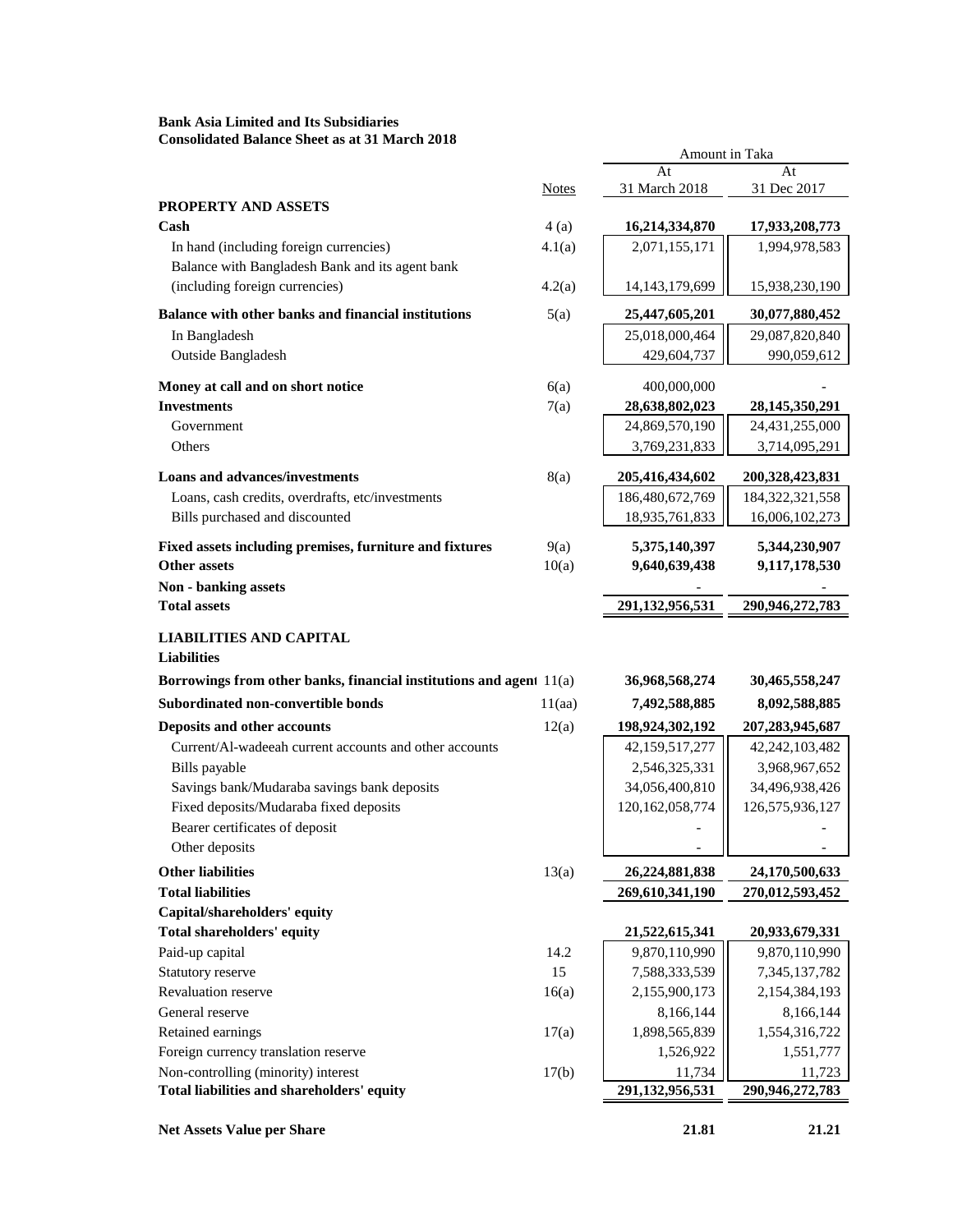**Bank Asia Limited and Its Subsidiaries Consolidated Balance Sheet as at 31 March 2018**

|                                                                       |              | Amount in Taka    |                    |  |
|-----------------------------------------------------------------------|--------------|-------------------|--------------------|--|
|                                                                       |              | At                | At                 |  |
|                                                                       | <b>Notes</b> | 31 March 2018     | 31 Dec 2017        |  |
| <b>OFF-BALANCE SHEET ITEMS</b>                                        |              |                   |                    |  |
| <b>Contingent liabilities</b>                                         | 18           | 140,769,393,627   | 135,839,309,791    |  |
| Acceptances and endorsements                                          |              | 45,586,473,725    | 42,864,351,001     |  |
| Letters of guarantee                                                  |              | 42,183,888,427    | 40,615,034,541     |  |
| Irrevocable letters of credit                                         |              | 37, 317, 395, 363 | 37,891,236,914     |  |
| Bills for collection                                                  |              | 15,681,636,112    | 14,468,687,335     |  |
| Other contingent liabilities                                          |              |                   |                    |  |
| <b>Other commitments</b>                                              |              | 497,760,000       | 317, 134, 285      |  |
| Documentary credits and short term trade-related transactions         |              |                   |                    |  |
| Forward assets purchased and forward deposits placed                  |              | 497,760,000       | 317, 134, 285      |  |
| Undrawn note issuance and revolving underwriting facilities           |              |                   |                    |  |
| Undrawn formal standby facilities, credit lines and other commitments |              |                   |                    |  |
| Total off-balance sheet items including contingent liabilities        |              | 141,267,153,627   | 136, 156, 444, 076 |  |
|                                                                       |              |                   |                    |  |

**Mathematic Solution Alice Solution Alice Solution Alice Solution Alice Solution Alice Solution Alice Solution A** President & Managing Director Director Director Chairman

**Mohammad Ibrahim Khalil FCA** -Sd- -Sd-Chief Financial Officer Company Secretary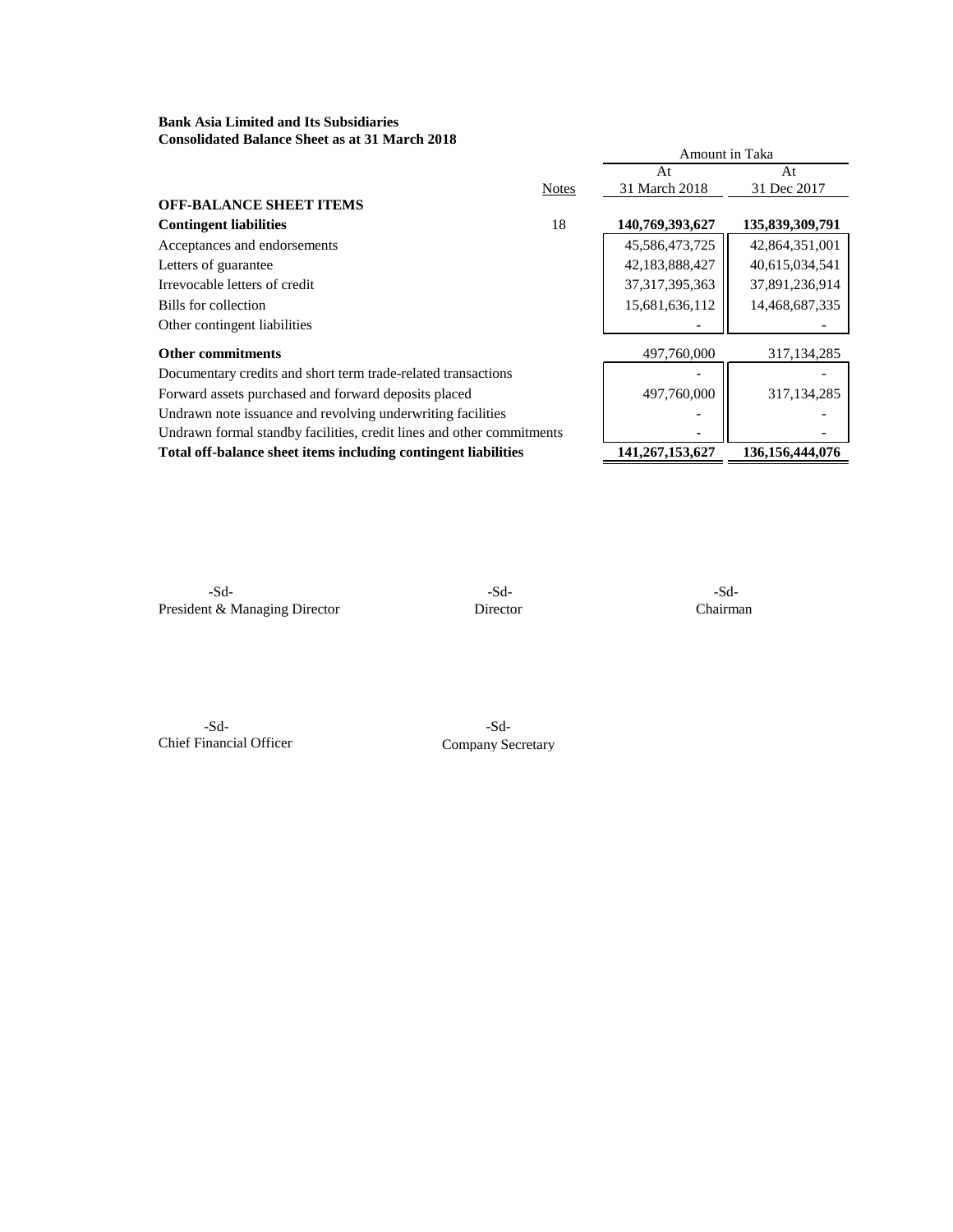**Bank Asia Limited and Its Subsidiaries Consolidated Profit and Loss Statement for the period ended 31 March 2018**

|                                               | <b>Notes</b> | 31 March 2018 | 31 March 2017   |
|-----------------------------------------------|--------------|---------------|-----------------|
| <b>OPERATING INCOME</b>                       |              |               |                 |
| Interest income                               | 20(a)        | 4,813,105,056 | 3,702,798,616   |
| Interest paid on deposits and borrowings, etc | 21(a)        | 3,015,424,328 | 2,591,457,025   |
| Net interest income                           |              | 1,797,680,728 | 1,111,341,591   |
| Investment income                             | 22(a)        | 544,017,588   | 711,232,728     |
| Commission, exchange and brokerage            | 23(a)        | 704,442,890   | 695,106,821     |
| Other operating income                        | 24(a)        | 157,853,013   | 141,760,686     |
|                                               |              | 1,406,313,491 | 1,548,100,235   |
| Total operating income (A)                    |              | 3,203,994,219 | 2,659,441,826   |
| <b>OPERATING EXPENSES</b>                     |              |               |                 |
| Salaries and allowances                       | 25(a)        | 629,372,017   | 601,444,575     |
| Rent, taxes, insurance, electricity, etc      | 26(a)        | 171,662,373   | 152,085,835     |
| Legal expenses                                | 27(a)        | 5,760,356     | 4,629,474       |
| Postage, stamp, telecommunication, etc        | 28(a)        | 21,675,856    | 19,780,538      |
| Stationery, printing, advertisements, etc     | 29(a)        | 19,922,539    | 21,208,727      |
| Managing Director's salary and fees           | 30           | 3,050,000     | 3,050,000       |
| Directors' fees                               | 31(a)        | 1,087,200     | 1,012,000       |
| Auditors' fees                                | 32(a)        | 467,239       | 437,511         |
| Depreciation and repairs of Bank's assets     | 33(a)        | 110,856,034   | 108,739,924     |
| Other expenses                                | 34(a)        | 367,173,436   | 326,733,302     |
| Total operating expenses (B)                  |              | 1,331,027,050 | 1,239,121,886   |
| Profit before provision (C=A-B)               |              | 1,872,967,169 | 1,420,319,940   |
| Provision for loans and advances/investments  |              |               |                 |
| General provision                             |              | 435,770,630   | (983, 169, 223) |
| Specific provision                            |              | 171,448,617   | 1,557,294,608   |
|                                               |              | 607,219,247   | 574,125,385     |
| Provision for off-balance sheet items         |              | 49,412,221    | 91,160,475      |
| Total provision (D)                           | 34(c)        | 656,631,468   | 665,285,860     |
| Total profit before tax (C-D)                 |              | 1,216,335,701 | 755,034,080     |
| Provision for taxation                        |              |               |                 |
| Current tax                                   | 13.5.1(a)    | 616,044,738   | 394,794,250     |
| Deferred tax                                  | 13.5.2       | 10,000,000    | 10,000,000      |
|                                               |              | 626,044,738   | 404,794,250     |
| Net profit after tax                          |              | 590,290,963   | 350,239,830     |
| <b>Appropriations</b>                         |              |               |                 |
| Statutory reserve                             | 15           | 243, 195, 757 | 136,746,048     |
| General reserve                               |              |               |                 |
|                                               |              | 243, 195, 757 | 136,746,048     |
| <b>Retained surplus</b>                       |              | 347,095,206   | 213,493,782     |
| <b>Attributable to:</b>                       |              |               |                 |
| Equity holders of Bank Asia Limited           |              | 347,095,195   | 213,493,586     |
| Non-controlling (minority) interest           |              | 11            | 196             |
|                                               |              | 347,095,206   | 213,493,782     |
| <b>Earnings Per Share (EPS)</b>               |              | 0.60          | 0.35            |

-Sd- 5d-President & Managing Director Director Director Chairman

Amount in Taka

**Mohammad Ibrahim Khalil FCA** -Sd- -Sd-Chief Financial Officer Company Secretary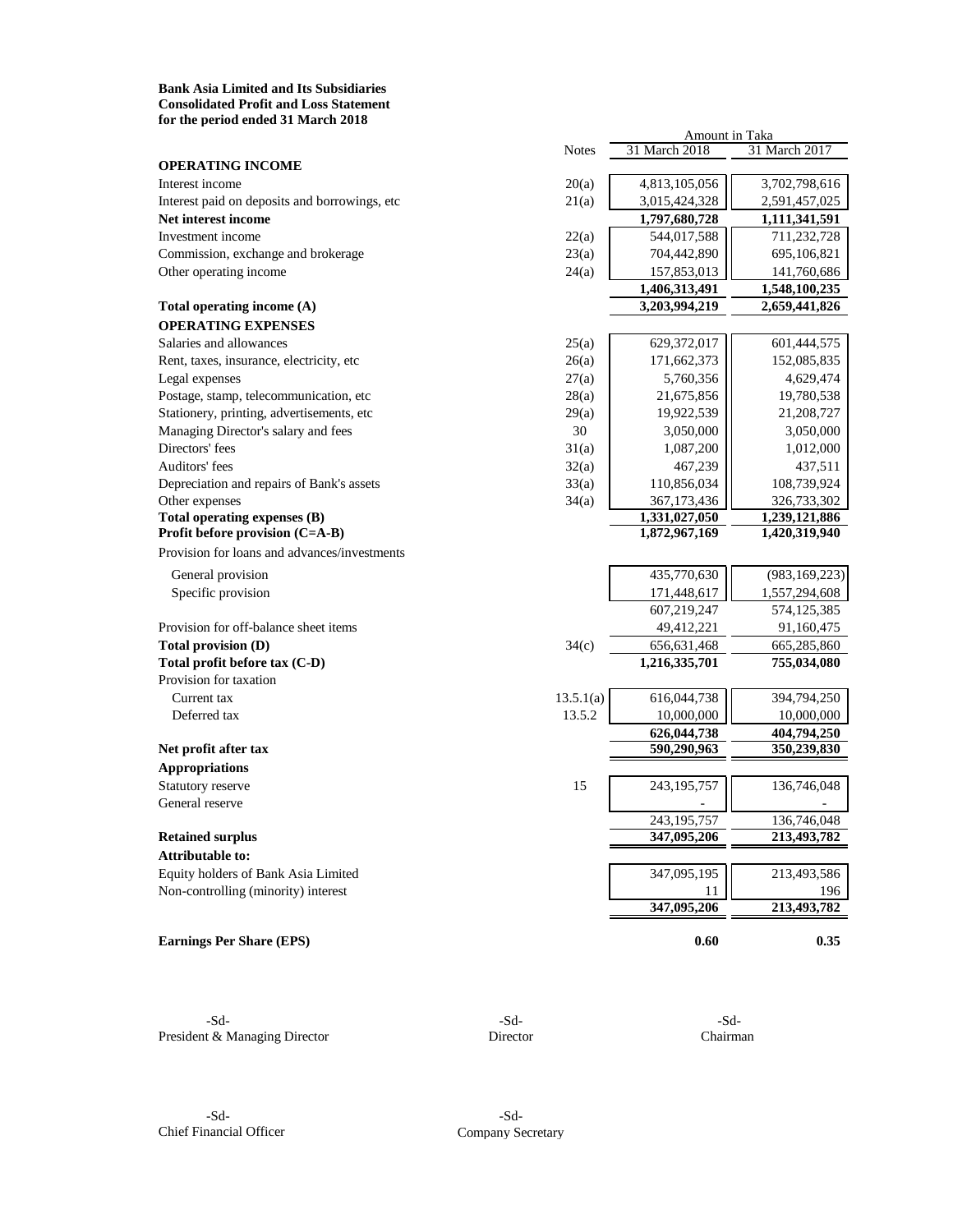#### **Bank Asia Limited and Its Subsidiaries Consolidated Cash Flow Statement for the period ended 31 March 2018**

|                                                                      |              | Amount in Taka    |                 |
|----------------------------------------------------------------------|--------------|-------------------|-----------------|
|                                                                      | <b>Notes</b> | 31 March 2018     | 31 March 2017   |
| Cash flows from operating activities $(A)$                           |              |                   |                 |
| Interest receipts                                                    |              | 4,547,599,665     | 4,004,405,557   |
| Interest payments                                                    |              | (2,650,636,073)   | (2,591,457,025) |
| Fees and commission receipts                                         |              | 704,442,890       | 695,106,821     |
| Recoveries on loans previously written off                           |              | 3,700,000         | 424,639         |
| Cash payment to employees                                            |              | (642, 981, 825)   | (611, 310, 341) |
| Cash payment to suppliers                                            |              | (33,748,778)      | (37, 198, 464)  |
| Income tax paid                                                      |              | (298, 950, 723)   | (416,938,587)   |
| Receipts from other operating activities                             | 35(a)        | 160,809,137       | 171,573,143     |
| Payments for other operating activities                              | 36(a)        | (570, 876, 460)   | (507, 120, 796) |
| Operating profit before changes in operating assets $\&$ liabilities |              | 1,219,357,833     | 707,484,947     |
| Increase/(decrease) in operating assets and liabilities              |              |                   |                 |
| Loans and advances to customers and banks                            |              | (5,091,710,771)   | 477,029,289     |
| Other assets                                                         |              | (65,904,340)      | 279,399,872     |
| Deposits from customers and banks                                    |              | (8,359,643,495)   | (4,469,210,372) |
| <b>Trading liabilities</b>                                           |              | 6,503,010,028     | (2,050,177,000) |
| Other liabilities                                                    |              | 1,066,899,889     | (414,791,118)   |
| Net Increase/(decrease) in operating assets and liabilities          |              | (5,947,348,690)   | (6,177,749,329) |
| Net cash flows from operating activities                             |              | (4,727,990,857)   | (5,470,264,382) |
| Cash flows from investing activities (B)                             |              |                   |                 |
| Investments in treasury bills, bonds and others                      |              | (438, 315, 190)   | 12,459,343,512  |
| Sale/(Purchase) of trading securities                                |              | (55, 136, 542)    | 167,119,074     |
| (Purchase)/disposal of fixed assets                                  |              | (127, 165, 265)   | (114, 346, 184) |
| Net cash flows from/(used in) investing activities                   |              | (620, 616, 997)   | 12,512,116,402  |
| Cash flows from financing activities $(C)$                           |              |                   |                 |
| Payment for finance lease                                            |              |                   | (107, 864)      |
| Adjustment of subordinated non-convertible bond                      |              | (600,000,000)     |                 |
| Net cash flows from/(used in) financing activities                   |              | (600,000,000)     | (107, 864)      |
| Net increase/(decrease) in cash and cash equivalents $(A+B+C)$       |              | (5,948,607,854)   | 7,041,744,156   |
| Effects of exchange rate changes on cash and cash equivalents        |              |                   |                 |
| Cash and cash equivalents at the beginning of the period             |              | 48,012,769,325    | 34,471,916,226  |
| Cash and cash equivalents at the end of the period                   |              | 42,064,161,471    | 41,513,660,382  |
| Cash and cash equivalents:                                           |              |                   |                 |
| Cash                                                                 |              | 2,071,155,171     | 1,874,814,328   |
| Balance with Bangladesh Bank and its agent bank(s)                   |              | 14, 143, 179, 699 | 16,852,913,865  |
| Balance with other banks and financial institutions                  |              | 25,447,605,201    | 19,252,935,789  |
| Money at call and on short notice                                    |              | 400,000,000       | 3,530,000,000   |
| Prize bonds                                                          |              | 2,221,400         | 2,996,400       |
|                                                                      |              | 42,064,161,471    | 41,513,660,382  |
|                                                                      |              |                   |                 |
| <b>Net Operating Cash Flows per Share</b>                            |              | (4.79)            | (5.54)          |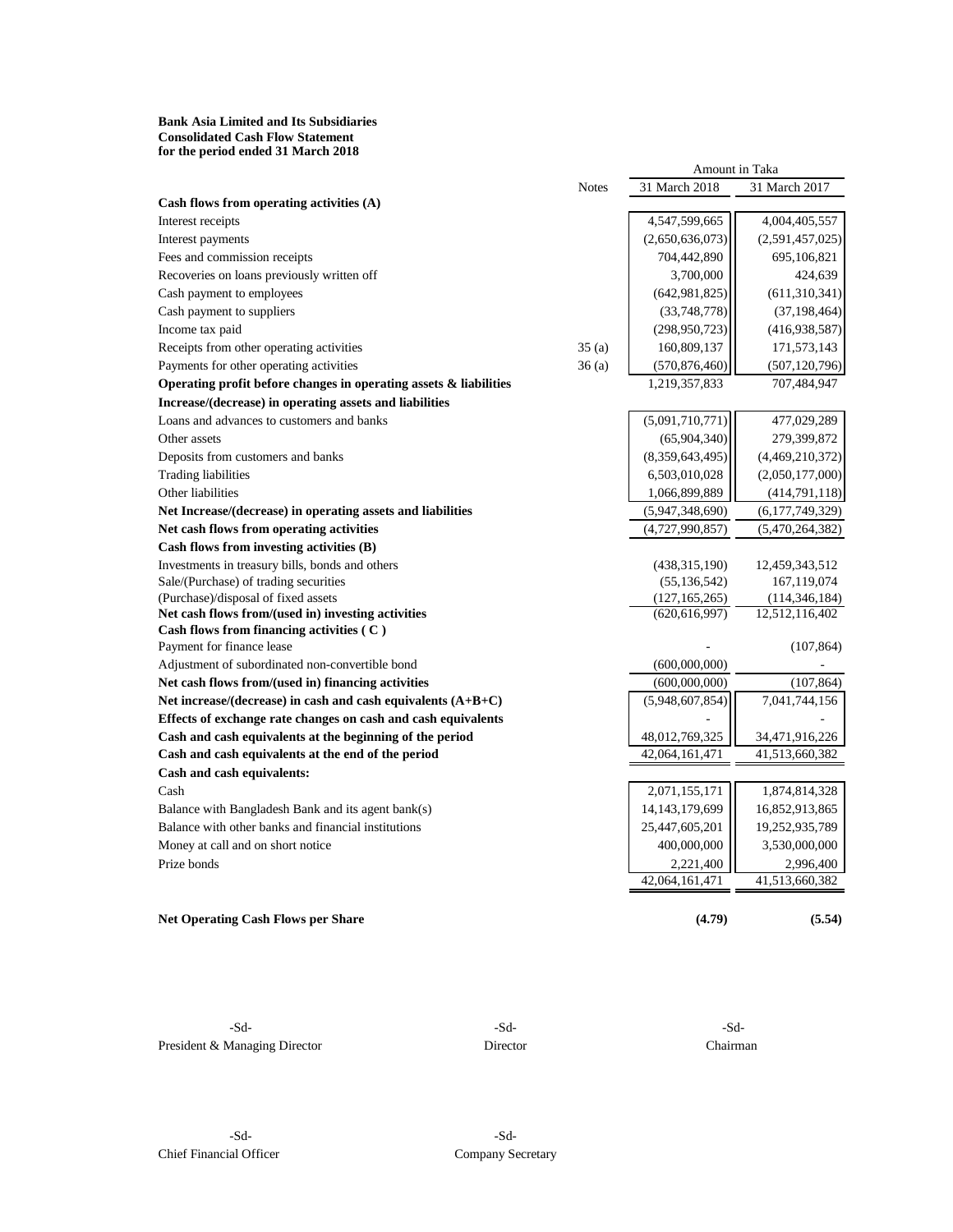#### **Bank Asia Limited and Its Subsidiaries**

**Consolidated Statement of Changes in Equity for the period ended 31 March 2018**

|                                                            |                    |                             |                               |                    |                                               |                             |                |                                 | Amount in Taka         |
|------------------------------------------------------------|--------------------|-----------------------------|-------------------------------|--------------------|-----------------------------------------------|-----------------------------|----------------|---------------------------------|------------------------|
| <b>Particulars</b>                                         | Paid-up<br>capital | <b>Statutory</b><br>reserve | <b>Revaluation</b><br>reserve | General<br>reserve | Foreign<br>currency<br>translation<br>reserve | <b>Retained</b><br>earnings | <b>Total</b>   | Non-<br>controlling<br>interest | <b>Total</b><br>equity |
| Balance at 01 January 2017                                 | 8,812,599,100      | 6,533,632,030               | 2,239,612,377                 | 8,166,144          | 1,462,526                                     | 1,267,955,303               | 18,863,427,481 | 11,355                          | 18,863,438,836         |
| Transferred during the period                              |                    | 136,746,048                 |                               |                    |                                               | (136,746,048)               |                |                                 |                        |
| Adjustment on revaluation of fixed assets and other        |                    |                             | (22, 280, 570)                |                    |                                               |                             | (22, 280, 570) |                                 | (22, 280, 570)         |
| investment                                                 |                    |                             |                               |                    |                                               |                             |                |                                 |                        |
| Foreign currency translation for the period                |                    |                             |                               |                    | 541,657                                       |                             | 541,657        |                                 | 541.657                |
| Net profit for the period                                  |                    |                             |                               |                    |                                               | 350,239,634                 | 350,239,634    | 196                             | 350,239,830            |
| Balance as at 31 March 2017                                | 8,812,599,100      | 6,670,378,079               | 2,217,331,807                 | 8,166,144          | 2,004,183                                     | ,481,448,889                | 19,191,928,202 | 11,551                          | 19,191,939,753         |
| Transferred during the period                              |                    | 674,759,704                 |                               |                    |                                               | (674, 759, 704)             |                | ٠                               |                        |
| Adjustment on revaluation of fixed assets and other        |                    |                             | (9, 232, 350)                 |                    |                                               |                             | (9,232,350)    |                                 | (9, 232, 350)          |
| investment                                                 |                    |                             |                               |                    |                                               |                             |                |                                 |                        |
| Transferred to retained earnings                           |                    |                             | (53,715,264)                  |                    |                                               | 53,715,264                  |                |                                 |                        |
| Foreign currency translation for opening retained earnings |                    |                             |                               |                    |                                               | (10, 425, 178)              | (10, 425, 178) |                                 | (10, 425, 178)         |
| Foreign currency translation for the period                |                    |                             |                               |                    | (452, 407)                                    |                             | (452, 407)     |                                 | (452, 407)             |
| Issue of bonus shares                                      | 1,057,511,890      |                             |                               |                    |                                               | (1,057,511,890)             |                |                                 |                        |
| Cash dividend paid                                         |                    |                             |                               |                    |                                               |                             |                |                                 |                        |
| Net profit for the period                                  |                    |                             |                               |                    |                                               | 1.761,849,341               | 1.761.849.341  | 172                             | 1.761.849.513          |
| <b>Balance as at 31 December 2017</b>                      | 9.870.110.990      | 7.345.137.782               | 2,154,384,193                 | 8.166.144          | 1.551.777                                     | 1,554,316,722               | 20,933,667,608 | 11.723                          | 20,933,679,331         |
| Transferred during the period                              |                    | 243,195,757                 |                               |                    | ۰                                             | (243, 195, 757)             |                | $\overline{\phantom{a}}$        |                        |
| Adjustment on revaluation of fixed assets and other        |                    |                             | 1,515,980                     |                    |                                               |                             | 1,515,980      |                                 |                        |
| investment                                                 |                    | ٠                           |                               |                    |                                               |                             |                |                                 | 1,515,980              |
| Transferred to retained earnings                           |                    |                             |                               |                    |                                               |                             |                |                                 |                        |
| Foreign currency translation for opening retained earnings |                    |                             |                               |                    |                                               | (2,846,079)                 | (2,846,079)    |                                 | (2,846,079)            |
| Foreign currency translation for the period                |                    |                             |                               |                    | (24, 854)                                     |                             | (24, 854)      |                                 | (24, 854)              |
| Issue of bonus shares                                      |                    |                             |                               |                    |                                               |                             |                |                                 |                        |
| Net profit for the period                                  |                    |                             |                               |                    |                                               | 590,290,952                 | 590,290,952    |                                 | 590,290,963            |
| Balance as at 31 March 2018                                | 9.870.110.990      | 7,588,333,539               | 2,155,900,173                 | 8,166,144          | .526.922                                      | 1,898,565,839               | 21,522,603,607 | 11.734                          | 21,522,615,341         |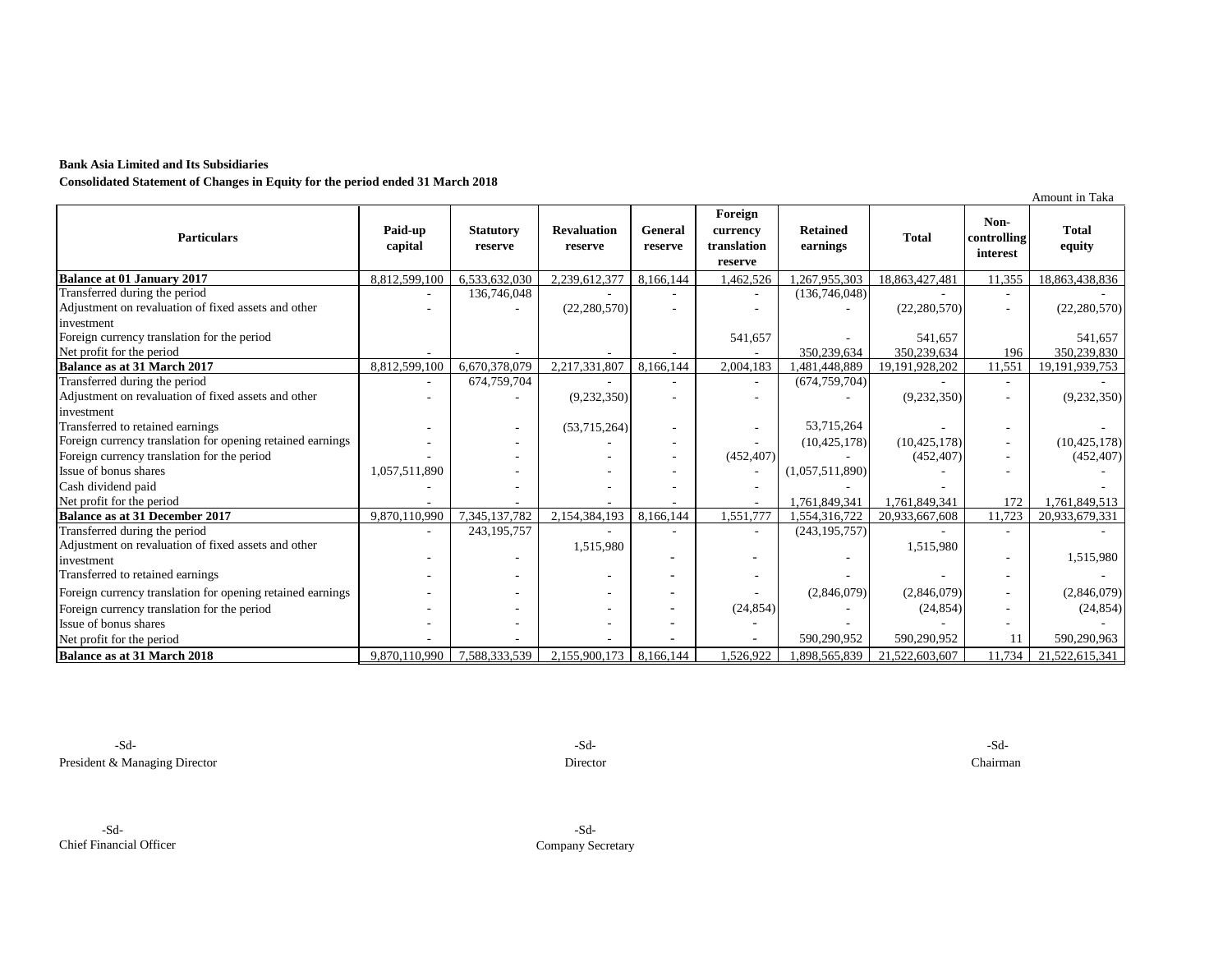**Bank Asia Limited Balance Sheet as at 31 March 2018**

|                                                                 |              | Amount in Taka                      |                                  |  |  |
|-----------------------------------------------------------------|--------------|-------------------------------------|----------------------------------|--|--|
|                                                                 |              | At                                  | At                               |  |  |
| <b>PROPERTY AND ASSETS</b>                                      | <b>Notes</b> | 31 March 2018                       | 31 Dec 2017                      |  |  |
| Cash                                                            | 4            | 16,210,897,283                      | 17,930,274,917                   |  |  |
| In hand (including foreign currencies)                          | 4.1          | 2,067,717,584                       | 1,992,044,727                    |  |  |
| Balance with Bangladesh Bank and its agent bank                 |              |                                     |                                  |  |  |
| (including foreign currencies)                                  | 4.2          | 14, 143, 179, 699                   | 15,938,230,190                   |  |  |
| Balance with other banks and financial institutions             |              | 25,064,281,355                      | 29,603,011,389                   |  |  |
| In Bangladesh                                                   | 5.1          | 24,708,737,235                      | 28,766,652,560                   |  |  |
| Outside Bangladesh                                              | 5.2          | 355,544,120                         | 836,358,829                      |  |  |
| Money at call and on short notice                               | 6            | 400,000,000                         |                                  |  |  |
| <b>Investments</b>                                              | 7            | 27,984,150,736                      | 27,545,818,419                   |  |  |
| Government                                                      |              | 24,869,570,190                      | 24,431,255,000                   |  |  |
| Others                                                          |              | 3,114,580,546                       | 3,114,563,419                    |  |  |
| <b>Loans and advances/investments</b>                           | 8            | 202,695,519,551                     | 197,504,138,756                  |  |  |
| Loans, cash credits, overdrafts, etc/investments                |              | 183,759,757,718                     | 181,498,036,483                  |  |  |
| Bills purchased and discounted                                  |              | 18,935,761,833                      | 16,006,102,273                   |  |  |
| Fixed assets including premises, furniture and fixtui           | 9            | 5,361,407,177                       | 5,329,740,498                    |  |  |
| Other assets                                                    | 10           | 11,617,451,555                      | 11,083,658,773                   |  |  |
| Non - banking assets                                            |              |                                     |                                  |  |  |
| <b>Total assets</b>                                             |              | 289, 333, 707, 657                  | 288,996,642,751                  |  |  |
| <b>LIABILITIES AND CAPITAL</b>                                  |              |                                     |                                  |  |  |
| <b>Liabilities</b>                                              |              |                                     |                                  |  |  |
| Borrowings from other banks, financial institutions             | 11           | 36,947,406,532                      | 30,268,312,053                   |  |  |
| Subordinated non-convertible bonds                              | $11$ (aa)    | 7,492,588,885                       | 8,092,588,885                    |  |  |
| Deposits and other accounts                                     | 12           | 198,623,007,006                     | 207,041,471,381                  |  |  |
| Current/Al-wadeeah current accounts and other accounts          |              | 41,858,222,091                      | 41,999,629,176                   |  |  |
| Bills payable                                                   |              | 2,546,325,331                       | 3,968,967,652                    |  |  |
| Savings bank/Mudaraba savings bank deposits                     |              | 34,056,400,810                      | 34,496,938,426                   |  |  |
| Fixed deposits/Mudaraba fixed deposits                          |              | 120, 162, 058, 774                  | 126,575,936,127                  |  |  |
| Bearer certificates of deposit                                  |              |                                     |                                  |  |  |
| Other deposits                                                  |              |                                     |                                  |  |  |
| <b>Other liabilities</b>                                        | 13           | 24,618,716,905                      | 22,539,776,869                   |  |  |
| <b>Total liabilities</b>                                        |              | 267, 681, 719, 328                  | 267,942,149,188                  |  |  |
| Capital/shareholders' equity                                    |              |                                     |                                  |  |  |
| <b>Total shareholders' equity</b>                               |              | 21,651,988,328                      | 21,054,493,564                   |  |  |
| Paid-up capital                                                 | 14.2         | 9,870,110,990                       | 9,870,110,990                    |  |  |
| Statutory reserve                                               | 15           | 7,588,333,539                       | 7,345,137,782                    |  |  |
|                                                                 |              | 2,155,900,173                       | 2,154,384,193                    |  |  |
| Revaluation reserve                                             | 16           |                                     |                                  |  |  |
| General reserve                                                 |              | 8,166,144                           | 8,166,144                        |  |  |
| Retained earnings<br>Total liabilities and shareholders' equity | 17           | 2,029,477,483<br>289, 333, 707, 657 | 1,676,694,455<br>288,996,642,751 |  |  |

**Net Assets Value per Share 21.94** 21.33

 $\overline{\phantom{0}}$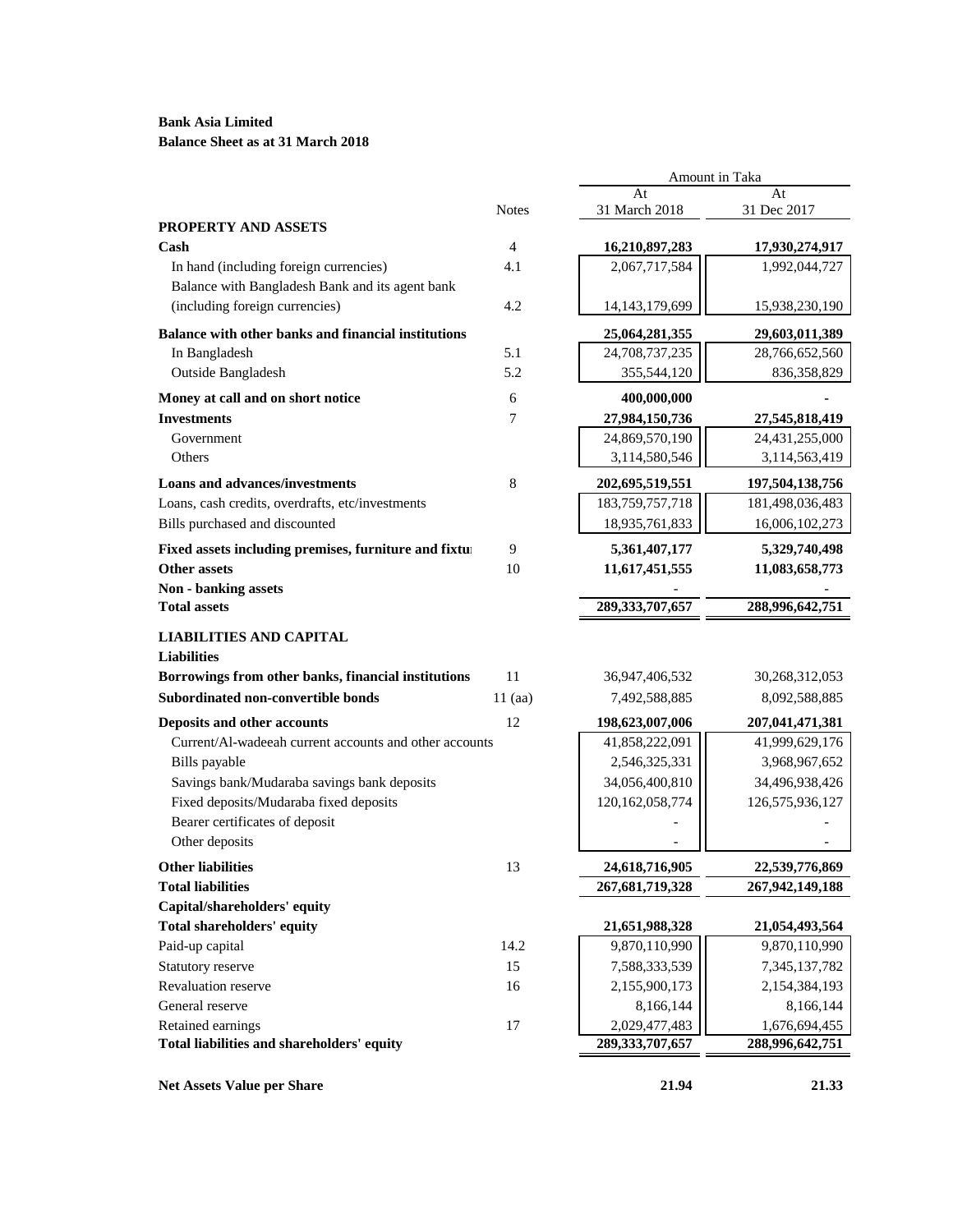## **Bank Asia Limited Balance Sheet as at 31 March 2018**

|                                                                       | Amount in Taka    |                    |  |
|-----------------------------------------------------------------------|-------------------|--------------------|--|
|                                                                       | At                | At                 |  |
| <b>Notes</b>                                                          | 31 March 2018     | 31 Dec 2017        |  |
|                                                                       |                   |                    |  |
| 18                                                                    | 140,769,393,627   | 135,839,309,791    |  |
|                                                                       | 45,586,473,725    | 42,864,351,001     |  |
|                                                                       | 42,183,888,427    | 40,615,034,541     |  |
|                                                                       | 37, 317, 395, 363 | 37,891,236,914     |  |
|                                                                       | 15,681,636,112    | 14,468,687,335     |  |
|                                                                       |                   |                    |  |
|                                                                       | 497,760,000       | 317, 134, 285      |  |
| Documentary credits and short term trade-related transactions         |                   |                    |  |
| Forward assets purchased and forward deposits placed                  | 497,760,000       | 317, 134, 285      |  |
| Undrawn note issuance and revolving underwriting facilities           |                   |                    |  |
| Undrawn formal standby facilities, credit lines and other commitments |                   |                    |  |
| Total off-balance sheet items including contingent liabilities        | 141,267,153,627   | 136, 156, 444, 076 |  |
|                                                                       |                   |                    |  |

**Md. Arfan Ali** -Sd- -Sd- -Sd-President & Managing Director Director Director Chairman

**Mohammad Ibrahim Khalil FCA** -Sd- -Sd-Chief Financial Officer Company Secretary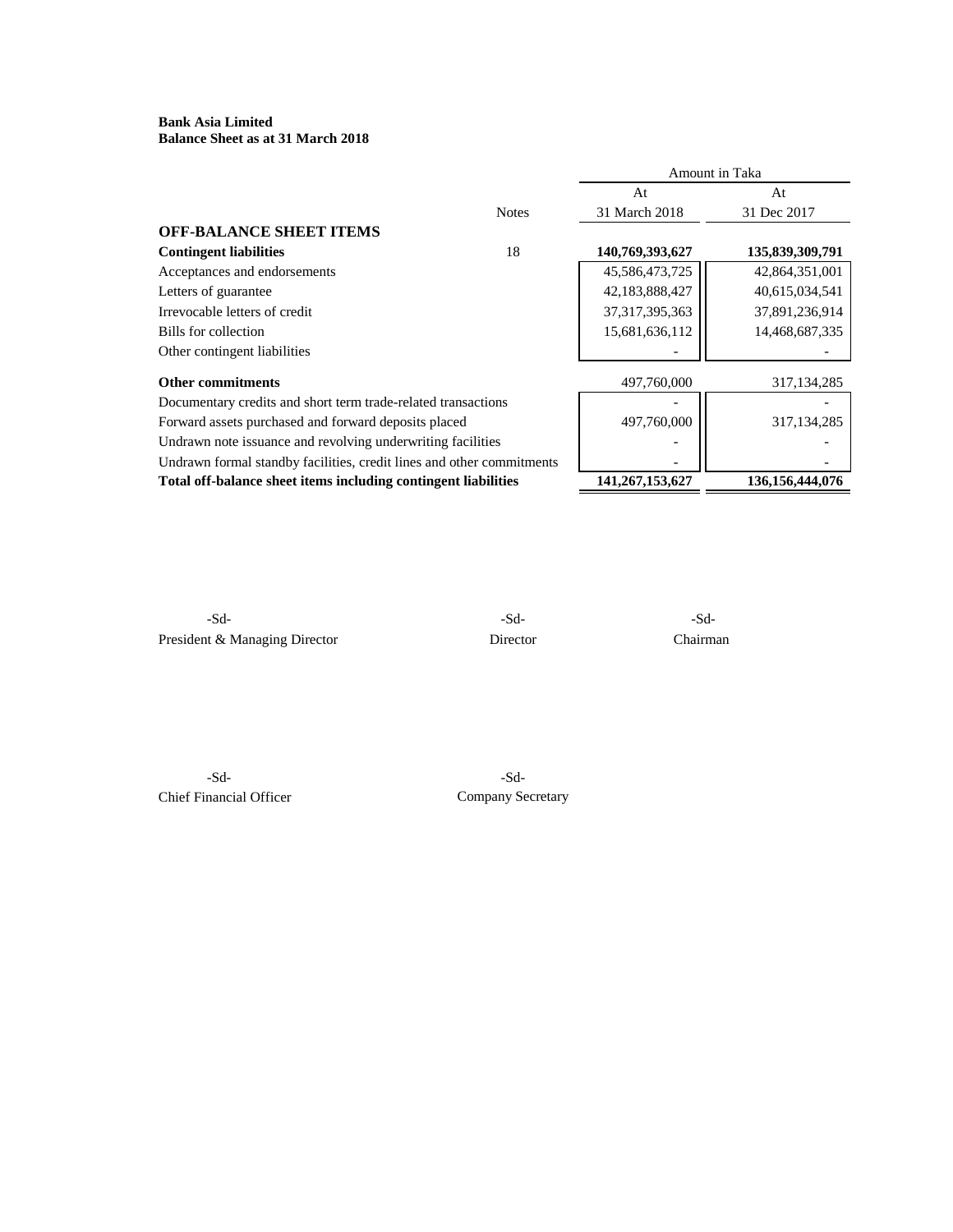#### **Bank Asia Limited Profit and Loss Statement for the period ended 31 March 2018**

|                                               |              | Amount in Taka                 |                                |  |
|-----------------------------------------------|--------------|--------------------------------|--------------------------------|--|
|                                               | <b>Notes</b> | 31 March 2018                  | 31 March 2017                  |  |
| <b>OPERATING INCOME</b>                       |              |                                |                                |  |
| Interest income                               | 20           | 4,796,249,069                  | 3,637,502,046                  |  |
| Interest paid on deposits and borrowings, etc | 21           | 3,014,334,030                  | 2,582,162,385                  |  |
| Net interest income                           |              | 1,781,915,039                  | 1,055,339,661                  |  |
| Investment income                             | 22           | 544,017,588                    | 711,232,728                    |  |
| Commission, exchange and brokerage            | 23           | 675,267,074                    | 619,943,230                    |  |
| Other operating income                        | 24           | 156,022,870                    | 134, 112, 075                  |  |
| Total operating income $(A)$                  |              | 1,375,307,532<br>3,157,222,571 | 1,465,288,033<br>2,520,627,694 |  |
|                                               |              |                                |                                |  |
| <b>OPERATING EXPENSES</b>                     |              |                                |                                |  |
| Salaries and allowances                       | 25           | 611,865,578                    | 585, 515, 729                  |  |
| Rent, taxes, insurance, electricity, etc      | 26           | 164,774,025                    | 145,356,316                    |  |
| Legal expenses                                | 27           | 5,164,116                      | 4,329,285                      |  |
| Postage, stamp, telecommunication, etc        | 28           | 21,043,160                     | 19,082,729                     |  |
| Stationery, printing, advertisements, etc     | 29           | 19,349,938                     | 20,807,581                     |  |
| Managing Director's salary and fees           | 30           | 3,050,000                      | 3,050,000                      |  |
| Directors' fees                               | 31           | 1,032,000                      | 920,000                        |  |
| Auditors' fees                                | 32           |                                | 4,600                          |  |
| Depreciation and repairs of Bank's assets     | 33           | 109,674,132                    | 107,847,715                    |  |
| Other expenses                                | 34           | 358,659,369                    | 316,889,552                    |  |
| Total operating expenses (B)                  |              | 1,294,612,318                  | 1,203,803,507                  |  |
| Profit before provision (C=A-B)               |              | 1,862,610,253                  | 1,316,824,187                  |  |
| Provision for loans and advances/investments  |              |                                |                                |  |
| General provision                             |              | 435,770,630                    | (983, 169, 223)                |  |
| Specific provision                            |              | 161,448,617                    | 1,525,102,693                  |  |
|                                               | 13.2         | 597,219,247                    | 541,933,470                    |  |
| Provision for off-balance sheet items         | 13.3         | 49,412,221                     | 91,160,475                     |  |
| <b>Total provision (D)</b>                    |              | 646, 631, 468                  | 633,093,945                    |  |
| Total profit before tax (C-D)                 |              | 1,215,978,785                  | 683,730,242                    |  |
| Provision for taxation                        |              |                                |                                |  |
| Current tax                                   | 13.5.1       | 610,000,000                    | 360,000,000                    |  |
| Deferred tax                                  | 13.5.2       | 10,000,000                     | 10,000,000                     |  |
|                                               |              | 620,000,000                    | 370,000,000                    |  |
| Net profit after tax                          |              | 595,978,785                    | 313,730,242                    |  |
| <b>Appropriations</b>                         |              |                                |                                |  |
| Statutory reserve                             | 15           | 243,195,757                    | 136,746,048                    |  |
| General reserve                               |              |                                |                                |  |
|                                               |              | 243, 195, 757                  | 136,746,048                    |  |
| <b>Retained surplus</b>                       |              | 352,783,028                    | 176,984,194                    |  |
| <b>Earnings Per Share (EPS)</b>               |              | 0.60                           | 0.32                           |  |

**Md. Arfan Ali** -Sd- -Sd- -Sd-President & Managing Director Director Director Chairman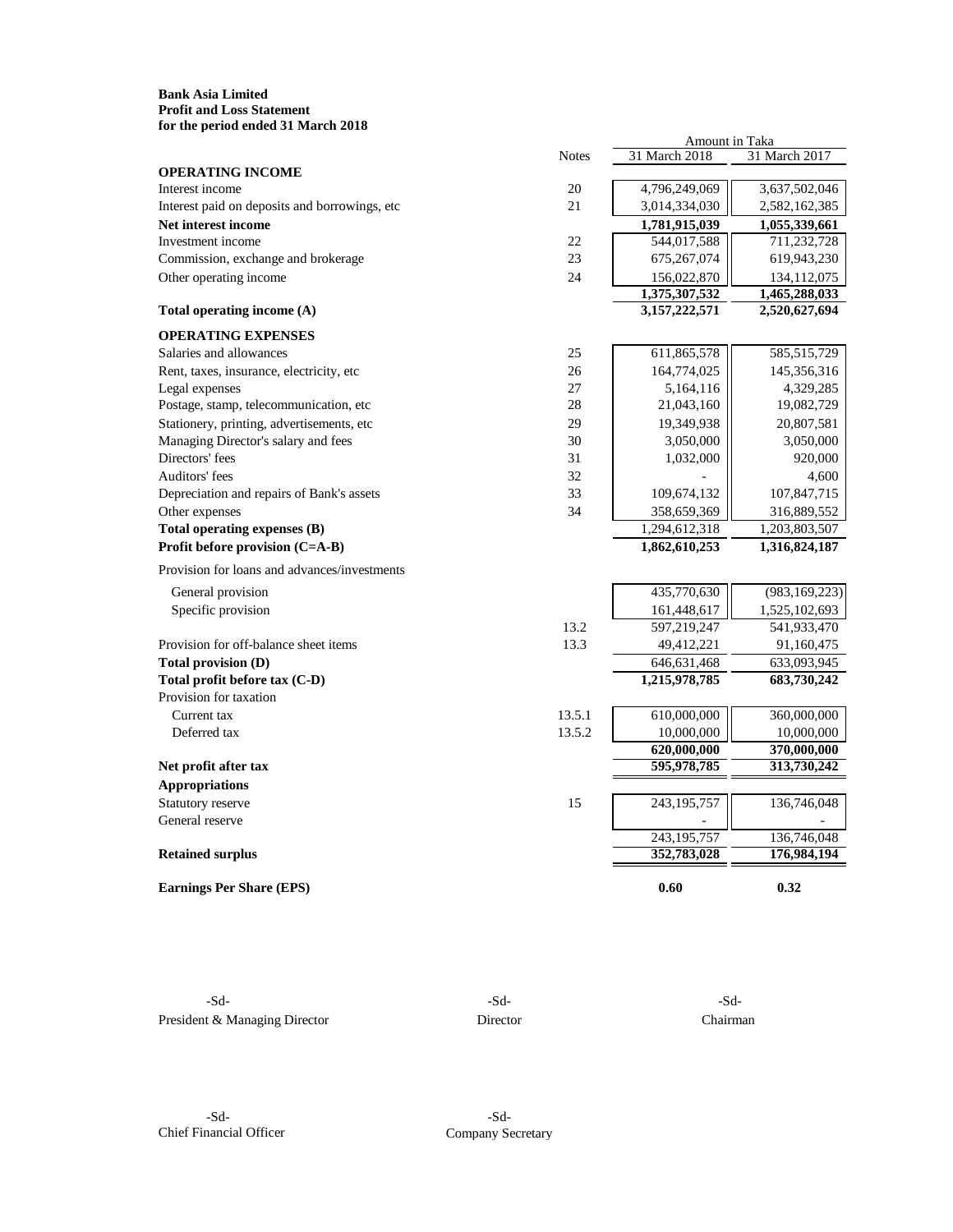#### **Bank Asia Limited Cash Flow Statement for the period ended 31 March 2018**

| ror the perfou ended 31 ivial en 2016                                |              | Amount in Taka     |                   |
|----------------------------------------------------------------------|--------------|--------------------|-------------------|
|                                                                      | <b>Notes</b> | 31 March 2018      | 31 March 2017     |
| Cash flows from operating activities (A)                             |              |                    |                   |
| Interest receipts                                                    |              | 4,479,138,777      | 3,939,108,987     |
| Interest payments                                                    |              | (2,597,940,874)    | (2,582,162,385)   |
| Fees and commission receipts                                         |              | 675,267,074        | 619,943,230       |
| Recoveries on loans previously written off                           |              | 3,700,000          | 424,639           |
| Cash payment to employees                                            |              | (625, 475, 386)    | (595, 381, 495)   |
| Cash payment to suppliers                                            |              | (33, 176, 177)     | (36,797,318)      |
| Income tax paid                                                      |              | (294, 047, 213)    | (406, 675, 696)   |
| Receipts from other operating activities                             | 35           | 158,978,994        | 163,924,532       |
| Payments for other operating activities                              | 36           | (553, 722, 670)    | (489, 024, 618)   |
| Operating profit before changes in operating assets $\&$ liabilities |              | 1,212,722,525      | 613,359,876       |
| Increase/(decrease) in operating assets and liabilities              |              |                    |                   |
| Loans and advances to customers and banks                            |              | (5, 191, 380, 795) | 537,046,368       |
| Other assets                                                         |              | (73,901,786)       | 312,751,900       |
| Deposits from customers and banks                                    |              | (8,418,464,375)    | (4,424,404,749)   |
| <b>Trading liabilities</b>                                           |              | 6,679,094,480      | (2,069,658,795)   |
| Other liabilities                                                    |              | 1,099,844,063      | (349, 267, 802)   |
| Net Increase/(decrease) in operating assets and liabilities          |              | (5,904,808,414)    | (5,993,533,078)   |
| Net cash flows from operating activities                             |              | (4,692,085,889)    | (5,380,173,202)   |
| Cash flows from investing activities (B)                             |              |                    |                   |
| Investments in treasury bills, bonds and others                      |              | (438, 315, 190)    | 12,459,343,512    |
| Sale/(Purchase) of trading securities                                |              | (17, 127)          | 125,503,789       |
| (Purchase)/sale of fixed assets                                      |              | (127, 148, 162)    | (113, 426, 184)   |
| Net cash flows from/(used in) investing activities                   |              | (565, 480, 479)    | 12,471,421,117    |
| Cash flows from financing activities (C)                             |              |                    |                   |
| Payment for finance lease                                            |              |                    | (107, 864)        |
| Adjustment of subordinated non-convertible bond                      |              | (600,000,000)      |                   |
| Net cash flows from/(used in) financing activities                   |              | (600,000,000)      | (107, 864)        |
| Net increase/(decrease) in cash and cash equivalents $(A+B+C)$       |              | (5,857,566,368)    | 7,091,140,051     |
| Effects of exchange rate changes on cash and cash equivalents        |              |                    |                   |
| Cash and cash equivalents at the beginning of the period             |              | 47,534,966,406     | 34, 127, 083, 171 |
| Cash and cash equivalents at the end of the period                   |              | 41,677,400,038     | 41,218,223,222    |
| Cash and cash equivalents:                                           |              |                    |                   |
| Cash                                                                 |              | 2,067,717,584      | 1,873,886,911     |
| Balance with Bangladesh Bank and its agent bank(s)                   |              | 14, 143, 179, 699  | 16,852,913,865    |
| Balance with other banks and financial institutions                  |              | 25,064,281,355     | 18,958,426,046    |
| Money at call and on short notice                                    |              | 400,000,000        | 3,530,000,000     |
| Prize bonds                                                          |              | 2,221,400          | 2,996,400         |
|                                                                      |              | 41,677,400,038     | 41,218,223,222    |
| Net Operating Cash Flows per Share                                   |              | (4.75)             | (5.45)            |
|                                                                      |              |                    |                   |

**Mathematic Sd-** -Sd- -Sd- -Sd- -Sd- -Sd- -Sd-President & Managing Director Director Director Chairman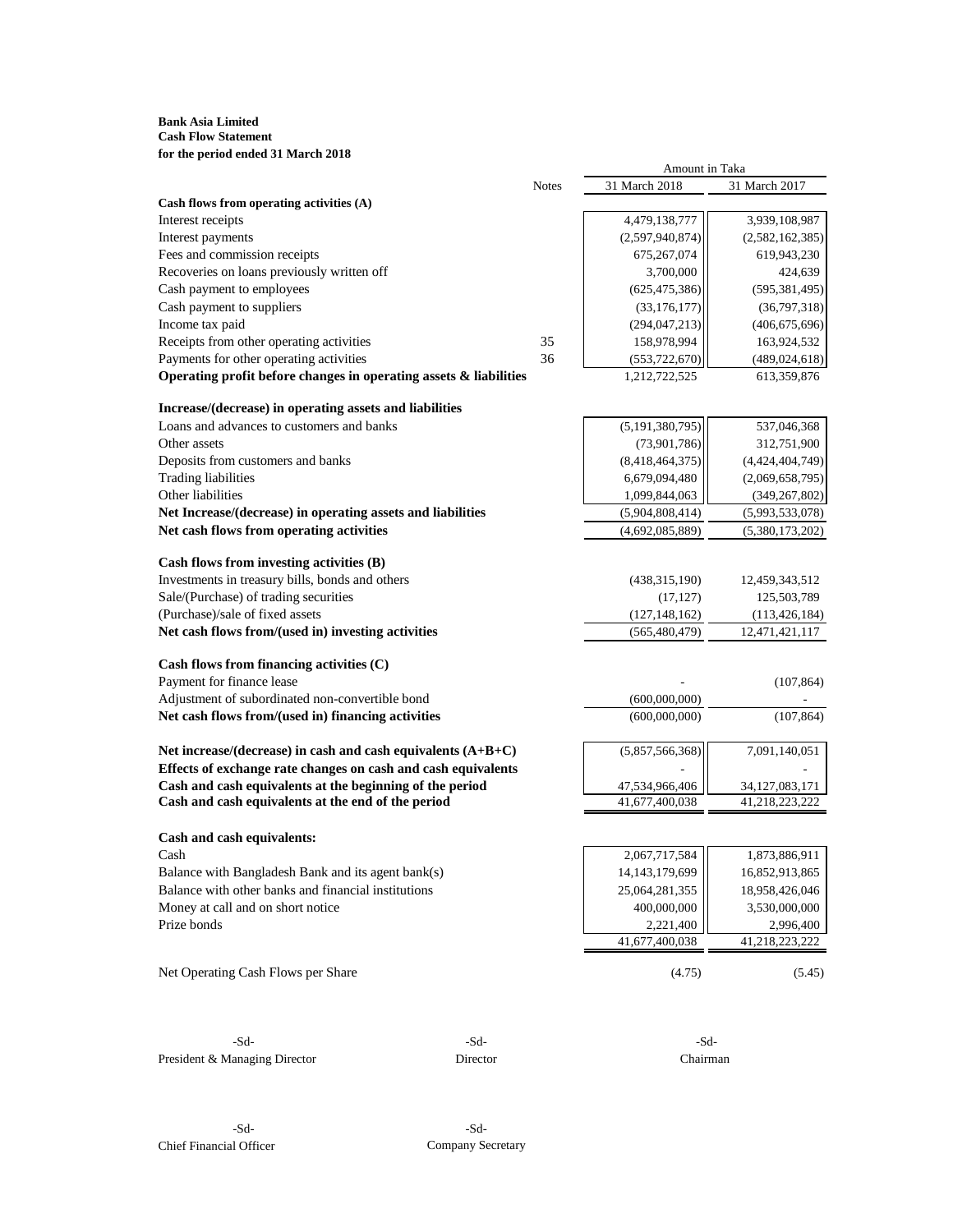| <b>Bank Asia Limited</b>                                          |
|-------------------------------------------------------------------|
| Statement of Changes in Equity for the period ended 31 March 2018 |

|                                                                |                    |                             |                               |                           |                             | Amount in Taka |
|----------------------------------------------------------------|--------------------|-----------------------------|-------------------------------|---------------------------|-----------------------------|----------------|
| <b>Particulars</b>                                             | Paid-up<br>capital | <b>Statutory</b><br>reserve | <b>Revaluation</b><br>reserve | <b>General</b><br>reserve | <b>Retained</b><br>earnings | <b>Total</b>   |
| <b>Balance at 01 January 2017</b>                              | 8,812,599,100      | 6,533,632,030               | 2,239,612,377                 | 8,166,144                 | ,444,468,074                | 19,038,477,725 |
| Statutory reserve                                              |                    | 136,746,048                 |                               |                           | (136,746,048)               |                |
| <b>Revaluation reserve</b>                                     |                    |                             | (22, 280, 570)                |                           |                             | (22, 280, 570) |
| Net profit for the period                                      |                    |                             |                               |                           | 313,730,242                 | 313,730,242    |
| Balance at 31 March 2017                                       | 8,812,599,100      | 6,670,378,079               | 2,217,331,807                 | 8,166,144                 | 1,621,452,267               | 19,329,927,397 |
| Transferred during the period                                  |                    | 674,759,703                 |                               |                           | (674, 759, 703)             |                |
| Adjustment on revaluation of fixed assets and other investment |                    |                             | (9, 232, 350)                 |                           |                             | (9,232,350)    |
| Transferred to retained earnings                               |                    |                             | (53,715,264)                  | $\overline{\phantom{a}}$  | 53,715,264                  |                |
| Issue of bonus shares                                          | 1,057,511,890      |                             |                               |                           | (1,057,511,890)             |                |
| Cash dividend paid                                             |                    |                             |                               |                           |                             |                |
| Net profit for the period                                      |                    |                             |                               |                           | 1,733,798,517               | 1,733,798,517  |
| <b>Balance at 31 December 2017</b>                             | 9,870,110,990      | 7,345,137,782               | 2,154,384,193                 | 8,166,144                 | 1,676,694,455               | 21,054,493,564 |
| Transferred during the period                                  |                    | 243, 195, 757               |                               |                           | (243, 195, 757)             |                |
| Adjustment on revaluation of fixed assets and other investment |                    |                             | 1,515,980                     |                           |                             | 1,515,980      |
| Transferred to retained earnings                               |                    |                             |                               |                           |                             |                |
| Issue of bonus shares                                          |                    |                             |                               |                           |                             |                |
| Net profit for the period                                      |                    |                             |                               |                           | 595,978,785                 | 595,978,785    |
| <b>Balance at 31 March 2018</b>                                | 9,870,110,990      | 7,588,333,539               | 2,155,900,173                 | 8.166.144                 | 2,029,477,483               | 21,651,988,328 |

-Sd- -Sd- -Sd-President & Managing Director Chairman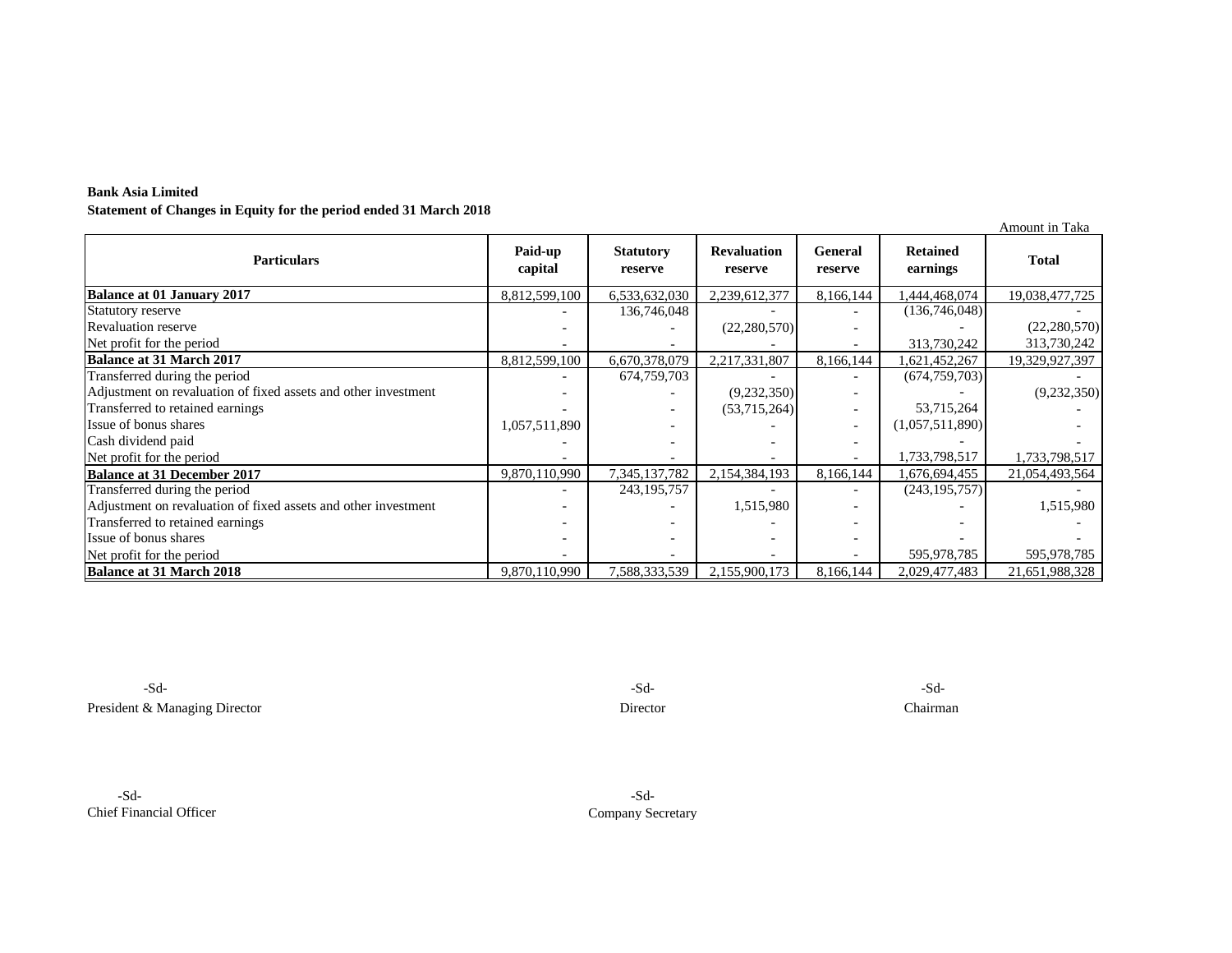# **Bank Asia Limited Selected explanatory notes to the financial statements for the period ended March 31, 2018**

- 1.1 Accounting policies in this Financial Statements are same as that applied in its last Annual Financial Statements of December 31, 2017. Consolidated financial Statements include position of Bank Asia Limited, Bank Asia Securities Limited, BA Exchange Company (UK) Limited and BA Express USA Inc.
- 1.2 Provision for income tax has been shown @ 40 % as prescribed in Finance Act, 2017 of the accounting profit made by the Bank after considering some of the taxable add backs of income and disallowances of expenditures including provision for loans.
- 2.0 General:
	- a) Figures appearing in these financial statements have been rounded off to the nearest Taka.

b) Figures of previous period have been rearranged wherever necessary to conform to current period's presentation.

3.0 The Board of Directors in its 380th meeting held on April 8, 2018 has recommended stock dividend @ 12.5% subject to the approval of the shareholders at the next Annual General Meeting.

For Bank Asia Limited

**Mathematic Solution Alice Solution Alice Solution Alice Solution Alice Solution Alice Solution Alice Solution A** President & Managing Director Director Director Chairman

**Mohammad Ibrahim Khalil FCA** -Sd- -Sd-Chief Financial Officer Company Secretary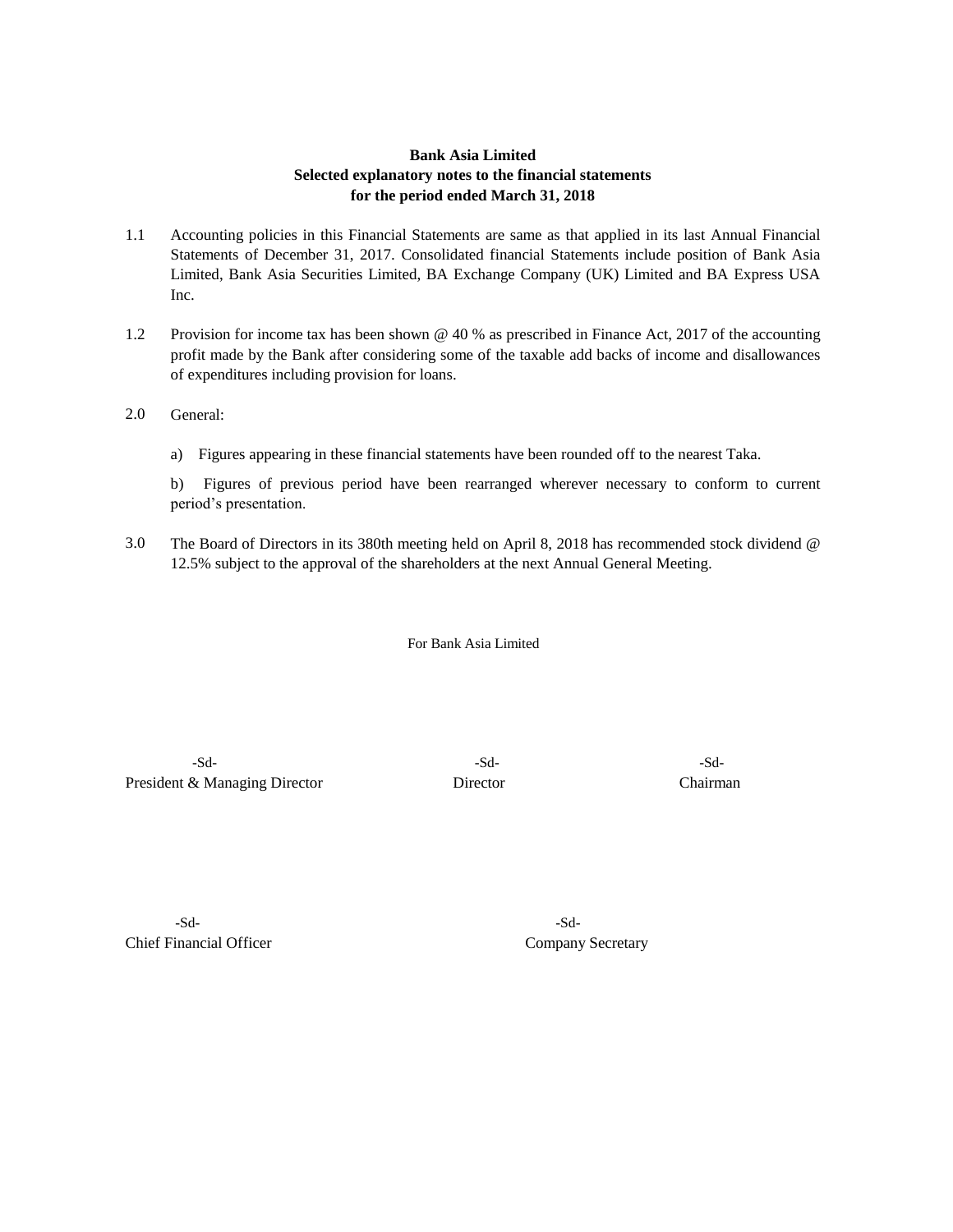|        |                                                                                             | Amount in Taka       |                      |
|--------|---------------------------------------------------------------------------------------------|----------------------|----------------------|
|        |                                                                                             | At                   | At                   |
|        |                                                                                             | 31 March 2018        | 31 Dec 2017          |
| 4      | Cash                                                                                        |                      |                      |
| 4.1    | In hand                                                                                     |                      |                      |
|        |                                                                                             |                      |                      |
|        | <b>Conventional and Islamic banking</b>                                                     |                      |                      |
|        | Local currency (including foreign currencies)                                               | 2,046,933,000        | 1,975,567,432        |
|        | Foreign currencies                                                                          | 20,784,584           | 16,477,295           |
|        | Off-shore banking unit                                                                      | 2,067,717,584        | 1,992,044,727        |
|        |                                                                                             | 2,067,717,584        | 1,992,044,727        |
|        |                                                                                             |                      |                      |
| 4.1(a) | Consolidated cash in hand                                                                   |                      |                      |
|        | <b>Bank Asia Limited</b>                                                                    | 2,067,717,584        | 1,992,044,727        |
|        | <b>Bank Asia Securities Limited</b>                                                         | 14,113               | 5,742                |
|        | BA Exchange Company (UK) Limited                                                            | 3,185,119<br>238,355 | 2,727,856<br>200,258 |
|        | BA Express USA, Inc                                                                         | 2,071,155,171        | 1,994,978,583        |
|        |                                                                                             |                      |                      |
| 4.2    | Balance with Bangladesh Bank and its agent bank (including foreign currencies)              |                      |                      |
|        | <b>Conventional and Islamic banking</b>                                                     |                      |                      |
|        | Balance with Bangladesh Bank                                                                |                      |                      |
|        | Local currency (statutory deposit)                                                          | 14,018,030,411       | 15,229,481,310       |
|        | Foreign currencies                                                                          | (380, 505, 546)      | 109,241,186          |
|        |                                                                                             | 13,637,524,865       | 15,338,722,496       |
|        | Balance with agent bank (Sonali Bank Limited)<br>Local currency                             | 505,654,834          | 599,507,694          |
|        | Foreign currencies                                                                          |                      |                      |
|        |                                                                                             | 505,654,834          | 599,507,694          |
|        |                                                                                             | 14, 143, 179, 699    | 15,938,230,190       |
|        | Off-shore banking unit                                                                      |                      |                      |
|        |                                                                                             | 14, 143, 179, 699    | 15,938,230,190       |
| 4.2(a) | Consolidated Balance with Bangladesh Bank and its agent bank (including foreign currencies) |                      |                      |
|        | <b>Bank Asia Limited</b>                                                                    | 14, 143, 179, 699    | 15,938,230,190       |
|        | <b>Bank Asia Securities Limited</b>                                                         |                      |                      |
|        | BA Exchange Company (UK) Limited                                                            |                      |                      |
|        | BA Express USA, Inc                                                                         |                      |                      |
|        |                                                                                             | 14, 143, 179, 699    | 15,938,230,190       |
| 5      | Balance with other banks and financial institutions                                         |                      |                      |
|        |                                                                                             |                      |                      |
|        | In Bangladesh                                                                               |                      |                      |
|        | Conventional and Islamic banking (Note 5.1)                                                 | 24.708.737.235       | 28,766,652,560       |
|        | Off-shore banking unit                                                                      |                      |                      |
|        |                                                                                             | 24,708,737,235       | 28,766,652,560       |
|        | <b>Outside Bangladesh</b><br>Conventional and Islamic banking (Note 5.2)                    | 417,361,918          | 802,548,570          |
|        | Off-shore banking unit                                                                      | (61, 817, 798)       | 33,810,259           |
|        |                                                                                             | 355,544,120          | 836,358,829          |
|        |                                                                                             | 25,064,281,355       | 29,603,011,389       |
| 5.1    | <b>Conventional and Islamic banking - In Bangladesh</b>                                     |                      |                      |
|        | <b>Current accounts</b>                                                                     |                      |                      |
|        | AB Bank Limited                                                                             | 41,480               | 41,480               |
|        | Agrani Bank Limited                                                                         | 6,846                | 6,847                |
|        | National Bank Limited                                                                       | 816,024              | 816,024              |
|        | Sonali Bank Limited                                                                         | 296, 101, 024        | 182,126,501          |
|        | Rupali Bank Limited                                                                         | 12,804,499           |                      |
|        | <b>Standard Chartered Bank</b>                                                              | 1,749,219            | 1,943,441            |
|        | Jamuna Bank Limited                                                                         | 1,463                | 1,463                |
|        | <b>Trust Bank Limited</b>                                                                   | (6,876,523)          | (6, 148, 777)        |
|        |                                                                                             | 304,644,032          | 178,786,979          |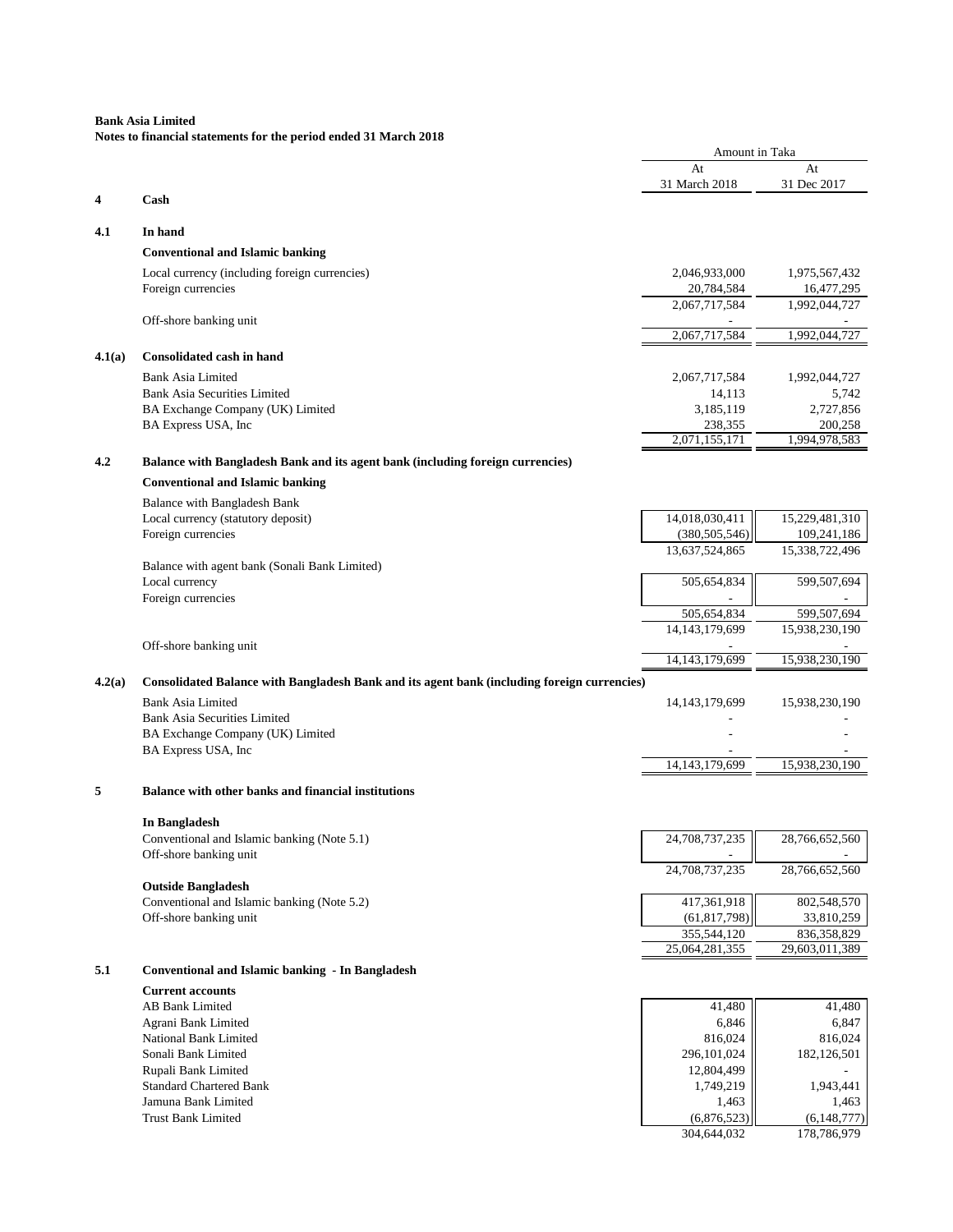**Notes to financial statements for the period ended 31 March 2018**

|                              |                                                                |                | Amount in Taka  |
|------------------------------|----------------------------------------------------------------|----------------|-----------------|
|                              |                                                                | At             | At              |
|                              |                                                                | 31 March 2018  | 31 Dec 2017     |
|                              | Short-notice deposit accounts                                  |                |                 |
| <b>BRAC Bank Limited</b>     |                                                                | 1,087,689      | 1,087,689       |
| <b>AB Bank Limited</b>       |                                                                | 545,194        | 532,105         |
|                              | Islami Bank Bangladesh Limited                                 | 176,285        | 173,529         |
| Uttara Bank Limited          |                                                                | 33,978         | 128,842         |
|                              |                                                                | 1,843,146      | 1,922,165       |
|                              | <b>Fixed deposit accounts/ MTDR</b>                            |                |                 |
|                              | Hajj Finance Company Limited                                   | 100,000,000    |                 |
| <b>Bank Alfalah Limited</b>  |                                                                | 2,010,057      | 1,993,416       |
| Southeast Bank Limited       |                                                                | 500,000,000    |                 |
| <b>AB Bank Limited</b>       |                                                                | 1,000,000,000  |                 |
|                              |                                                                | 1,602,010,057  | 1,993,416       |
|                              |                                                                | 1,908,497,235  | 182,702,560     |
|                              |                                                                |                |                 |
| With Banking companies       |                                                                | 21,300,240,000 | 26,583,950,000  |
|                              | With Non-banking financial institutions                        | 1,500,000,000  | 2,000,000,000   |
|                              |                                                                | 22,800,240,000 | 28,583,950,000  |
|                              |                                                                | 24,708,737,235 | 28,766,652,560  |
|                              | Details of Placement with Banking companies                    |                |                 |
| In Local Currency:           |                                                                |                |                 |
| <b>IFIC Bank Limited</b>     |                                                                | 5,100,000,000  | 5,100,000,000   |
| One Bank Limited             |                                                                | 2,000,000,000  | 4,000,000,000   |
|                              | Social Islami Bank Limited                                     | 3,500,000,000  | 4,000,000,000   |
| <b>AB Bank Limited</b>       |                                                                |                | 2,500,000,000   |
| Jamuna Bank Limited          |                                                                | 2,500,000,000  | 2,000,000,000   |
| <b>Standard Bank Limited</b> |                                                                | 2,000,000,000  | 2,000,000,000   |
| Shahjalal Bank Limited       |                                                                |                | 1,750,000,000   |
|                              | Bank Asia Islamic Window                                       |                | 1,400,000,000   |
| National Bank Limited        |                                                                | 1,000,000,000  | 1,000,000,000   |
| Midland Bank Limited         |                                                                |                | 500,000,000     |
|                              |                                                                |                |                 |
|                              | Modhumoti Bank Limited                                         | 300,000,000    | 300,000,000     |
| <b>NRB Bank Limited</b>      |                                                                | 250,000,000    | 250,000,000     |
|                              | Mutual Trust Bank Limited                                      | 1,000,000,000  |                 |
|                              |                                                                | 17,650,000,000 | 24,800,000,000  |
|                              | Less: Inter-company transactions with Bank Asia Islamic Window |                | (1,400,000,000) |
|                              |                                                                | 17,650,000,000 | 23,400,000,000  |
| In Foreign Currency:         |                                                                |                |                 |
|                              | Mutual Trust Bank Limited                                      | 1,908,080,000  | 1,116,450,000   |
| Eastern Bank Limited         |                                                                | 1,244,400,000  |                 |
|                              | Modhumoti Bank Limited                                         | 82,960,000     | 827,000,000     |
|                              | Mercantile Bank Limited                                        |                | 827,000,000     |
|                              | Commercial Bank of Ceylon                                      | 414,800,000    | 413,500,000     |
|                              |                                                                | 3,650,240,000  | 3,183,950,000   |
|                              |                                                                |                |                 |
|                              |                                                                | 21,300,240,000 | 26,583,950,000  |
|                              | Details of Placement with Non-banking financial institutions   |                |                 |
| Delta Brac Housing           |                                                                | 400,000,000    | 600,000,000     |
|                              | National House Finance and Investment Limited                  | 100,000,000    | 200,000,000     |
| <b>IPDC</b> Finance Limited  |                                                                | 500,000,000    | 500,000,000     |
|                              | United Leasing Company                                         | 500,000,000    | 200,000,000     |
| <b>Union Capital Limited</b> |                                                                |                | 500,000,000     |
|                              |                                                                | 1,500,000,000  | 2,000,000,000   |
|                              |                                                                |                |                 |
| <b>Current accounts</b>      | <b>Conventional and Islamic banking -Outside Bangladesh</b>    |                |                 |

|             | 24,434,287  |
|-------------|-------------|
|             | 9,046,861   |
|             | 244,077,093 |
| 240,889,299 | 150,820,201 |
|             |             |

#### **Interest bearing :** Citibank N.A., London (EURO) Citibank N.A., London (GBP) Citibank NA, New York (USD) Habib American Bank, New York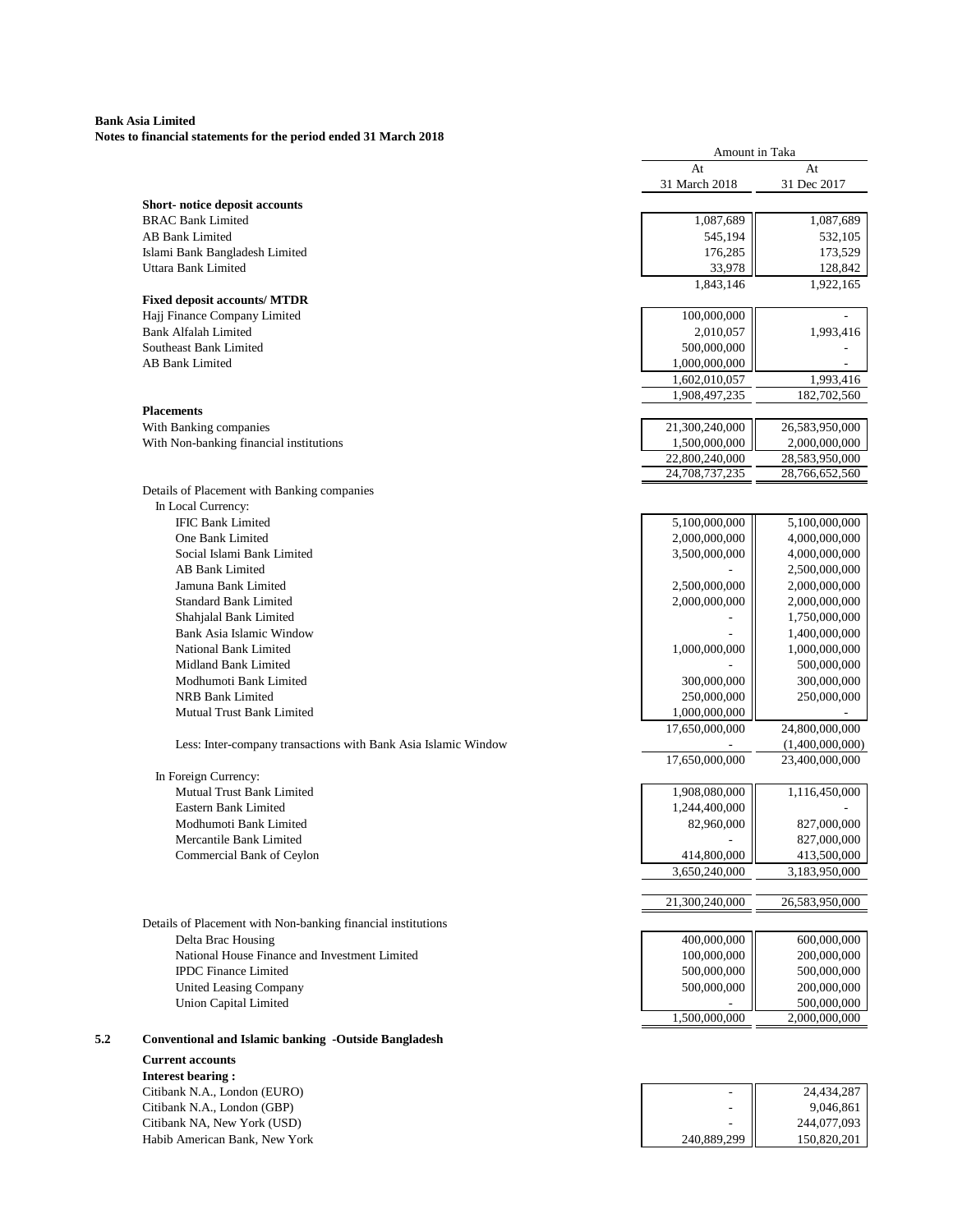#### **Bank Asia Limited Notes to financial statements for the period ended 31 March 2018**

|      |                                                                         | Amount in Taka                 |                                |
|------|-------------------------------------------------------------------------|--------------------------------|--------------------------------|
|      |                                                                         | At<br>31 March 2018            | At<br>31 Dec 2017              |
|      | Mashreqbank psc, New York (USD)                                         |                                | 18,315,806                     |
|      | Standard Chartered Bank, Mumbai                                         | 31,479,749                     | 4,131,323                      |
|      | Standard Chartered Bank, New York                                       |                                | 56,220,625                     |
|      |                                                                         | 272,369,048                    | 507,046,196                    |
|      | Non-interest bearing:                                                   |                                |                                |
|      | AB Bank Limited, Mumbai                                                 |                                | 38,621,372                     |
|      | Al Rajhi Bank K.S.A                                                     | 17,982                         | 17,982                         |
|      | Bhutan National Bank Limited, Thimphu                                   | 5,875,590                      | 2,392,802                      |
|      | Commerzbank AG, Frankfurt (EURO)<br>Commerzbank AG, Frankfurt (USD)     | 88,587,387<br>1,449,331        | 132,965,792<br>943,737         |
|      | Habib Metropolitan Bank Limited, Karachi                                | 3,126,185                      | 9,754,377                      |
|      | <b>ICICI Bank Limited, Kowloon</b>                                      | 14,016,382                     | 362,987                        |
|      | ICICI Bank Limited, Mumbai                                              |                                | 1,023,138                      |
|      | JP Morgan Chase Bank N.A New York, U.S.A                                |                                | 13,714,038                     |
|      | Mashreqbank psc, Mumbai (EURO)                                          | 831,324                        | 790,571                        |
|      | Mashreqbank psc, Dubai                                                  | 142,380                        |                                |
|      | Muslim Commercial Bank Limited, Colombo                                 | 8,607,916                      | 1,629,075                      |
|      | Bank of Sydney                                                          | 1,131,324                      | 784,152                        |
|      | Nepal Bangladesh Bank Limited, Kathmandu                                | 13,806,742                     | 13,763,471                     |
|      | Saudi Hollandi K.S.A                                                    | 5,427,400                      | 5,427,400                      |
|      | <b>UBAF, Tokyo</b>                                                      | 1,106,912                      | 18,235,632                     |
|      | Unicredit Bank AG, Munich (EURO)/Hypovereins Bank, Munich (EURO)        | 412,979                        | 672,514                        |
|      | Wells Fargo Bank NA, New York, (USD)                                    |                                | 53,519,499                     |
|      | Wells Fargo Bank NA, London, (Euro)                                     | 312,656                        | 64,571                         |
|      | Zurcher Kantonal Bank, Switzerland                                      | 140,380                        | 819,264                        |
|      |                                                                         | 144,992,870                    | 295,502,374                    |
|      |                                                                         | 417,361,918                    | 802,548,570                    |
|      | Placement with Off-shore Banking Unit                                   | 2,704,496,000                  | 504,470,000                    |
|      | Less: Inter-company transactions                                        | (2,704,496,000)<br>417,361,918 | (504, 470, 000)<br>802,548,570 |
| 5(a) | <b>Consolidated Balance with other banks and financial institutions</b> |                                |                                |
|      | <b>In Bangladesh</b>                                                    |                                |                                |
|      | <b>Bank Asia Limited</b>                                                | 24,708,737,235                 | 28,766,652,560                 |
|      | <b>Bank Asia Securities Limited</b>                                     | 322,256,977                    | 336,215,384                    |
|      | BA Exchange Company (UK) Limited                                        |                                |                                |
|      | BA Express USA, Inc                                                     |                                |                                |
|      |                                                                         | 25,030,994,212                 | 29,102,867,944                 |
|      | Less: Inter-company transactions                                        | 12,993,748                     | 15,047,104                     |
|      |                                                                         | 25,018,000,464                 | 29,087,820,840                 |
|      | <b>Outside Bangladesh</b>                                               |                                |                                |
|      | <b>Bank Asia Limited</b>                                                | 355,544,120                    | 836,358,829                    |
|      | <b>Bank Asia Securities Limited</b>                                     |                                |                                |
|      | BA Exchange Company (UK) Limited                                        | 19,772,946                     | 54,274,321                     |
|      | BA Express USA, Inc                                                     | 54,287,671                     | 99,426,462                     |
|      |                                                                         | 429,604,737                    | 990.059.612                    |
|      |                                                                         | 25,447,605,201                 | 30,077,880,452                 |
| 6    | Money at call and on short notice                                       |                                |                                |
|      | <b>Call money</b>                                                       |                                |                                |
|      | With Banking companies (Note 6.1)                                       | 400,000,000                    |                                |
|      | With Non-banking financial institutions (Note 6.2)                      |                                |                                |
|      |                                                                         | 400,000,000                    |                                |
| 6.1  | <b>Call Money- with Banking companies:</b>                              |                                |                                |
|      | Arab Bangladesh Bank Limited                                            | 400,000,000                    |                                |
|      |                                                                         | 400,000,000                    |                                |
| 6.2  | Call Money- with non banking financial institutions                     |                                |                                |
|      |                                                                         | ÷,                             | $\overline{\phantom{a}}$       |
|      |                                                                         |                                |                                |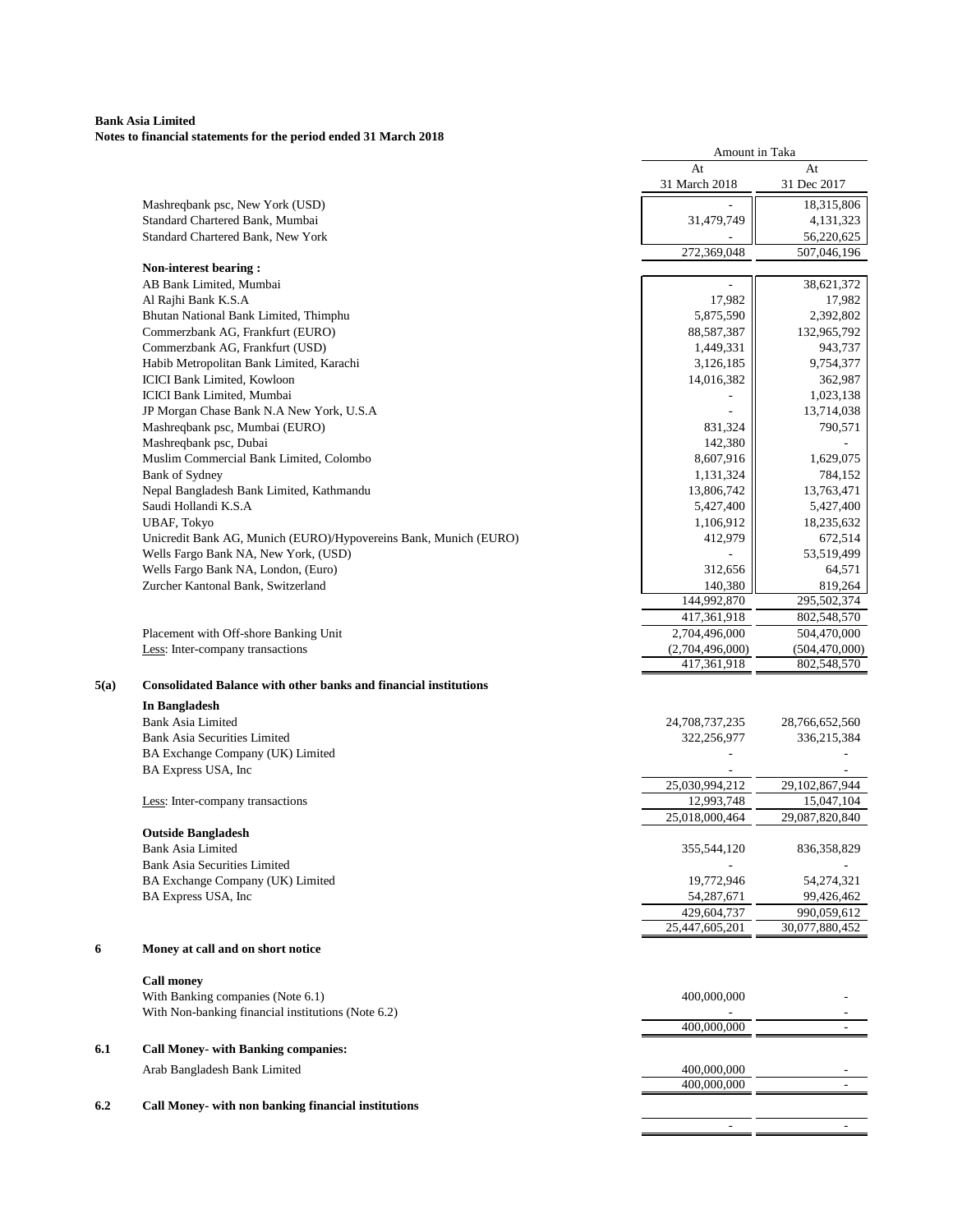| Twics to financial statements for the period ended 31 march 2010 |                                                                | Amount in Taka                |                               |
|------------------------------------------------------------------|----------------------------------------------------------------|-------------------------------|-------------------------------|
|                                                                  |                                                                | At                            | At                            |
|                                                                  |                                                                | 31 March 2018                 | 31 Dec 2017                   |
| 6(a)                                                             | <b>Consolidated Money at call and on short notice</b>          |                               |                               |
|                                                                  | <b>Bank Asia Limited</b>                                       | 400,000,000                   |                               |
|                                                                  | Bank Asia Securities Limited                                   |                               |                               |
|                                                                  | BA Exchange Company (UK) Limited<br>BA Express USA, Inc        |                               |                               |
|                                                                  |                                                                | 400,000,000                   |                               |
| 7                                                                | <b>Investments</b>                                             |                               |                               |
|                                                                  | Government (Note 7.1)                                          | 24,869,570,190                | 24,431,255,000                |
|                                                                  | Others (Note 7.2)                                              | 3,114,580,546                 | 3,114,563,419                 |
|                                                                  |                                                                | 27,984,150,736                | 27,545,818,419                |
| 7.1                                                              | Government                                                     |                               |                               |
|                                                                  | Conventional and Islamic banking (Note 7.1.1)                  | 24,869,570,190                | 24,431,255,000                |
|                                                                  | Off-shore banking unit                                         |                               |                               |
|                                                                  |                                                                | 24,869,570,190                | 24,431,255,000                |
| 7.1.1                                                            | <b>Conventional and Islamic banking</b>                        |                               |                               |
|                                                                  | Treasury bills (Note 7.1.1.1)                                  | 5,379,755,431                 | 6,200,555,735                 |
|                                                                  | Treasury bonds (Note 7.1.1.2)                                  | 19,487,593,359                | 16,729,386,230                |
|                                                                  | Bangladesh Bank bills (Note 7.1.1.3)                           |                               | 1,499,632,935                 |
|                                                                  | Prize bonds                                                    | 2,221,400                     | 1,680,100                     |
|                                                                  |                                                                | 24,869,570,190                | 24,431,255,000                |
| 7.1.1.1                                                          | <b>Treasury bills</b>                                          |                               |                               |
|                                                                  | 91 days treasury bills                                         | 2,396,502,094                 | 1,987,575,306.00              |
|                                                                  | 182 days treasury bills                                        | 2,983,253,337                 | 4,212,980,429                 |
|                                                                  | 364 days treasury bills                                        |                               |                               |
|                                                                  |                                                                | 5,379,755,431                 | 6,200,555,735                 |
| 7.1.1.2                                                          | <b>Treasury bonds</b>                                          |                               |                               |
|                                                                  | Bangladesh Bank Islamic bond                                   | 589,600,000                   | 550,500,000                   |
|                                                                  | 2 years Bangladesh Government treasury bonds                   | 5,490,851,902                 | 1,991,138,902                 |
|                                                                  | 5 years Bangladesh Government treasury bonds                   | 1,331,322,774                 | 1,879,928,645                 |
|                                                                  | 10 years Bangladesh Government treasury bonds                  | 6,214,776,045                 | 6,446,776,045                 |
|                                                                  | 15 years Bangladesh Government treasury bonds                  | 5,618,296,400                 | 5,618,296,400                 |
|                                                                  | 20 years Bangladesh Government treasury bonds                  | 242,746,238<br>19,487,593,359 | 242,746,238<br>16,729,386,230 |
|                                                                  |                                                                |                               |                               |
| 7.1.1.3                                                          | <b>Bangladesh Bank bills</b>                                   |                               |                               |
|                                                                  | 07 days Bangladesh Bank bills                                  |                               | 1,499,632,935                 |
|                                                                  | 14 days Bangladesh Bank bills<br>30 days Bangladesh Bank bills |                               |                               |
|                                                                  |                                                                |                               | 1,499,632,935                 |
| 7.2                                                              | <b>Others</b>                                                  |                               |                               |
|                                                                  | Conventional and Islamic banking (Note 7.2.1)                  | 3,114,580,546                 | 3,114,563,419                 |
|                                                                  | Off-shore banking unit                                         | 594,996,107                   | 514,046,529                   |
|                                                                  | Less: Adjustment with OBU                                      | (594, 996, 107)               | (514, 046, 529)               |
|                                                                  |                                                                | 3,114,580,546                 | 3,114,563,419                 |
| 7.2.1                                                            | <b>Conventional and Islamic banking</b>                        |                               |                               |
|                                                                  | Ordinary shares (Details are shown in Annexure-B)<br>a)        |                               |                               |
|                                                                  | <b>Ouoted shares</b>                                           | 478,653,578                   | 478,653,578                   |
|                                                                  | Unquoted share                                                 | 93,856,582                    | 93,839,455                    |
|                                                                  |                                                                | 572,510,160                   | 572,493,033                   |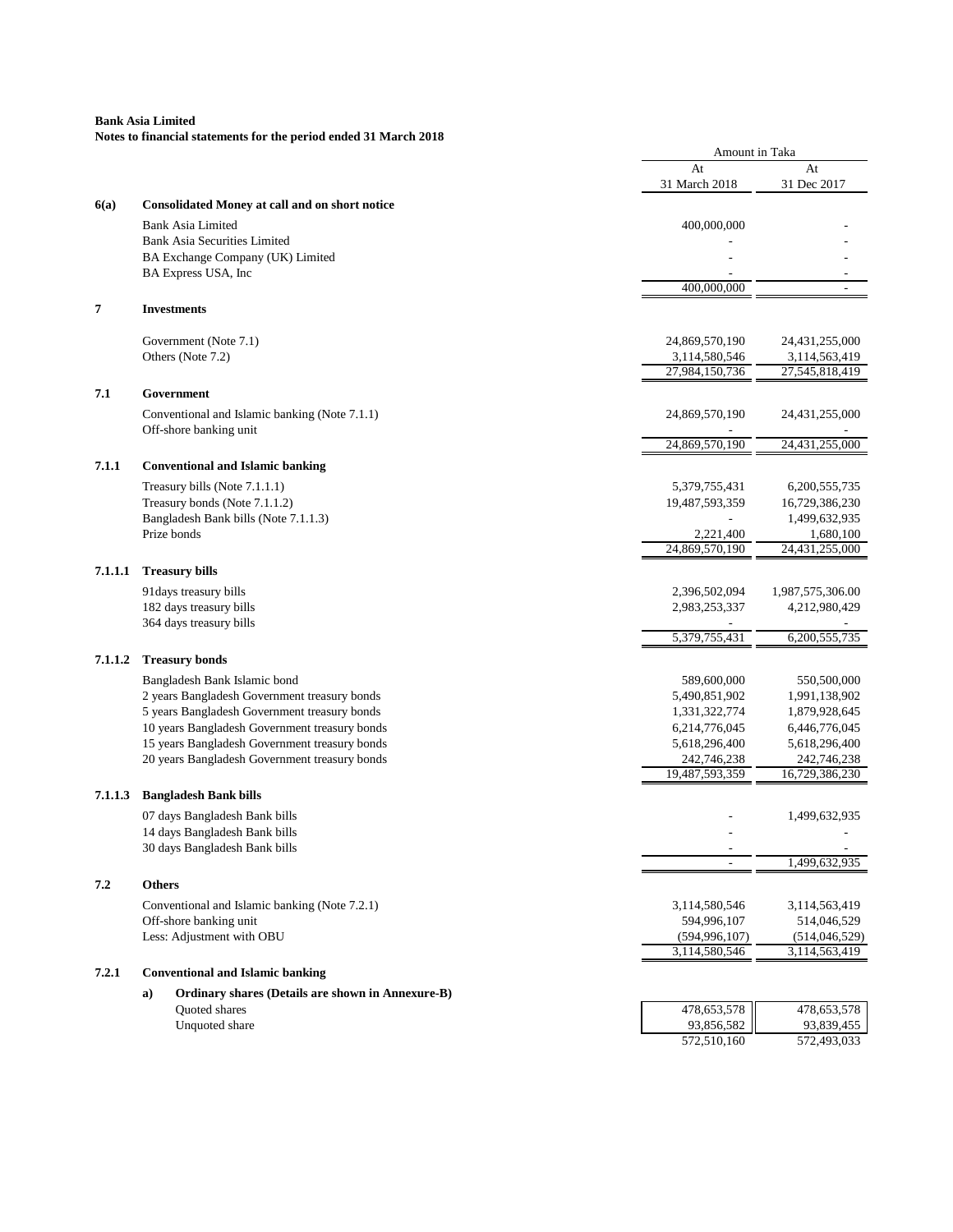## **Notes to financial statements for the period ended 31 March 2018**

|      |                                  |                                                        |                | Amount in Taka |  |  |
|------|----------------------------------|--------------------------------------------------------|----------------|----------------|--|--|
|      |                                  |                                                        | At             | At             |  |  |
|      |                                  |                                                        | 31 March 2018  | 31 Dec 2017    |  |  |
|      | $\mathbf{b}$                     | <b>Mutual Fund (Details are shown in Annexure-B)</b>   |                |                |  |  |
|      |                                  | 1st Janata Bank Mutual fund                            | 50,000,000     | 50,000,000     |  |  |
|      |                                  | <b>EBL NRB Ist Mutual Fund</b>                         | 149,665,000    | 149,665,000    |  |  |
|      |                                  | 1st Bangladesh Fixed Income Fund                       | 250,000,000    | 250,000,000    |  |  |
|      |                                  | MBL 1st Mutual Fund                                    | 50,000,000     | 50,000,000     |  |  |
|      |                                  | <b>EXIM Bank 1st Mutual Fund</b>                       | 242,235,820    | 242,235,820    |  |  |
|      |                                  | UFS-Bank Asia Unit Fund                                | 100,000,000    | 100,000,000    |  |  |
|      |                                  |                                                        | 841,900,820    | 841,900,820    |  |  |
|      | c)                               | <b>Debentures</b>                                      |                |                |  |  |
|      |                                  | <b>Beximco Denims Limited</b>                          | 9,537,605      | 9,537,605      |  |  |
|      |                                  | <b>Beximco Textiles Limited</b>                        | 6,445,370      | 6,445,370      |  |  |
|      |                                  |                                                        | 15,982,975     | 15,982,975     |  |  |
|      | d)                               | <b>Bonds (Details are shown in Annexure-B)</b>         |                |                |  |  |
|      |                                  | MTB Second subordinated bond                           | 400,000,000    | 400,000,000    |  |  |
|      |                                  | UCB Second subordinated bond                           | 300,000,000    | 300,000,000    |  |  |
|      |                                  | BSRM Steels Limited zero coupon bond                   | 116,186,591    | 116,186,591    |  |  |
|      |                                  | Premier Bank Non-convert subordinated bond             | 500,000,000    | 500,000,000    |  |  |
|      |                                  | <b>BSRML Coupon bond</b>                               | 44,000,000     | 44,000,000     |  |  |
|      |                                  | 7 Year Preference Share Of Summit BPL                  | 64,000,000     | 64,000,000     |  |  |
|      |                                  | SIBL subordinated Mudaraba bond                        | 160,000,000    | 160,000,000    |  |  |
|      |                                  | SIBL 2nd Mudaraba Subordinated Bond                    | 100,000,000    | 100,000,000    |  |  |
|      |                                  |                                                        | 1,684,186,591  | 1,684,186,591  |  |  |
|      |                                  |                                                        | 3,114,580,546  | 3,114,563,419  |  |  |
| 7.3  |                                  | Investments classified as per Bangladesh Bank circular |                |                |  |  |
|      |                                  | Held for trading (HFT)                                 | 5,379,755,431  | 4,937,574,983  |  |  |
|      |                                  | Held to maturity (HTM)                                 | 18,897,993,359 | 18,941,499,917 |  |  |
|      |                                  | Other securities                                       | 3,706,401,946  | 3,666,743,519  |  |  |
|      |                                  |                                                        | 27,984,150,736 | 27,545,818,419 |  |  |
| 7(a) |                                  | <b>Consolidated Investments</b>                        |                |                |  |  |
|      |                                  | Government                                             |                |                |  |  |
|      |                                  | Bank Asia Limited                                      | 24,869,570,190 | 24,431,255,000 |  |  |
|      |                                  | <b>Bank Asia Securities Limited</b>                    |                |                |  |  |
|      |                                  | BA Exchange Company (UK) Limited                       |                |                |  |  |
|      |                                  | BA Express USA, Inc.                                   |                |                |  |  |
|      |                                  |                                                        | 24,869,570,190 | 24,431,255,000 |  |  |
|      | <b>Others</b>                    |                                                        |                |                |  |  |
|      |                                  | <b>Bank Asia Limited</b>                               | 3,114,580,546  | 3,114,563,419  |  |  |
|      |                                  | <b>Bank Asia Securities Limited</b>                    | 654, 651, 287  | 599,531,872    |  |  |
|      | BA Exchange Company (UK) Limited |                                                        | ä,             |                |  |  |
|      |                                  | BA Express USA, Inc                                    |                |                |  |  |
|      |                                  |                                                        | 3,769,231,833  | 3,714,095,291  |  |  |
|      |                                  |                                                        | 28,638,802,023 | 28,145,350,291 |  |  |

#### **8 Loans and advances/investments**

 $7(a)$ 

Loans, cash credits, overdrafts, etc/investments (Note 8.1) Bills purchased and discounted (Note 8.2)

## **8.1 Loans, cash credits, overdrafts, etc/investments**

#### **Conventional and Islamic banking Inside Bangladesh** Agricultural loan Cash credit/Bai Murabaha (Muajjal) Credit card 1,685,352,445 | 1,600,308,711 Credit for poverty alleviation scheme-micro credit

Consumer credit scheme Export Development Fund (EDF) House building loans  $1,096,669,481$ 

| 183, 759, 757, 718 | 181,498,036,483    |
|--------------------|--------------------|
| 18,935,761,833     | 16,006,102,273     |
| 202,695,519,551    | 197, 504, 138, 756 |

| mənc banzagesh                                     |                |                |
|----------------------------------------------------|----------------|----------------|
| Agricultural loan                                  | 3,543,091,444  | 4,007,207,580  |
| Cash credit/Bai Murabaha (Muajjal)                 | 4,734,691,103  | 4,490,806,466  |
| Credit card                                        | 1,685,352,445  | 1,600,308,711  |
| Credit for poverty alleviation scheme-micro credit | 7,591,211      | 7.750.298      |
| Consumer credit scheme                             | 9,941,586,714  | 9.425.511.886  |
| Demand loan                                        | 31,163,837,620 | 29.894.803.188 |
| <b>Export Development Fund (EDF)</b>               | 13,747,334,511 | 12.836.199.262 |
| House building loans                               | 1.096.669.481  | 1.072.529.546  |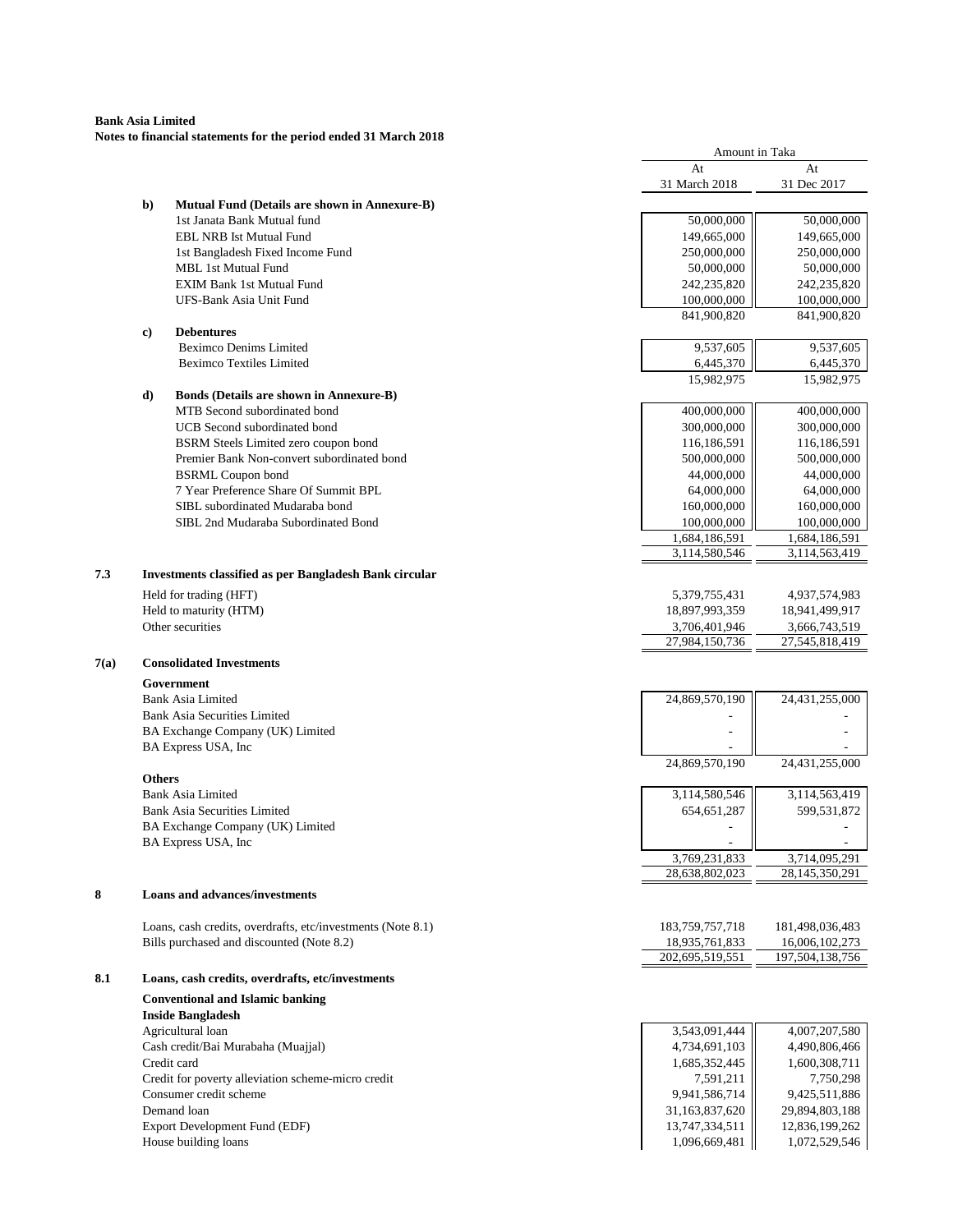#### **Bank Asia Limited Notes to financial statements for the period ended 31 March 2018**

|       |                                                                                           | Amount in Taka                   |                                     |
|-------|-------------------------------------------------------------------------------------------|----------------------------------|-------------------------------------|
|       |                                                                                           | At<br>31 March 2018              | At<br>31 Dec 2017                   |
|       |                                                                                           |                                  |                                     |
|       | Loans (General)/ Musharaka                                                                | 6,661,535,342<br>13,415,619,719  | 9,216,112,626                       |
|       | Loan against trust receipts/ Bai Murabaha post import<br>Overdrafts/ Quard against scheme | 33, 345, 749, 259                | 12,565,006,707<br>33,457,754,908    |
|       | Packing credit                                                                            | 572,058,851                      | 609,569,459                         |
|       | Payment against documents                                                                 | 197, 277, 143                    | 767, 633, 243                       |
|       | <b>Staff Loan</b>                                                                         | 1,326,628,933                    | 1,323,514,517                       |
|       | Small and medium enterprise (SME)                                                         | 5,121,695,566                    | 4,945,185,320                       |
|       | Transport loan                                                                            | 1,817,286,921                    | 1,746,519,994                       |
|       | Term loan- industrial/Hire purchase under Shirkatul Melk                                  | 16,560,748,259                   | 15,997,171,467                      |
|       | Term loan- others                                                                         | 35,565,604,531                   | 35,026,223,256                      |
|       |                                                                                           | 180,504,359,053                  | 178,989,808,434                     |
|       | <b>Outside Bangladesh</b>                                                                 |                                  |                                     |
|       |                                                                                           | 180,504,359,053                  | 178,989,808,434                     |
|       | Off-shore banking unit                                                                    | 3,255,398,665                    | 2,508,228,049                       |
|       |                                                                                           | 183, 759, 757, 718               | 181,498,036,483                     |
| 8.2   | <b>Bills purchased and discounted</b>                                                     |                                  |                                     |
|       | Conventional and Islamic banking                                                          | 3,308,924,392                    | 3,358,989,074                       |
|       | Off-shore banking unit                                                                    | 15,626,837,441                   | 12,647,113,199                      |
|       |                                                                                           | 18,935,761,833                   | 16,006,102,273                      |
| 8.3   | <b>Bills purchased and discounted</b>                                                     |                                  |                                     |
|       |                                                                                           |                                  |                                     |
|       | Payable in Bangladesh                                                                     | 17,522,169,202                   | 14,033,700,796                      |
|       | Payable outside Bangladesh                                                                | 1,413,592,631<br>18,935,761,833  | 1,972,401,477<br>16,006,102,273     |
|       |                                                                                           |                                  |                                     |
| 8.(a) | <b>Consolidated Loans and advances/investments</b>                                        |                                  |                                     |
|       | Loans, cash credits, overdrafts, etc/investments                                          |                                  |                                     |
|       | <b>Bank Asia Limited</b>                                                                  | 183, 759, 757, 718               | 181,498,036,483                     |
|       | <b>Bank Asia Securities Limited</b>                                                       | 4,945,170,327                    | 5,074,106,215                       |
|       | BA Exchange Company (UK) Limited                                                          |                                  |                                     |
|       | BA Express USA, Inc                                                                       |                                  |                                     |
|       |                                                                                           | 188,704,928,045                  | 186,572,142,698                     |
|       | Less: Inter-company transactions                                                          | 2,224,255,276<br>186,480,672,769 | 2,249,821,140<br>184, 322, 321, 558 |
|       |                                                                                           |                                  |                                     |
|       | <b>Bills purchased and discounted</b>                                                     |                                  |                                     |
|       | <b>Bank Asia Limited</b>                                                                  | 18,935,761,833                   | 16,006,102,273                      |
|       | <b>Bank Asia Securities Limited</b>                                                       |                                  |                                     |
|       | BA Exchange Company (UK) Limited                                                          |                                  |                                     |
|       | BA Express USA, Inc                                                                       | 18,935,761,833                   |                                     |
|       |                                                                                           | 205,416,434,602                  | 16,006,102,273<br>200,328,423,831   |
|       |                                                                                           |                                  |                                     |
| 9     | Fixed assets including premises, furniture and fixtures                                   |                                  |                                     |
|       |                                                                                           |                                  |                                     |
|       | Conventional and Islamic banking (Note 9.1)<br>Off-shore banking unit                     | 5,361,407,177                    | 5,329,740,498                       |
|       |                                                                                           | 5,361,407,177                    | 5,329,740,498                       |
|       |                                                                                           |                                  |                                     |
| 9(a)  | Consolidated Fixed assets including premises, furniture and fixtures                      |                                  |                                     |
|       | <b>Bank Asia Limited</b>                                                                  | 5,361,407,177                    | 5,329,740,498                       |
|       | <b>Bank Asia Securities Limited</b>                                                       | 3,789,960                        | 4,025,035                           |
|       | BA Exchange Company (UK) Limited                                                          | 4,359,749                        | 4,496,726                           |
|       | BA Express USA, Inc                                                                       | 5,583,511                        | 5,968,648                           |
|       |                                                                                           | 5,375,140,397                    | 5,344,230,907                       |
| 10    | Other assets                                                                              |                                  |                                     |
|       |                                                                                           |                                  |                                     |
|       | Conventional and Islamic banking (Note 10.1)                                              | 11,579,904,833                   | 11,042,584,828                      |
|       | Off-shore banking unit                                                                    | 37,546,722                       | 41,073,945                          |
|       |                                                                                           | 11,617,451,555                   | 11,083,658,773                      |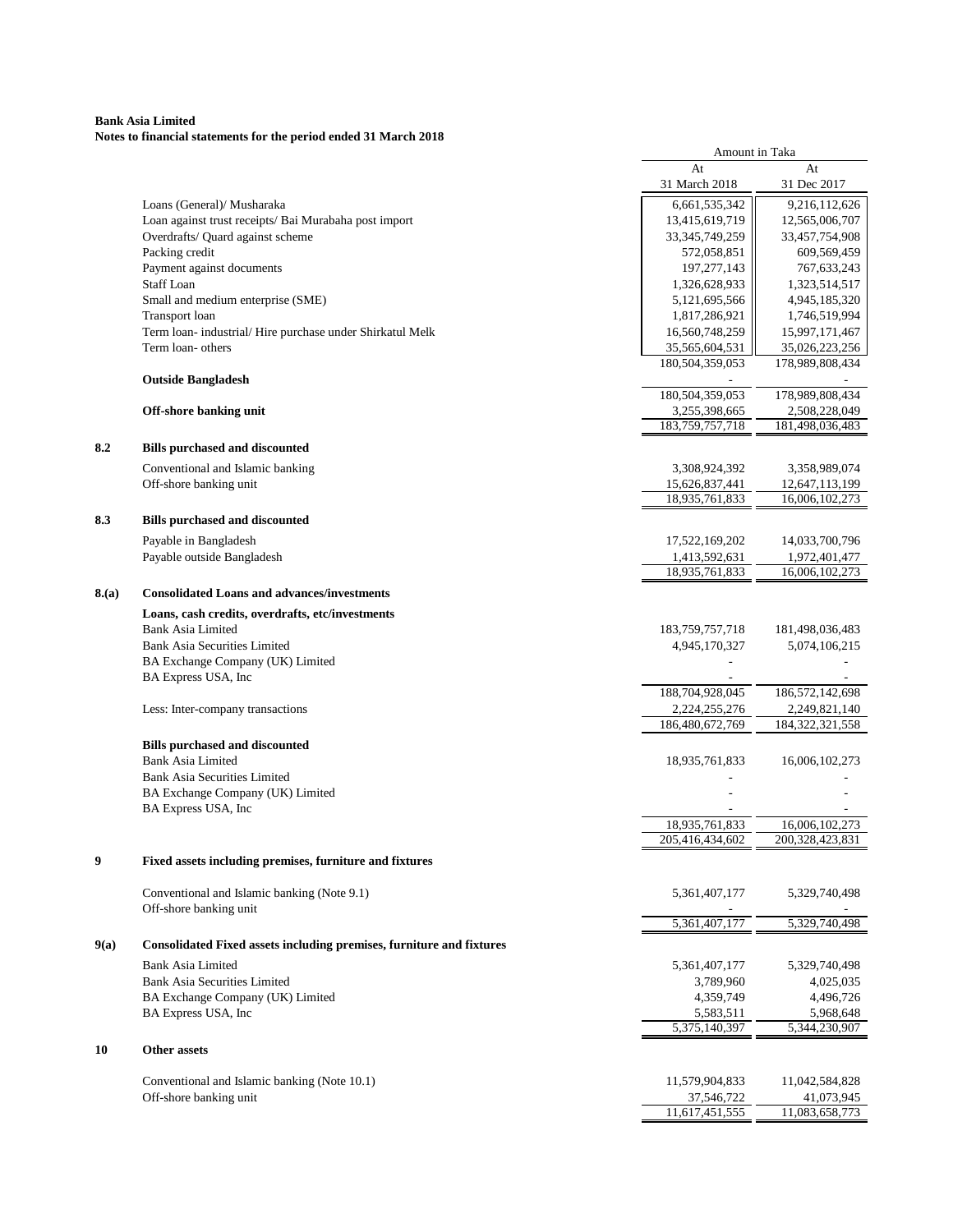## **Notes to financial statements for the period ended 31 March 2018**

| At<br>31 March 2018<br>10.1<br><b>Conventional and Islamic banking</b><br>Income generating other assets<br>1,999,990,000<br>Investment in Bank Asia Securities Ltd - incorporated in Bangladesh | At<br>31 Dec 2017<br>1,999,990,000<br>33,168,000<br>79,392,000 |
|--------------------------------------------------------------------------------------------------------------------------------------------------------------------------------------------------|----------------------------------------------------------------|
|                                                                                                                                                                                                  |                                                                |
|                                                                                                                                                                                                  |                                                                |
|                                                                                                                                                                                                  |                                                                |
|                                                                                                                                                                                                  |                                                                |
|                                                                                                                                                                                                  |                                                                |
| Investment in BA Exchange Company (UK) Limited - incorporated in UK<br>35,412,000                                                                                                                |                                                                |
| Investment in BA Express USA Inc - incorporated in USA<br>79,641,600                                                                                                                             |                                                                |
| 2115043600                                                                                                                                                                                       | 2,112,550,000                                                  |
| Non-income generating other assets                                                                                                                                                               |                                                                |
| 858,171,756<br>Income receivable (Note 10.2)                                                                                                                                                     | 775,868,203                                                    |
| 7,526,761<br>Stock of stamps                                                                                                                                                                     | 6,856,038                                                      |
| 44,545,994<br>Stationery, printing materials, etc.                                                                                                                                               | 41,945,600                                                     |
| Prepaid expenses<br>52,549,487                                                                                                                                                                   | 25,011,208                                                     |
| Deposits and advance rent<br>375,487,665                                                                                                                                                         | 332,424,273                                                    |
| Due from Capital Market Division of the Bank                                                                                                                                                     | 85,582                                                         |
| Advances, prepayments and others (Note 10.3)<br>307,384,582                                                                                                                                      | 260,421,177                                                    |
| Advance income tax<br>7,075,619,520                                                                                                                                                              | 6,781,572,306                                                  |
| Receivable against government<br>277,720,984                                                                                                                                                     | 213,945,758                                                    |
| Sundry debtors<br>88,343,621                                                                                                                                                                     | 51,288,052                                                     |
| Branch adjustment account<br>35,429,348                                                                                                                                                          | 123,377,471                                                    |
| Adjustment account debit<br>63,526,684                                                                                                                                                           |                                                                |
| Protested bills<br>65,242,265                                                                                                                                                                    | 65,242,265                                                     |
| 50,388,816<br>Receivable from BA Exchange Company (UK) Limited                                                                                                                                   | 73,960,113                                                     |
| Receivable from BA Express USA Inc<br>156,498,078                                                                                                                                                | 165, 167, 024                                                  |
| Excise duty recoverable<br>6,340,090                                                                                                                                                             | 12,955,340                                                     |
| 9,464,861,233                                                                                                                                                                                    | 8,930,034,828                                                  |
| 11,579,904,833                                                                                                                                                                                   | 11,042,584,828                                                 |

#### **10.2 Income receivable**

Income receivable consists of interest accrued on investment and other income.

# **10.3 Advances, prepayments and others**

Advances, prepayments and others account consists of advance amount paid for purchasing of fixed assets, advance payment of rent for new

#### **10(a) Consolidated Other assets**

|        | Bank Asia Limited                                              | 11,617,451,555  | 11,083,658,773  |
|--------|----------------------------------------------------------------|-----------------|-----------------|
|        | <b>Bank Asia Securities Limited</b>                            | 258,008,404     | 286,992,354     |
|        | BA Exchange Company (UK) Limited                               | 7.920.367       | 5,749,700       |
|        | BA Express USA, Inc.                                           | 77,556,518      | 91,434,840      |
|        |                                                                | 11,960,936,844  | 11,467,835,667  |
|        | Less: Inter-companies transactions                             |                 |                 |
|        | Investment in Bank Asia Securities Limited                     | 1,999,990,000   | 1,999,990,000   |
|        | Investment in BA Exchange Company (UK) Limited                 | 34,326,930      | 32,820,000      |
|        | Investment in BA Express USA, Inc                              | 79,008,000      | 78,720,000      |
|        | Receivable from BASL                                           | 85,582          |                 |
|        | Receivable from BA Exchange Company (UK) Limited               | 50,388,816      | 73,960,113      |
|        | Receivable from BA Exchange USA, Inc.                          | 156,498,078     | 165,167,024     |
|        |                                                                | 9,640,639,438   | 9,117,178,530   |
| 11     | Borrowings from other banks, financial institutions and agents |                 |                 |
|        | Conventional and Islamic banking (Note 11.1)                   | 20,608,067,845  | 15,349,703,961  |
|        | Off-shore banking unit (Note 11.2)                             | 19,043,834,687  | 15,423,078,092  |
|        | Less: Adjustment with Head Office                              | (2,704,496,000) | (504, 470, 000) |
|        |                                                                | 36,947,406,532  | 30,268,312,053  |
| 11.1   | <b>Conventional and Islamic banking</b>                        |                 |                 |
|        | In Bangladesh (Note $11.1.1$ )                                 | 20,608,067,845  | 15,349,703,961  |
|        | <b>Outside Bangladesh</b>                                      |                 |                 |
|        |                                                                | 20,608,067,845  | 15,349,703,961  |
| 11.1.1 | In Bangladesh                                                  |                 |                 |

**Secured:**  $\qquad \qquad$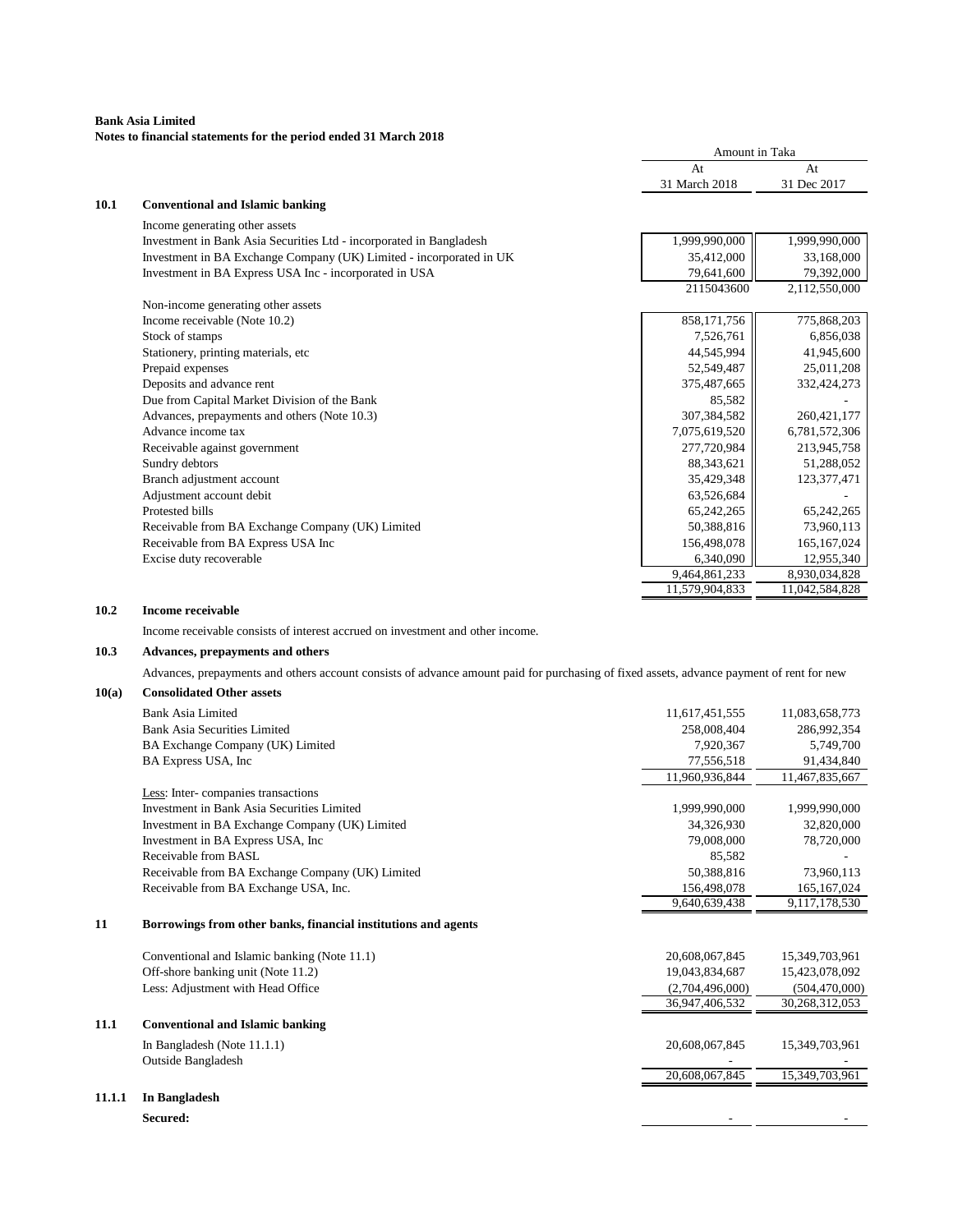|       |                                                                                    | Amount in Taka                  |                                 |
|-------|------------------------------------------------------------------------------------|---------------------------------|---------------------------------|
|       |                                                                                    | At                              | At                              |
|       |                                                                                    | 31 March 2018                   | 31 Dec 2017                     |
|       | Un secured:<br>Money at call and on short notice                                   |                                 |                                 |
|       | Sonali Bank                                                                        | 500,000,000                     | 1,500,000,000                   |
|       | Janata Bank                                                                        | 110,000,000                     | 1,000,000,000                   |
|       | <b>IFIC Bank Limited</b>                                                           | 1,500,000,000                   |                                 |
|       | Dutch Bangla Bank Limited                                                          | 400,000,000                     |                                 |
|       | State Bank of India                                                                | 310,000,000                     |                                 |
|       | <b>Standard Chartered Bank</b>                                                     | 200,000,000                     |                                 |
|       | <b>Basic Bank</b>                                                                  | 500,000,000                     |                                 |
|       | Prime Bank Limited                                                                 | 600,000,000                     |                                 |
|       | Pubali Bank Limited                                                                | 400,000,000                     |                                 |
|       | Agrani Bank                                                                        | 850,000,000                     |                                 |
|       | South East Bank Limited                                                            | 700,000,000                     |                                 |
|       | Eastern Bank Limited                                                               | 750,000,000                     |                                 |
|       | Commercial Bank of Ceylon                                                          | 410,000,000                     |                                 |
|       |                                                                                    | 7,230,000,000                   | 2,500,000,000                   |
|       | <b>Borrowings</b>                                                                  |                                 |                                 |
|       | Bangladesh Bank refinance                                                          | 60,852,334                      | 81,913,942                      |
|       | <b>SME Foundation Pre Finance</b>                                                  | 74,630,000                      | 74,630,000                      |
|       | Borrowing A/C (AGRI Taka 10)                                                       | 26,449,149                      | 28, 272, 774                    |
|       | Bio-Gas Plant refinance                                                            | 733,332                         | 733,332                         |
|       | Borrowing- Green finance refinance                                                 | 120,000,000                     | 140,000,000                     |
|       | Export development fund                                                            | 13,095,403,030                  | 12,524,153,913                  |
|       | Onshore export discount fund                                                       | 594,996,107                     | 514,046,529                     |
|       |                                                                                    | 13,973,063,952                  | 13,363,750,490                  |
|       | Less: Inter borrowings between OBU and Conventional Banking                        | (594, 996, 107)                 | (514, 046, 529)                 |
|       |                                                                                    | 20,608,067,845                  | 15,349,703,961                  |
| 11.2  | Borrowing at Off-shore banking unit                                                |                                 |                                 |
|       |                                                                                    |                                 |                                 |
|       | Secured :                                                                          |                                 |                                 |
|       | Un secured:                                                                        |                                 |                                 |
|       | <b>Conventional Banking</b>                                                        | 2,787,369,147                   | 604,208,628                     |
|       | <b>International Finance Corporation</b>                                           | 3,292,000,000                   | 3,280,000,000                   |
|       | Borrowing - ECA                                                                    | 457,025,010                     | 455,359,062                     |
|       | Standard Chartered Bank, Singapore                                                 | 3,909,250,000                   | 2,665,000,000                   |
|       | Bank Of Tokyo-Mitsubishi                                                           | 1,646,000,000                   |                                 |
|       | National Bank of Ras Al Khaimah                                                    | 1,292,110,000                   | 1,640,000,000<br>1,533,400,000  |
|       | United Bank Limited, UAE                                                           | 1,456,710,000                   | 1,451,400,000                   |
|       | <b>First Gulf Bank</b>                                                             | 411,500,000                     | 820,000,000                     |
|       | <b>ICICI Bank Limited, Hong Kong</b>                                               | $\overline{\phantom{a}}$        | 820,000,000                     |
|       |                                                                                    | 823,000,000                     | 574,000,000                     |
|       | <b>Bank Muscat SAOG</b><br>Nepal Bangladesh Bank Limited                           | 164,600,000                     | 410,000,000                     |
|       | Commercial Bank of Ceylon                                                          |                                 | 410,000,000                     |
|       | HDFC, Gift City, Mumbai                                                            |                                 |                                 |
|       |                                                                                    | 411,500,000                     | 410,000,000                     |
|       | Noor Islami Bank, Dubai, UAE                                                       | 247,640,700                     | 246,000,000                     |
|       | <b>KBC Bank, Brussels</b>                                                          | 104,089,830                     | 103,710,402                     |
|       | ICICI Bank Limited, Shanghai                                                       | 823,000,000                     |                                 |
|       | Emirates Islami Bank                                                               | 757,160,000                     |                                 |
|       | Samina Bank, Nepal                                                                 | 164,600,000                     |                                 |
|       | Yes Bank, India                                                                    | 296,280,000<br>19,043,834,687   | 15,423,078,092                  |
| 11(a) | <b>Consolidated Borrowings from other banks, financial institutions and agents</b> |                                 |                                 |
|       | <b>Bank Asia Limited</b>                                                           |                                 |                                 |
|       |                                                                                    | 36,947,406,532                  | 30,268,312,053                  |
|       | <b>Bank Asia Securities Limited</b>                                                | 2,245,417,018                   | 2,447,067,334                   |
|       | BA Exchange Company (UK) Limited                                                   |                                 |                                 |
|       | BA Express USA, Inc                                                                |                                 |                                 |
|       |                                                                                    | 39,192,823,550                  | 32,715,379,387                  |
|       | Less: Inter-company transactions                                                   | 2,224,255,276<br>36,968,568,274 | 2,249,821,140<br>30,465,558,247 |
|       |                                                                                    |                                 |                                 |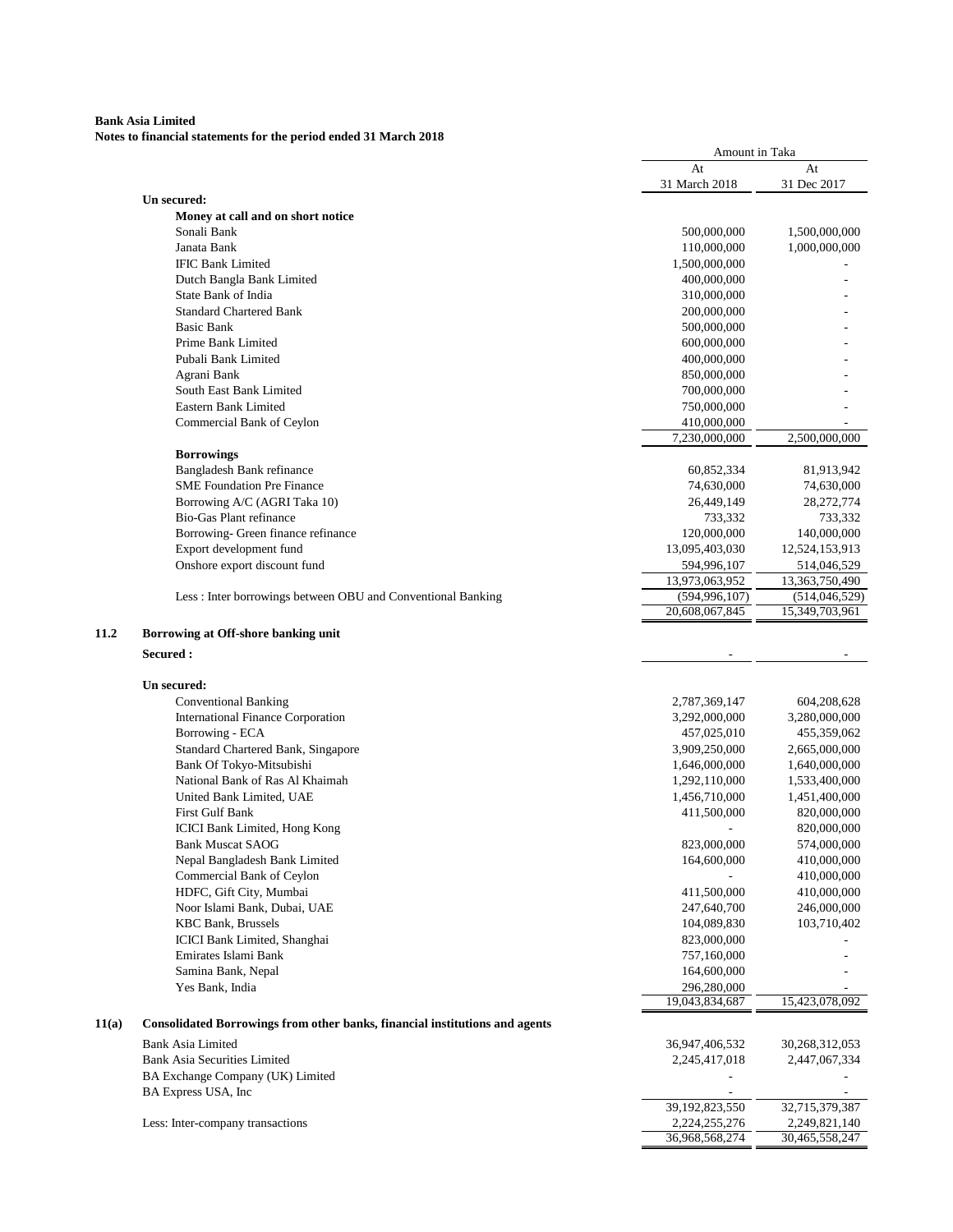|        |                                                                           | Amount in Taka                 |                                |
|--------|---------------------------------------------------------------------------|--------------------------------|--------------------------------|
|        |                                                                           | At<br>31 March 2018            | At<br>31 Dec 2017              |
| 11(aa) | <b>Subordinated Non-Convertible bonds</b>                                 |                                |                                |
|        | <b>Subordinated Non-Convertible Zero Coupon bond</b>                      |                                |                                |
|        | A.K Khan & Company Limited                                                | 38,578,342                     | 38,578,342                     |
|        | AB Bank 1st Mutual Fund                                                   | 5,859,904                      | 5,859,904                      |
|        | <b>EBL First Mutual Fund</b>                                              | 1,541,827                      | 1,541,827                      |
|        | <b>EBL NRB Mutual Fund</b>                                                | 3,074,048                      | 3,074,048                      |
|        | <b>EXIM Bank 1st Mutual Fund</b>                                          | 6,172,112                      | 6,172,112                      |
|        | First Bangladesh Fixed Income Fund                                        | 32,397,584                     | 32,397,584                     |
|        | <b>IFIC Bank 1st Mutual Fund</b>                                          | 1,537,024                      | 1,537,024                      |
|        | Industrial and Infrastructure Development Finance Company Limited (IIDFC) | 1,891,020                      | 1,891,020                      |
|        | Popular Life 1st Mutual Fund                                              | 1,537,024                      | 1,537,024                      |
|        | <b>Subordinated Non-Convertible floating rate bond</b>                    | 92,588,885                     | 92,588,885                     |
|        | Agrani Bank Limited                                                       | 160,000,000                    | 200,000,000                    |
|        | <b>BRAC Bank Limited</b>                                                  | 80,000,000                     | 100,000,000                    |
|        | Janata Bank Limited                                                       | 200,000,000                    | 250,000,000                    |
|        | Mercantile Bank Limited                                                   | 400,000,000                    | 500,000,000                    |
|        | One Bank Limited                                                          | 480,000,000                    | 600,000,000                    |
|        | Pubali Bank Limited                                                       | 200,000,000                    | 250,000,000                    |
|        | Rupali Bank Limited                                                       | 480,000,000                    | 600,000,000                    |
|        | Sonali Bank Limited                                                       | 400,000,000                    | 500,000,000                    |
|        |                                                                           | 2,400,000,000                  | 3,000,000,000                  |
|        | Subordinated Non-Convertible floating rate bond                           |                                |                                |
|        | Agrani Bank Limited                                                       | 250,000,000                    | 250,000,000                    |
|        | Dhaka Bank Limited                                                        | 750,000,000                    | 750,000,000                    |
|        | Janata Bank Limited                                                       | 250,000,000                    | 250,000,000                    |
|        | National Life Insurance Co                                                | 500,000,000                    | 500,000,000                    |
|        | Pubali Bank Limited                                                       | 1,000,000,000                  | 1,000,000,000                  |
|        | Sabinco                                                                   | 150,000,000                    | 150,000,000                    |
|        | Sadharan Bima Corporation                                                 | 100,000,000                    | 100,000,000                    |
|        | Sonali Bank Limited                                                       | 1,000,000,000                  | 1,000,000,000                  |
|        | Southeast Bank Limited                                                    | 500,000,000                    | 500,000,000                    |
|        | Uttara Bank Limited                                                       | 500,000,000                    | 500,000,000                    |
|        |                                                                           | 5,000,000,000                  | 5,000,000,000                  |
|        |                                                                           | 7,492,588,885                  | 8,092,588,885                  |
| 12     | Deposits and other accounts                                               |                                |                                |
|        | Conventional and Islamic banking (Note 12.1)                              | 198,272,921,770                | 206, 721, 241, 149             |
|        | Off-shore banking unit                                                    | 350,085,236                    | 320,230,232                    |
|        |                                                                           | 198,623,007,006                | 207,041,471,381                |
|        | Deposits and other accounts                                               |                                |                                |
|        | Current/Al-wadeeah current accounts and other accounts                    |                                |                                |
|        | Deposits from banks                                                       |                                |                                |
|        | Deposits from customers                                                   | 41,530,501,663                 | 41,701,521,101                 |
|        | Off-shore banking unit                                                    | 327,720,428                    | 298,108,075                    |
|        |                                                                           | 41,858,222,091                 | 41,999,629,176                 |
|        | <b>Bills</b> payable                                                      |                                |                                |
|        | Deposits from banks                                                       |                                |                                |
|        | Deposits from customers                                                   | 2,546,325,331<br>2,546,325,331 | 3,968,967,652<br>3,968,967,652 |
|        | Savings bank/Mudaraba savings bank deposits                               |                                |                                |
|        | Deposits from banks                                                       |                                |                                |
|        | Deposits from customers                                                   | 34,056,400,810                 | 34,496,938,426                 |
|        |                                                                           | 34,056,400,810                 | 34,496,938,426                 |
|        |                                                                           |                                |                                |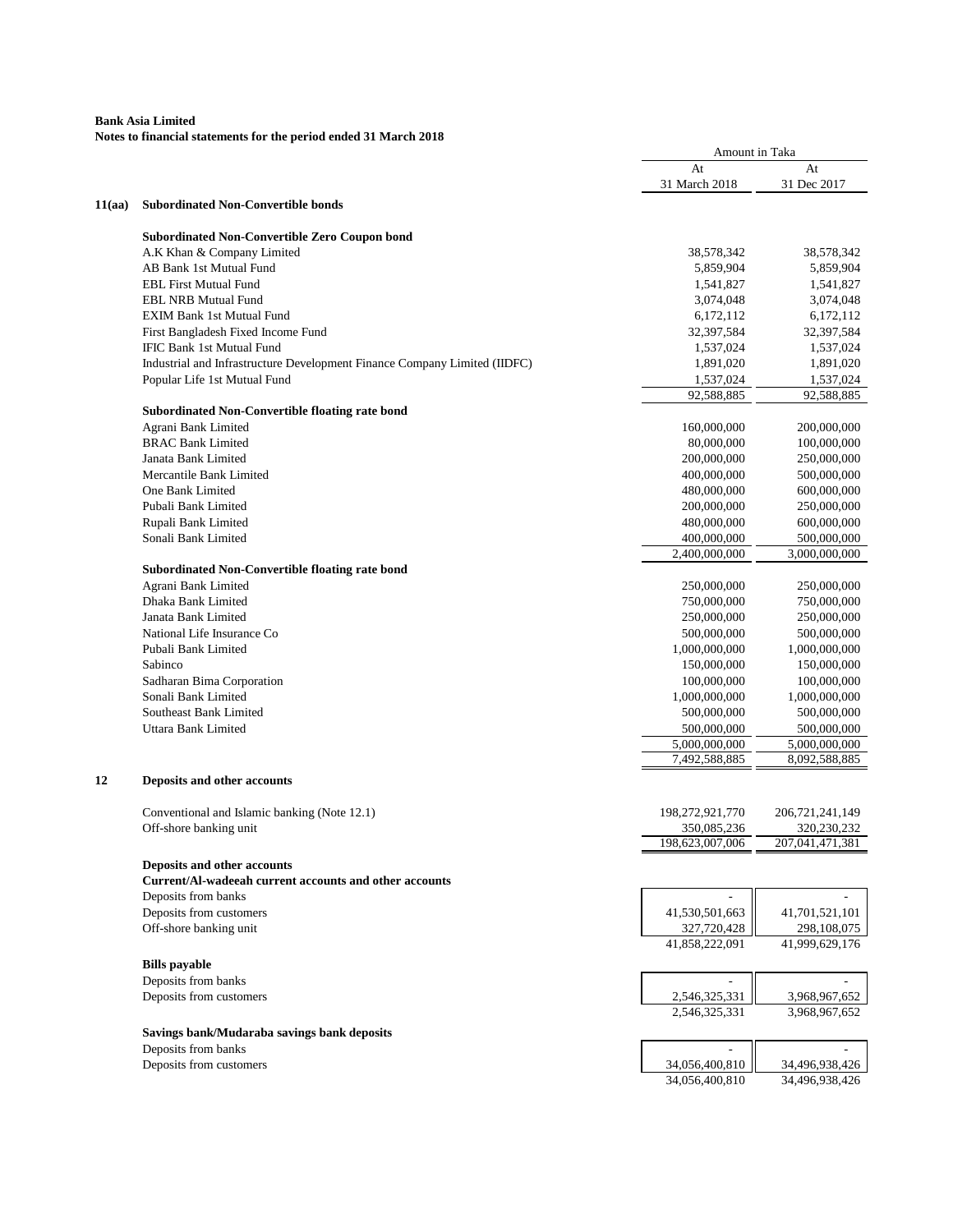|         |                                                                        | Amount in Taka              |                                |
|---------|------------------------------------------------------------------------|-----------------------------|--------------------------------|
|         |                                                                        | At                          | At                             |
|         |                                                                        | 31 March 2018               | 31 Dec 2017                    |
|         | Fixed deposits/Mudaraba fixed deposits                                 |                             |                                |
|         | Deposits from banks                                                    | 1,822,598,995               | 1,803,098,995                  |
|         | Deposits from customers                                                | 118,317,094,971             | 124,750,714,975                |
|         | Off-shore banking unit                                                 | 22,364,808                  | 22, 122, 157                   |
|         |                                                                        | 120, 162, 058, 774          | 126,575,936,127                |
|         |                                                                        | 198,623,007,006             | 207,041,471,381                |
| 12.1    | <b>Conventional and Islamic banking</b>                                |                             |                                |
|         | Deposits from banks (Note 12.1.1)                                      | 1,822,598,995               | 1,803,098,995                  |
|         | Deposits from customers (Note 12.1.2)                                  | 196,450,322,775             | 204,918,142,154                |
|         |                                                                        | 198,272,921,770             | 206.721.241.149                |
|         |                                                                        |                             |                                |
| 12.1.1  | <b>Deposits from banks</b>                                             |                             |                                |
|         | <b>Fixed deposit/SND</b>                                               |                             |                                |
|         | <b>AB Bank Limited</b>                                                 | 1,800,039,982               | 39,982                         |
|         | <b>EXIM Bank Limited</b>                                               | 21,447,918                  | 1,947,918                      |
|         | Social Islami Bank Limited                                             | 554,491                     | 554,491                        |
|         | <b>Trust Bank Limited</b>                                              | 556,604                     | 556,604                        |
|         | Agrani Bank Limited<br><b>Bank Asia Limited</b>                        |                             | 1,800,000,000                  |
|         |                                                                        | 1,822,598,995               | 1,400,000,000<br>3,203,098,995 |
|         | Less: Inter-company transactions with Bank Asia Islamic Window         |                             | (1,400,000,000)                |
|         |                                                                        | 1,822,598,995               | 1,803,098,995                  |
|         |                                                                        |                             |                                |
| 12.1.2  | <b>Deposits from customers</b>                                         |                             |                                |
|         | Current/Al-wadeeah current accounts and other accounts (Note 12.1.2a)  | 41,530,501,663              | 41,701,521,101                 |
|         | Bills payable (Note 12.1.2b)                                           | 2,546,325,331               | 3,968,967,652                  |
|         | Savings bank/Mudaraba savings deposits                                 | 34,056,400,810              | 34,496,938,426                 |
|         | Fixed deposits/Mudaraba fixed deposits (Note 12.1.2c)                  | 118,317,094,971             | 124,750,714,975                |
|         |                                                                        | 196,450,322,775             | 204,918,142,154                |
| 12.1.2a | Current/Al-wadeeah current accounts and other accounts                 |                             |                                |
|         | Current/Al-wadeeah current accounts                                    | 14,387,570,883              | 14,883,359,452                 |
|         | Other demand deposit - Local currency                                  | 19,888,746,030              | 19,606,123,861                 |
|         | Other demand deposit - Foreign currencies                              | 5,487,890,729               | 5,742,409,920                  |
|         | Foreign currency deposits                                              | 1,766,294,021               | 1,469,627,868                  |
|         | Export retention quota                                                 |                             |                                |
|         |                                                                        | 41,530,501,663              | 41,701,521,101                 |
| 12.1.2b | <b>Bills</b> payable                                                   |                             |                                |
|         | Bills payable - local currency                                         | 2,539,147,420               | 3,961,854,176                  |
|         | Bills payable - foreign currencies                                     | 7,177,911                   | 7,113,476                      |
|         | Demand draft                                                           |                             |                                |
|         |                                                                        | 2,546,325,331               | 3,968,967,652                  |
|         | 12.1.2c Fixed deposits/Mudaraba fixed deposits                         |                             |                                |
|         |                                                                        |                             |                                |
|         | Fixed deposits/Mudaraba fixed deposits                                 | 66,522,651,036              | 66,948,110,139                 |
|         | Special notice deposit<br>Foreign currency deposits (interest bearing) | 18,498,476,023<br>3,314,862 | 24,118,638,106<br>3,284,209    |
|         | Deposit under schemes                                                  | 33,292,653,050              | 33,680,682,521                 |
|         |                                                                        | 118,317,094,971             | 124,750,714,975                |
|         |                                                                        |                             |                                |
| 12.2    | Payable on demand and time deposits                                    |                             |                                |
|         | <b>Demand deposits</b><br>a)                                           |                             |                                |
|         | Current/Al-wadeeah current accounts and other accounts                 | 14,715,291,311              | 15, 181, 467, 527              |
|         | Savings bank/Mudaraba savings deposits                                 | 3,065,076,073               | 3,104,724,458                  |
|         | Foreign currency deposits (non interest bearing)                       | 7,254,184,750               | 7,212,037,788                  |
|         | Sundry deposits                                                        | 19,888,746,030              | 19,606,123,861                 |
|         | Bills payable                                                          | 2,546,325,331               | 3,968,967,652                  |
|         |                                                                        | 47,469,623,495              | 49,073,321,286                 |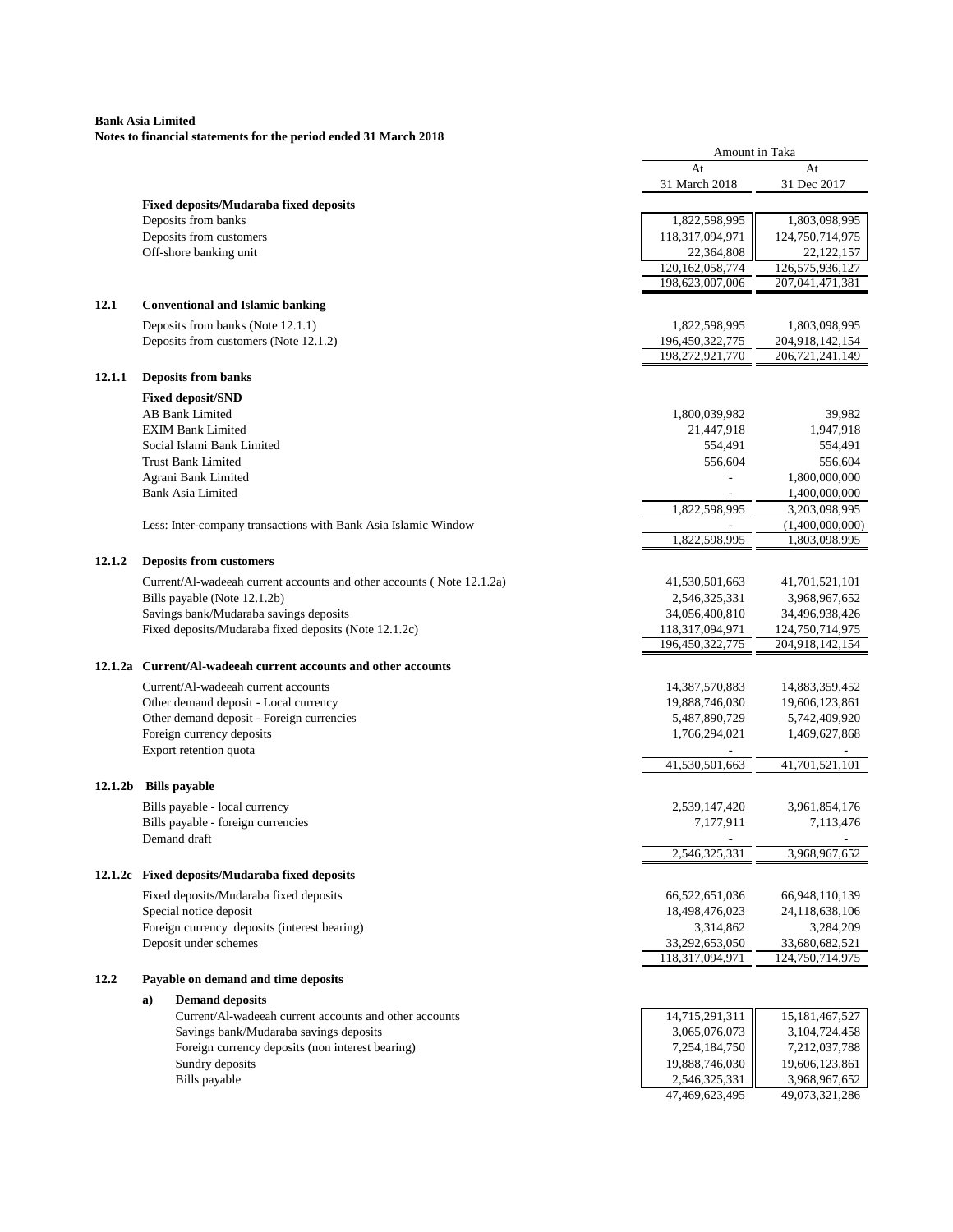|       |                                                                                  | Amount in Taka                        |                                    |
|-------|----------------------------------------------------------------------------------|---------------------------------------|------------------------------------|
|       |                                                                                  | At                                    | At                                 |
|       |                                                                                  | 31 March 2018                         | 31 Dec 2017                        |
|       | <b>Time deposits</b><br>b)                                                       |                                       |                                    |
|       | Savings bank/Mudaraba savings deposits                                           | 30,991,324,737                        | 31,392,213,968                     |
|       | Fixed deposits/Mudaraba fixed deposits                                           | 68, 367, 614, 839                     | 68,773,331,291                     |
|       | Foreign currency deposits (interest bearing)                                     | 3,314,862                             | 3,284,209                          |
|       | Special notice deposit                                                           | 18,498,476,023                        | 24,118,638,106                     |
|       | Deposits under schemes                                                           | 33,292,653,050                        | 33,680,682,521                     |
|       |                                                                                  | 151, 153, 383, 511<br>198,623,007,006 | 157,968,150,095<br>207,041,471,381 |
| 12(a) | <b>Consolidated Deposits and other accounts</b>                                  |                                       |                                    |
|       | Current/Al-wadeeah current accounts and other accounts                           |                                       |                                    |
|       | <b>Bank Asia Limited</b>                                                         | 41,858,222,091                        | 41,999,629,176                     |
|       | <b>Bank Asia Securities Limited</b>                                              | 314,288,934                           | 257,521,410                        |
|       | BA Exchange Company (UK) Limited                                                 |                                       |                                    |
|       | BA Express USA, Inc                                                              |                                       |                                    |
|       |                                                                                  | 42,172,511,025                        | 42,257,150,586                     |
|       | Less: Inter-company transactions                                                 | 12,993,748                            | 15,047,104                         |
|       |                                                                                  | 42,159,517,277                        | 42,242,103,482                     |
|       | <b>Bills</b> payable                                                             |                                       |                                    |
|       | <b>Bank Asia Limited</b>                                                         | 2,546,325,331                         | 3,968,967,652                      |
|       | <b>Bank Asia Securities Limited</b>                                              |                                       |                                    |
|       | BA Exchange Company (UK) Limited<br>BA Express USA, Inc.                         |                                       |                                    |
|       |                                                                                  | 2,546,325,331                         | 3,968,967,652                      |
|       | Savings bank/Mudaraba savings bank deposits                                      |                                       |                                    |
|       | <b>Bank Asia Limited</b>                                                         | 34,056,400,810                        | 34,496,938,426                     |
|       | <b>Bank Asia Securities Limited</b>                                              |                                       |                                    |
|       | BA Exchange Company (UK) Limited                                                 |                                       |                                    |
|       | BA Express USA, Inc                                                              |                                       |                                    |
|       |                                                                                  | 34,056,400,810                        | 34,496,938,426                     |
|       | Fixed deposits/Mudaraba fixed deposits<br><b>Bank Asia Limited</b>               |                                       |                                    |
|       | <b>Bank Asia Securities Limited</b>                                              | 120, 162, 058, 774                    | 126,575,936,127                    |
|       | BA Exchange Company (UK) Limited                                                 |                                       |                                    |
|       | BA Express USA, Inc                                                              |                                       |                                    |
|       |                                                                                  | 120, 162, 058, 774                    | 126,575,936,127                    |
|       |                                                                                  | 198,924,302,192                       | 207, 283, 945, 687                 |
| 13    | <b>Other liabilities</b>                                                         |                                       |                                    |
|       |                                                                                  | 24,617,132,904                        | 22,538,907,248                     |
|       | Conventional and Islamic banking (Note 13.1)<br>Off-shore banking unit           | 1,584,001.00                          | 869,621                            |
|       |                                                                                  | 24,618,716,905                        | 22,539,776,869                     |
| 13.1  | <b>Conventional and Islamic banking</b>                                          |                                       |                                    |
|       | Provision for loans and advances/investments                                     | 8,408,748,068                         | 7,841,186,140                      |
|       | Provision on off-balance sheet exposures                                         | 1,380,411,691                         | 1,330,999,470                      |
|       | Interest suspense account                                                        | 1,819,981,958                         | 1,709,429,069                      |
|       | Provision for income tax including deferred tax                                  | 9,897,475,391                         | 9,277,475,391                      |
|       | Provision for performance and festival bonus                                     | 224,039,801                           | 237,649,609                        |
|       | Master card and Visa card payables                                               | 18,565,909                            | 5,116,895                          |
|       | Expenditures and other payables                                                  | 114,055,570                           | 101,027,063                        |
|       | Provision for nostro accounts                                                    |                                       |                                    |
|       | Other payable                                                                    | 77,136,209                            | 96,745,219                         |
|       | Provision for profit equalisation<br>Provision for diminution in value of shares | 23,481,288<br>253,383,553             | 28,758,686<br>253,383,553          |
|       | Payable to Government                                                            | 444,882,621                           | 314,657,621                        |
|       | Provision for others                                                             | 138, 181, 882                         | 134,718,755                        |
|       | Rebate payable on good borrowers                                                 | 67,700,000                            | 67,700,000                         |
|       | Unearned income                                                                  | 525,964,365                           | 650,090,274                        |
|       | Clearing adjustment account                                                      |                                       | 138,529,476                        |
|       |                                                                                  |                                       |                                    |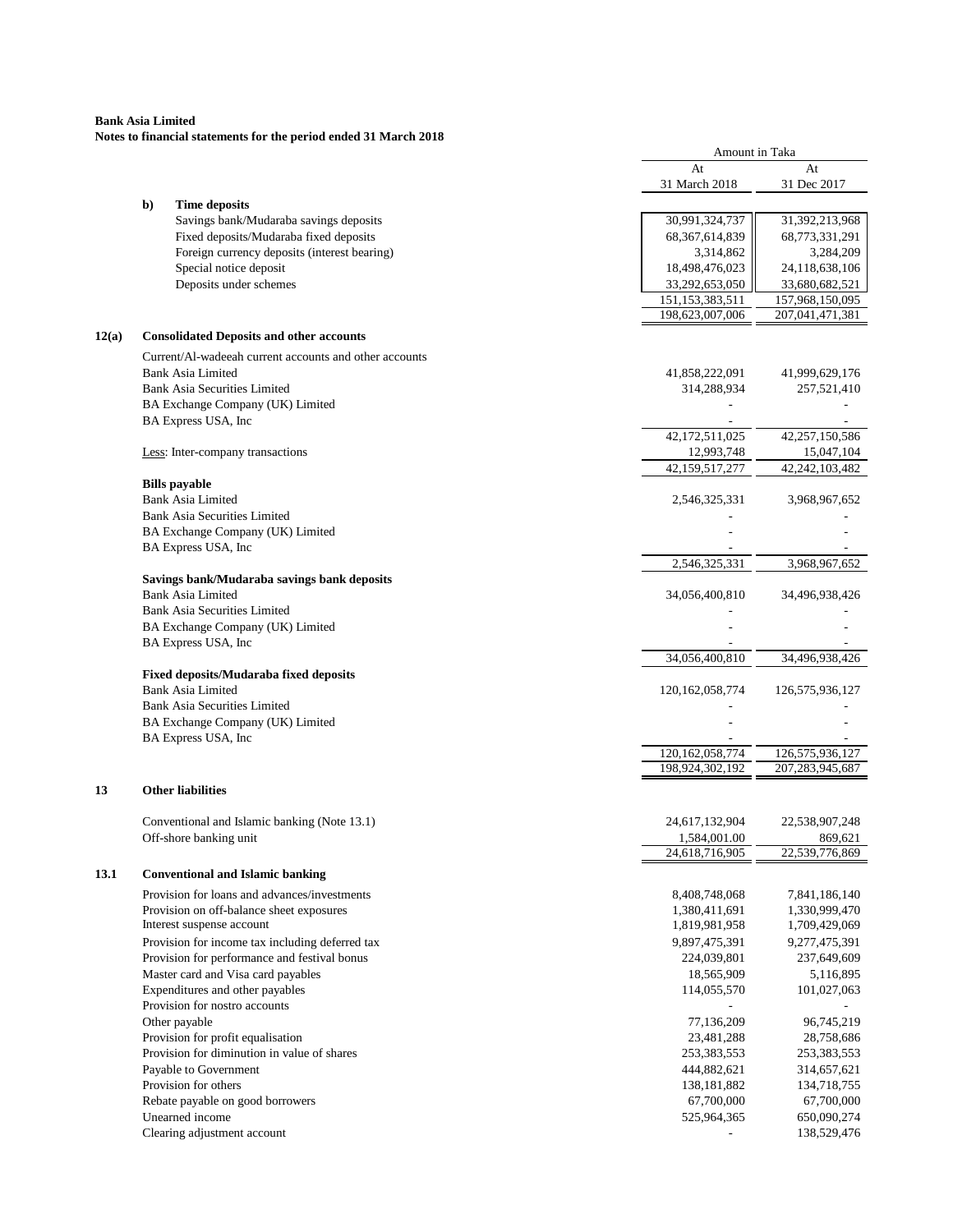#### **Bank Asia Limited Notes to financial statements for the period ended 31 March 2018**

|      |                                                                  | Amount in Taka |                |
|------|------------------------------------------------------------------|----------------|----------------|
|      |                                                                  | At             | At             |
|      |                                                                  | 31 March 2018  | 31 Dec 2017    |
|      | Interest payable on subordinated non-covertable zero coupon bond | 286,168,156    | 260,374,046    |
|      | Branch adjustment account credit balance                         | 75,037,818     |                |
|      | ATM/POS settlement account                                       | 70,205,107     | 91,065,981     |
|      | Nostro account credit balance                                    | 791,713,517    |                |
|      |                                                                  | 24,617,132,904 | 22,447,841,267 |
| 14   | Share capital                                                    |                |                |
| 14.1 | <b>Authorized capital</b>                                        |                |                |
|      | 1,500,000,000 ordinary shares of Taka 10 each                    | 15,000,000,000 | 15,000,000,000 |
| 14.2 | Issued, subscribed and fully paid up capital                     |                |                |
|      | 56,372,480 ordinary shares of Taka 10 each issued for cash       | 563,724,800    | 563,724,800    |
|      | 364,010,770 (2010: 243,901,270) ordinary shares of Taka 10 each  |                |                |
|      | issued as bonus shares                                           | 3,640,107,700  | 3,640,107,700  |
|      | Right shares issued 25% for the year 2011                        | 1,050,958,100  | 1,050,958,100  |
|      | Issued as bonus shares 20% for the year 2011                     | 1,050,958,120  | 1,050,958,120  |
|      | Issued as bonus shares 10% for the year 2012                     | 630,574,870    | 630,574,870    |
|      | Issued as bonus shares 10% for the year 2013                     | 693,632,350    | 693,632,350    |
|      | Issued as bonus shares 10% for the year 2014                     | 762,995,590    | 762,995,590    |
|      | Issued as bonus shares 5% for the year 2015                      | 419,647,570    | 419,647,570    |
|      | Issued as bonus shares 12% for the year 2016                     | 1,057,511,890  |                |
|      |                                                                  | 9,870,110,990  | 8,812,599,100  |

#### **14.3 Initial public offer (IPO)**

Out of the total issued, subscribed and fully paid up capital of the Bank 2,000,000 ordinary shares of Taka 100 each amounting to Taka 200,000,000 was raised through public offering of shares in 2003.

## **15 Statutory reserve**

|       | Balance as at 1 January                               | 7,345,137,782  | 6,533,632,030   |
|-------|-------------------------------------------------------|----------------|-----------------|
|       | Add: Addition during the year (20% of pre-tax profit) | 243,195,757    | 811,505,752     |
|       | Balance as at 31 March                                | 7,588,333,539  | 7,345,137,782   |
| 16    | <b>Revaluation reserve</b>                            |                |                 |
|       | HTM securities (Note 16.1)                            | 7,303,091      | 8,880,978       |
|       | HFT securities (Note 16.2)                            | 3,093,867      |                 |
|       | Fixed Assets revaluation (Note 16.3)                  | 2,145,503,215  | 2,145,503,215   |
|       |                                                       | 2,155,900,173  | 2,154,384,193   |
| 16.1  | <b>Revaluation reserve on HTM securities</b>          |                |                 |
|       | Balance at 1 January                                  | 8,880,978      | 3,742,574       |
|       | Gain from revaluation on investments                  |                | 5,471,656       |
|       | Adjustment for sale/maturity of securities            | (1,577,887)    | (333, 252)      |
|       |                                                       | 7,303,091      | 8,880,978       |
| 16.2  | <b>Revaluation reserve on HFT securities</b>          |                |                 |
|       | Balance at 1 January                                  |                | 36,651,324      |
|       | Gain from revaluation on investments                  | 40,915,592     | 303,206,892     |
|       | Adjustment for sale/maturity of securities            | (37, 821, 725) | (339, 858, 216) |
|       |                                                       | 3.093.867      |                 |
| 16.3  | <b>Revaluation reserve on Fixed Assets</b>            |                |                 |
|       | Balance at 1 January                                  | 2,145,503,215  | 2,199,218,479   |
|       | Depreciation charged during the year                  |                | (53,715,264)    |
|       |                                                       | 2,145,503,215  | 2,145,503,215   |
| 16(a) | <b>Consolidated Revaluation reserve</b>               |                |                 |
|       | <b>Bank Asia Limited</b>                              | 2,155,900,173  | 2,069,156,009   |
|       | <b>Bank Asia Securities Limited</b>                   |                |                 |
|       | BA Exchange Company (UK) Limited                      |                |                 |
|       | BA Express USA, Inc.                                  |                |                 |
|       |                                                       | 2,155,900,173  | 2,069,156,009   |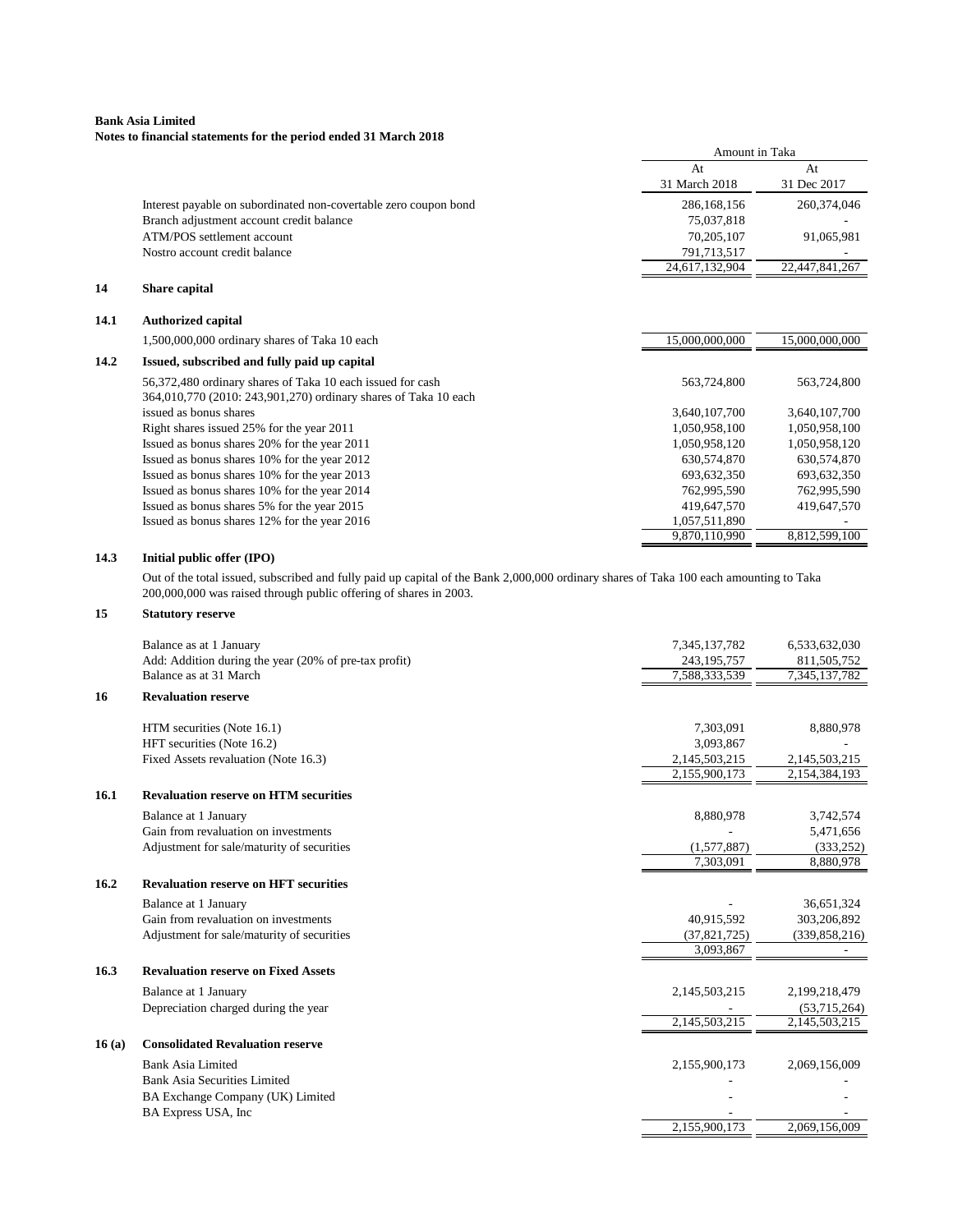|       |                                                                              | Amount in Taka                |                                  |
|-------|------------------------------------------------------------------------------|-------------------------------|----------------------------------|
|       |                                                                              | At<br>31 March 2018           | At<br>31 Dec 2017                |
| 17    | <b>Retained earnings</b>                                                     |                               |                                  |
|       | Balance at 1 January                                                         | 1,676,694,455                 | 1,444,468,074                    |
|       | Add: Post - tax profit fot the year                                          | 595,978,785                   | 2,047,528,759                    |
|       | Revaluation reserve transferred to retained earnings                         |                               | 53,715,264                       |
|       |                                                                              | 2,272,673,240                 | 3,545,712,096                    |
|       | Less: Issue of bonus shares for the year 2016                                |                               | 1,057,511,890                    |
|       | Transfer to statutory reserve                                                | 243,195,757                   | 811,505,752                      |
|       |                                                                              | 243, 195, 757                 | 1,869,017,642                    |
|       |                                                                              | 2,029,477,483                 | 1,676,694,455                    |
| 17(a) | <b>Consolidated Retained earnings</b>                                        |                               |                                  |
|       |                                                                              |                               |                                  |
|       | Balance at 1 January                                                         | 1,554,316,722                 | 1,267,955,303                    |
|       | Add: Foreign exchange revaluation reserve for opening retained earnings      | (2,846,079)                   | (10, 425, 178)                   |
|       | Revaluation reserve transferred to retained earnings                         |                               | 53,715,264                       |
|       | Post- tax profit for the year                                                | 590,290,963                   | 2,112,089,343                    |
|       | Less: Non controlling interest                                               | 11                            | 368                              |
|       |                                                                              | 2,141,761,596                 | 3,423,334,364                    |
|       | Less: Issue of bonus shares for the year 2016                                |                               | 1,057,511,890                    |
|       | Transferred to statutory reserve                                             | 243, 195, 757                 | 811,505,752                      |
|       |                                                                              | 243.195.757                   | 1,869,017,642                    |
|       |                                                                              | 1,898,565,839                 | 1,554,316,722                    |
| 17(b) | <b>Non-controlling (Minority) interest</b>                                   |                               |                                  |
|       | <b>Bank Asia Securities Limited</b>                                          | 11,734                        | 11,723                           |
|       | BA Exchange Company (UK) Limited                                             |                               |                                  |
|       | BA Express USA, Inc                                                          |                               |                                  |
|       |                                                                              | 11,734                        | 11,723                           |
| 18    | <b>Contingent liabilities</b>                                                |                               |                                  |
|       |                                                                              |                               |                                  |
|       | Conventional and Islamic banking                                             | 141,220,944,585               | 136,099,588,616                  |
|       | Off-shore banking unit                                                       | 46,209,042<br>141,267,153,627 | 56,855,460<br>136, 156, 444, 076 |
|       |                                                                              |                               |                                  |
|       | Acceptances and endorsements (Note 18.1)<br>Conventional and Islamic banking | 45,566,608,234                | 42,833,057,095                   |
|       |                                                                              |                               |                                  |
|       | Off-shore banking unit                                                       | 19,865,491<br>45,586,473,725  | 31,293,906<br>42,864,351,001     |
|       |                                                                              |                               |                                  |
|       | Letters of guarantee                                                         |                               |                                  |
|       | Conventional and Islamic banking (Note 18.2)                                 | 42,183,888,427                | 40,615,034,541                   |
|       | Off-shore banking unit                                                       |                               |                                  |
|       |                                                                              | 42,183,888,427                | 40,615,034,541                   |
|       | Irrevocable letters of credit                                                |                               |                                  |
|       | Conventional and Islamic banking (Note 18.3)                                 | 37,293,029,707                | 37,871,899,346                   |
|       | Off-shore banking unit                                                       | 24,365,656                    | 19,337,568                       |
|       |                                                                              | 37, 317, 395, 363             | 37,891,236,914                   |
|       | <b>Bills</b> for collection                                                  |                               |                                  |
|       | Conventional and Islamic banking (Note 18.4)                                 | 15,679,658,217                | 14,462,463,349                   |
|       | Off-shore banking unit                                                       | 1,977,895                     | 6,223,986                        |
|       |                                                                              | 15,681,636,112                | 14,468,687,335                   |
|       | Other commitments                                                            |                               |                                  |
|       | Conventional and Islamic banking (Note 18.5)                                 | 497,760,000                   | 317,134,285                      |
|       | Off-shore banking unit                                                       |                               |                                  |
|       |                                                                              | 497,760,000                   | 317, 134, 285                    |
|       |                                                                              | $14\overline{1,267,153,627}$  | 136, 156, 444, 076               |
| 18.1  | Acceptances and endorsements                                                 |                               |                                  |
|       |                                                                              |                               |                                  |
|       | Conventional and Islamic banking                                             | 45,566,608,234                | 42,833,057,095                   |
|       | Off-shore banking unit                                                       | 19,865,491                    | 31,293,906                       |
|       |                                                                              | 45,586,473,725                | 42,864,351,001                   |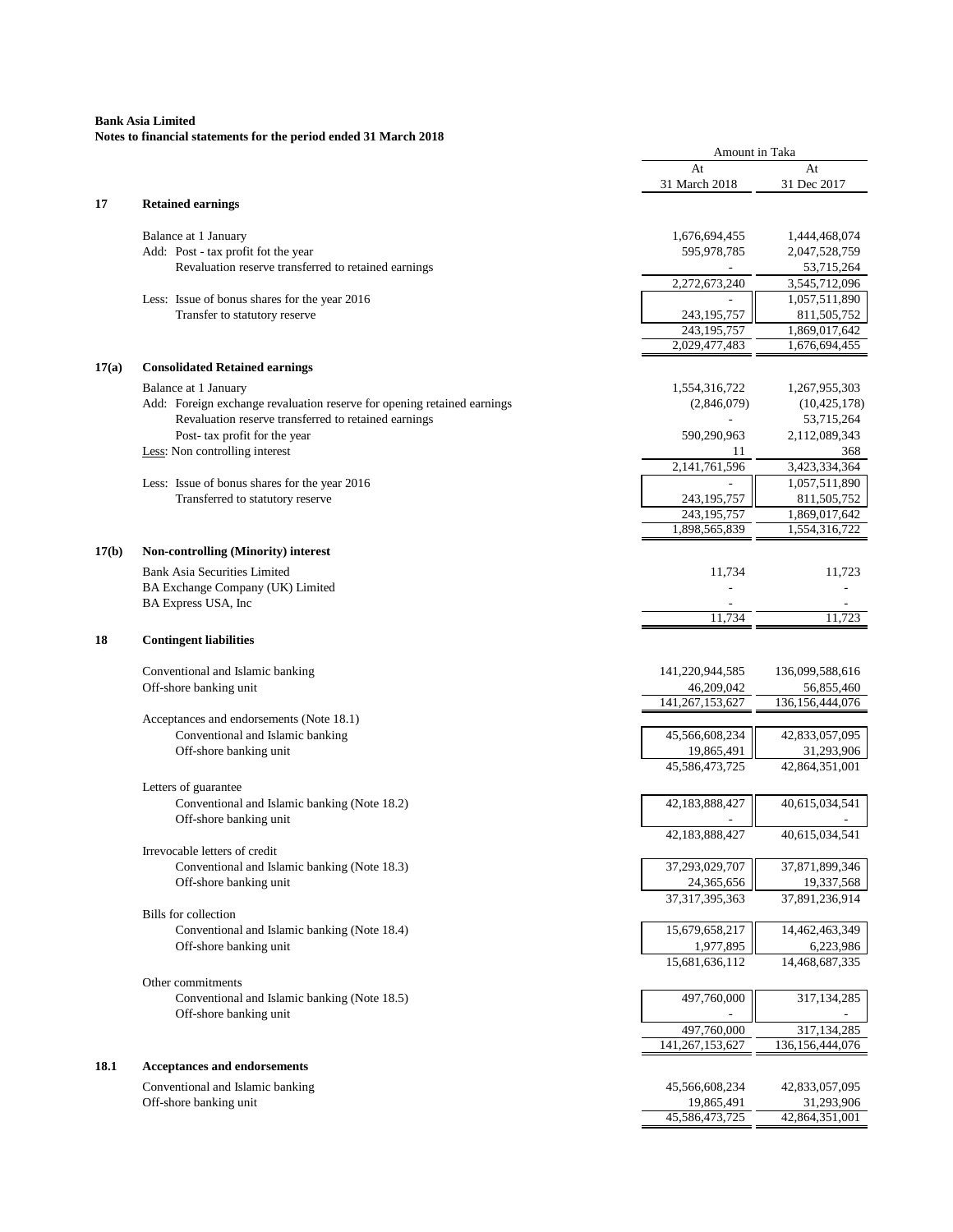## **Notes to financial statements for the period ended 31 March 2018**

|      |                                                      | Amount in Taka |                |
|------|------------------------------------------------------|----------------|----------------|
|      |                                                      | At             | At             |
|      |                                                      | 31 March 2018  | 31 Dec 2017    |
| 18.2 | <b>Letters of guarantee</b>                          |                |                |
|      | Letters of guarantee (Local)                         |                | 23,826,990,859 |
|      | Letters of guarantee (Foreign)                       | 42,183,888,427 | 16,788,043,682 |
|      |                                                      | 42,183,888,427 | 40,615,034,541 |
| 18.3 | <b>Irrevocable letters of credit</b>                 |                |                |
|      | Letters of credit Back to Back (Inland)              | 3,377,338,132  | 3,369,890,633  |
|      | Letters of credit (General)                          | 29,636,118,263 | 30,801,387,262 |
|      | Back to back L/C                                     | 4,279,573,312  | 3,700,621,451  |
|      |                                                      | 37,293,029,707 | 37,871,899,346 |
| 18.4 | <b>Bills for collection</b>                          |                |                |
|      | Local bills for collection                           | 9,255,796,631  | 8,467,036,961  |
|      | Foreign bills for collection                         | 6,423,861,586  | 5,995,426,388  |
|      |                                                      | 15,679,658,217 | 14,462,463,349 |
| 18.5 | <b>Other commitments</b>                             |                |                |
|      | Forward Assets Purchased and Forward Deposits Placed | 497,760,000    | 317, 134, 285  |
|      |                                                      |                |                |

#### **18.6 Workers' profit participation fund (WPPF)**

As per Bangladesh Labour Act 2006 and SRO no. 336/Law/2010, all companies falling within the scope of WPPF are required to provide 5% of its profit before charging such expense to their eligible employees within the stipulated time. Bank obtained opinion from its legal advisor regarding this issue which stated that the Bank is not required to make provision for WPPF as it is not within the scope of WPPF. As such the Bank did not make any provision during the year for WPPF.

#### **19 Income statement**

|      | Income:                                                                   |               |               |
|------|---------------------------------------------------------------------------|---------------|---------------|
|      | Interest, discount and similar income (Note 19.1)                         | 5,340,266,657 | 4,328,177,414 |
|      | Dividend income (Note 22)                                                 |               | 2,855,902     |
|      | Fees, commission and brokerage (Note 19.2)                                | 342,054,675   | 352,589,908   |
|      | Gains/ <i>less</i> Losses arising from dealing securities                 |               |               |
|      | Gains/ less Losses arising from investment securities                     |               | 17,701,458    |
|      | Gains/ less Losses arising from dealing in foreign currencies (Note 23.1) | 333,212,399   | 267, 353, 322 |
|      | Income from non-banking assets                                            |               |               |
|      | Other operating income (Note 24)                                          | 156,022,870   | 134,112,075   |
|      | Profit/less Losses on interest rate changes                               |               |               |
|      |                                                                           | 6,171,556,601 | 5,102,790,079 |
|      | Expenses:                                                                 |               |               |
|      | Interest paid/profit shared on deposits and borrowings, etc (Note 21)     | 3,014,334,030 | 2,582,162,385 |
|      | Administrative expenses (Note 19.3)                                       | 840,105,056   | 795,055,977   |
|      | Other expenses (Note 34)                                                  | 358,659,369   | 316,889,552   |
|      | Depreciation on banks assets (Note 33.1)                                  | 95,847,893    | 91,857,978    |
|      |                                                                           | 4,308,946,348 | 3,785,965,892 |
|      |                                                                           | 1,862,610,253 | 1,316,824,187 |
| 19.1 | Interest, discount and similar income                                     |               |               |
|      | Interest income/profit on investments (Note 20)                           | 4,796,249,069 | 3,637,502,046 |
|      | Interest on treasury bills/reverse repo/bills                             | 502,482,900   | 644,551,812   |
|      | Interest income on corporate bonds                                        | 38,578,564    | 36,868,459    |
|      | Interest on debentures                                                    |               |               |
|      | Income from investment in shares, bonds etc.                              |               |               |
|      | Capital gain on Government securities and assets                          | 2,956,124     | 9,255,097     |
|      |                                                                           | 5,340,266,657 | 4,328,177,414 |
|      |                                                                           |               |               |

Figures of previous year have been rearranged, wherever considered necessary, to conform the current year's presentation.

#### **19.2 Fees, commission and brokerage**

| Commission       | 342,054,675 | 352,589,908 |
|------------------|-------------|-------------|
| <b>Brokerage</b> |             |             |
|                  | 342,054,675 | 352,589,908 |
|                  |             |             |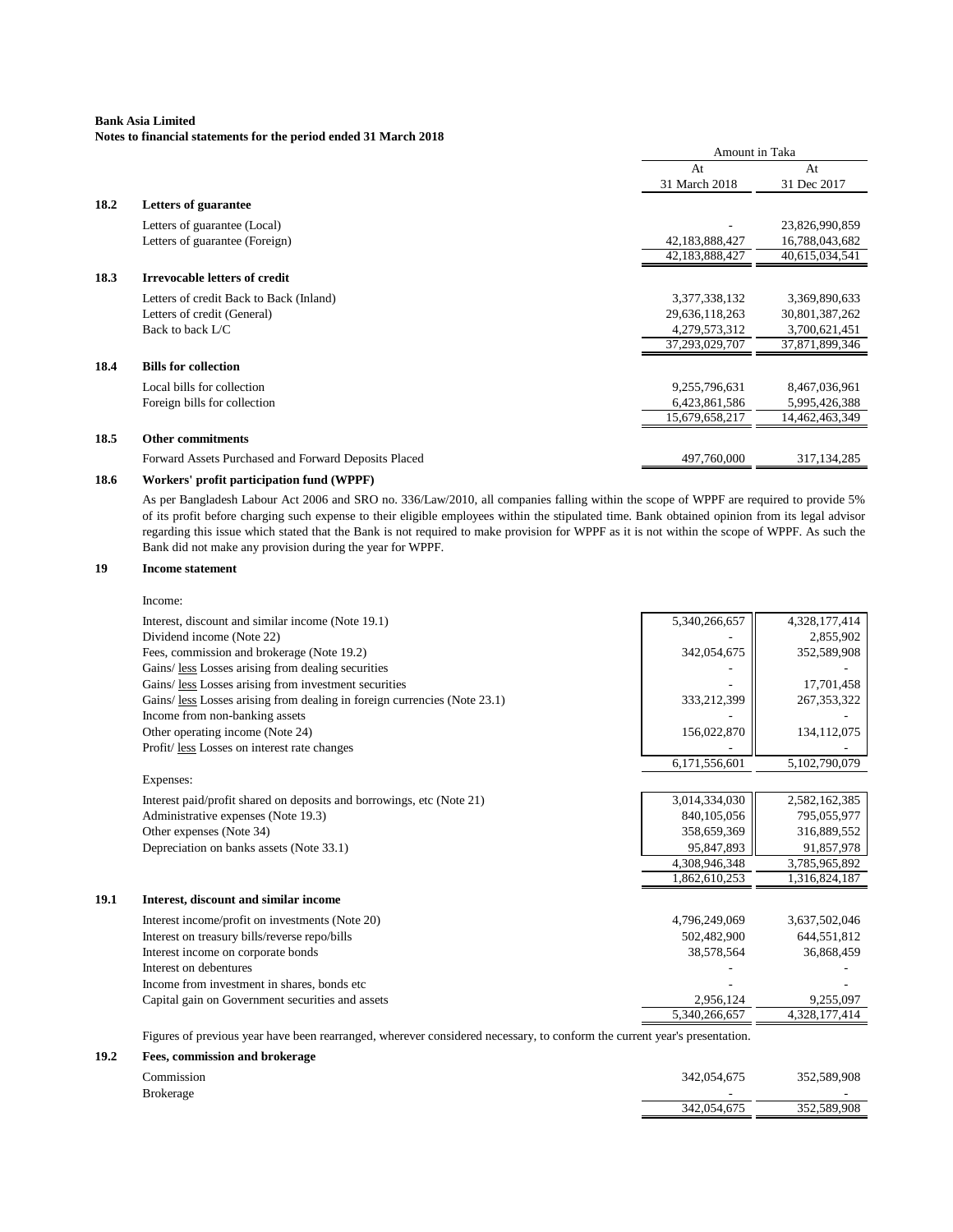|       | roles to miancial statements for the period ended 31 march 2016                                                                   | Amount in Taka             |                            |
|-------|-----------------------------------------------------------------------------------------------------------------------------------|----------------------------|----------------------------|
|       |                                                                                                                                   | At                         | At                         |
|       |                                                                                                                                   | 31 March 2018              | 31 Dec 2017                |
| 19.3  | <b>Administrative expenses</b>                                                                                                    |                            |                            |
|       | Salaries and allowances (Note 25)                                                                                                 | 611,865,578                | 586,015,729                |
|       | Rent, taxes, insurance, electricity, etc (Note 26)                                                                                | 164,774,025                | 145,356,316                |
|       | Legal expenses (Note 27)                                                                                                          | 5,164,116                  | 4,329,285                  |
|       | Postage, stamp, telecommunication, etc (Note 28)                                                                                  | 21,043,160                 | 19,082,729                 |
|       | Stationery, printing, advertisement, etc (Note 29)                                                                                | 19,349,938                 | 20,807,581                 |
|       | Managing Director's salary and fees (Note 30)                                                                                     | 3,050,000                  | 2,550,000                  |
|       | Directors' fees (Note 31)                                                                                                         | 1,032,000                  | 920,000                    |
|       | Auditors' fees (Note 32)                                                                                                          |                            | 4,600                      |
|       |                                                                                                                                   |                            |                            |
|       | Repair of Bank's assets (Note 33.1)                                                                                               | 13,826,239<br>840,105,056  | 15,989,737<br>795,055,977  |
| 20    | Interest income/profit on investments                                                                                             |                            |                            |
|       |                                                                                                                                   |                            |                            |
|       | Conventional and Islamic banking (Note 20.1)                                                                                      | 4,608,858,681              | 3,536,231,846              |
|       | Off-shore banking unit                                                                                                            | 211,632,139                | 101,534,533                |
|       |                                                                                                                                   | 4,820,490,820              | 3,637,766,379              |
|       | Less: inter transaction between OBU and Conventional banking                                                                      | 24, 241, 751               | 264,333                    |
|       | Less: Inter-company transactions with Bank Asia Islamic Window                                                                    |                            |                            |
|       |                                                                                                                                   | 4,796,249,069              | 3,637,502,046              |
| 20.1  | <b>Conventional and Islamic banking</b>                                                                                           |                            |                            |
|       | Agricultural loan                                                                                                                 | 85,770,334                 | 71, 191, 143               |
|       | Cash credit/Bai Murabaha (Muajjal)                                                                                                | 102,281,568                | 162,197,534                |
|       | Credit card                                                                                                                       | 70,683,305                 | 61,524,895                 |
|       | Credit for poverty alleviation scheme-micro credit                                                                                | 17,007                     | 23,171                     |
|       | Consumer credit scheme                                                                                                            | 258,947,098                | 209,988,981                |
|       | Demand loan                                                                                                                       | 767,700,350                | 590,802,238                |
|       | Export Development Fund (EDF)                                                                                                     | 47,281,466                 | 38,327,556                 |
|       | House building loan                                                                                                               | 30,916,229                 | 27,100,380                 |
|       | Loans (General)/Musharaka                                                                                                         | 229,164,316                | 182,255,197                |
|       | Loans against trust receipts/ Bai Murabaha post import                                                                            | 329, 357, 405              | 195,753,683                |
|       | Overdrafts/ Quard against scheme                                                                                                  | 844,633,549                | 632,892,356                |
|       | Packing credit                                                                                                                    | 10,587,938                 | 8,054,076                  |
|       | Payment against documents                                                                                                         | 10,159,118                 | 7,032,772                  |
|       | Staff loan                                                                                                                        | 15,941,119                 | 14,731,078                 |
|       | Small and medium enterprise (SME)                                                                                                 | 161,878,028                | 126,497,975                |
|       | Transport loan                                                                                                                    | 44,156,927                 | 32,922,130                 |
|       | Term loan-industrial                                                                                                              | 424,484,903                | 304,406,773                |
|       | Term loan- others/ Hire purchase under Shirkatul Melk                                                                             | 581,929,077                | 627,287,270                |
|       | Foreign bills purchased                                                                                                           | 3,164,636                  | 3,038,030                  |
|       | Local bills purchased                                                                                                             | 37,379,481                 | 23,865,743                 |
|       |                                                                                                                                   | 4,056,433,854              | 3,319,892,981              |
|       | Total interest/profit on loans and advances/investments<br>Interest/profit on balance with other banks and financial institutions | 549,921,666                | 212,955,507                |
|       |                                                                                                                                   |                            |                            |
|       | Interest/profit received from foreign banks                                                                                       | 2,503,161<br>4,608,858,681 | 3,383,358<br>3,536,231,846 |
| 20(a) | <b>Consolidated Interest income/profit on investments</b>                                                                         |                            |                            |
|       | Bank Asia limited                                                                                                                 | 4,796,249,069              | 3,637,502,046              |
|       | Bank Asia Securities Ltd                                                                                                          | 68,460,888                 | 65,296,570                 |
|       | BA Exchange Company (UK) Limited                                                                                                  |                            |                            |
|       | BA Express USA, Inc.                                                                                                              |                            |                            |
|       |                                                                                                                                   | 4,864,709,957              | 3,702,798,616              |
|       |                                                                                                                                   | 51,604,901                 |                            |
|       | Less: Inter-company transactions                                                                                                  | 4,813,105,056              | 3,702,798,616              |
| 21    | Interest paid/profit shared on deposits and borrowings etc.                                                                       |                            |                            |
|       |                                                                                                                                   |                            |                            |
|       | Conventional and Islamic banking (Note 21.1)<br>Off-shore banking unit                                                            | 2,884,301,144              | 2,509,697,572              |
|       |                                                                                                                                   | 154,274,637                | 72,729,146                 |
|       |                                                                                                                                   | 3,038,575,781              | 2,582,426,718              |
|       | Less: inter transaction with OBU                                                                                                  | 24, 241, 751               | 264,333                    |
|       | Less: Inter-company transactions with Bank Asia Islamic Window                                                                    | 3,014,334,030              | 2,582,162,385              |
|       |                                                                                                                                   |                            |                            |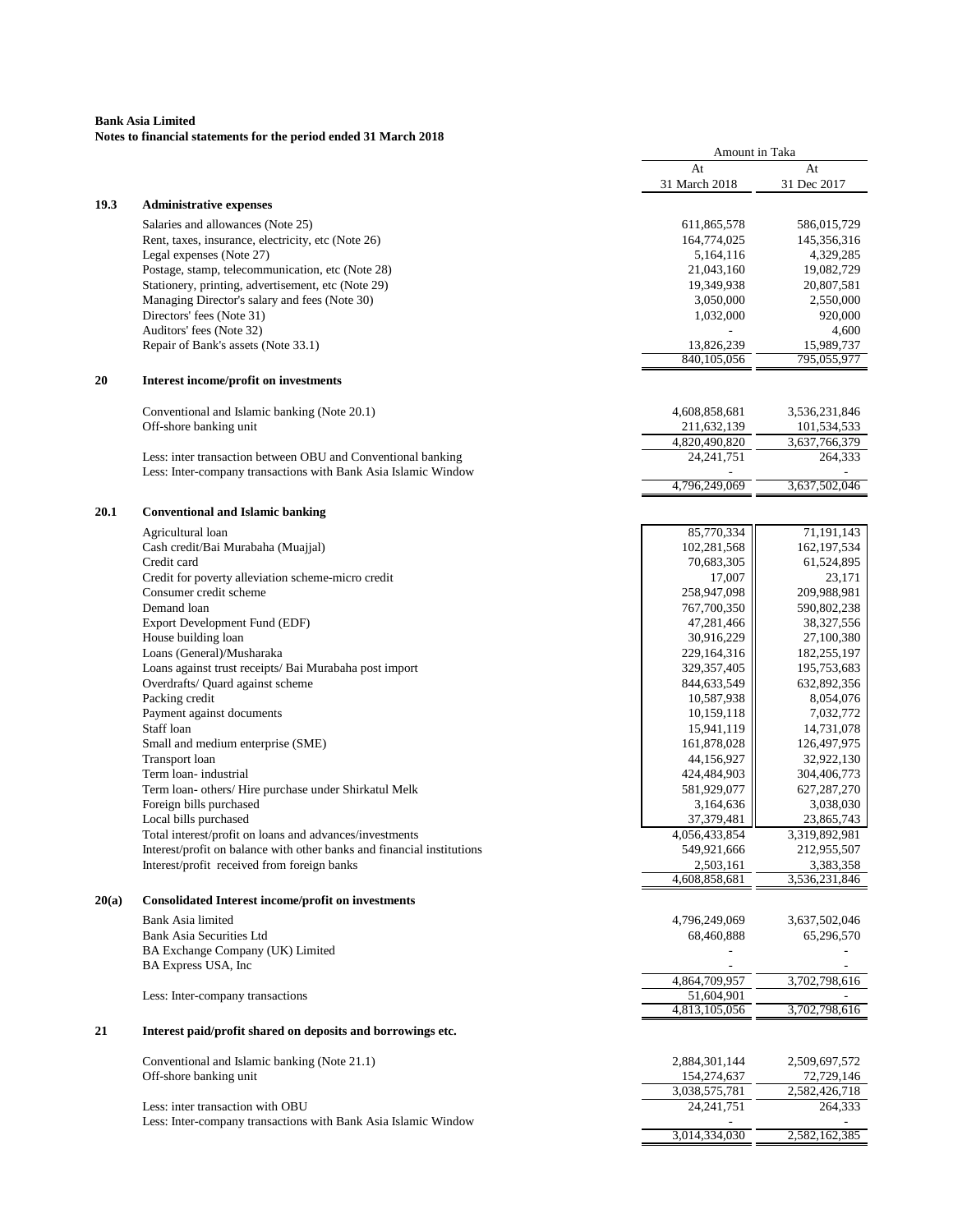|       |                                                               | Amount in Taka              |                             |
|-------|---------------------------------------------------------------|-----------------------------|-----------------------------|
|       |                                                               | At                          | At                          |
|       |                                                               | 31 March 2018               | 31 Dec 2017                 |
| 21.1  | <b>Conventional and Islamic banking</b>                       |                             |                             |
|       | Interest paid/profit shared on deposits                       |                             |                             |
|       | Fixed deposits/ Mudaraba Fixed deposit                        | 950,006,580                 | 853,174,608                 |
|       | Scheme deposits                                               | 1,244,643,016               | 1,183,266,578               |
|       | Sanchaya plus<br>Savings deposits/ Mudaraba Savings bank      | 14,608,254<br>274,420,274   | 24,712,033<br>179, 345, 195 |
|       | Special notice deposits                                       | 142,591,720                 | 142,910,873                 |
|       |                                                               | 2,626,269,844               | 2,383,409,287               |
|       | Interest on borrowings and others                             |                             |                             |
|       | Local banks including Bangladesh Bank                         | 58,299,924                  | 2,080,112                   |
|       | Interest on subordinated non-covertable bond                  | 199,711,919                 | 124,193,392                 |
|       | Foreign banks                                                 | 19,457                      | 14,781                      |
|       |                                                               | 258,031,300                 | 126,288,285                 |
|       |                                                               | 2,884,301,144               | 2,509,697,572               |
| 21(a) | <b>Consolidated Interest Expenses/profit paid on Deposits</b> |                             |                             |
|       | <b>Bank Asia limited</b>                                      | 3,014,334,030               | 2,582,162,385               |
|       | Bank Asia Securities Ltd                                      | 52,695,199                  | 9,294,640                   |
|       | BA Exchange Company (UK) Limited                              |                             |                             |
|       | BA Express USA, Inc                                           |                             |                             |
|       |                                                               | 3,067,029,229               | 2,591,457,025               |
|       | Less: Inter-company transactions                              | 51,604,901                  |                             |
|       |                                                               | 3,015,424,328               | 2,591,457,025               |
| 22    | <b>Investment</b> income                                      |                             |                             |
|       | Conventional and Islamic banking (Note 22.1)                  | 544,017,588                 | 711,232,728                 |
|       | Off-shore banking unit                                        |                             |                             |
|       |                                                               | 544,017,588                 | 711,232,728                 |
| 22.1  | <b>Conventional and Islamic Banking</b>                       |                             |                             |
|       |                                                               |                             |                             |
|       | Interest on treasury bills<br>Interest on treasury bonds      | 61,653,019<br>437, 247, 635 | 45,564,652<br>595,385,515   |
|       | Interest income on corporate bonds                            | 38,578,564                  | 36,868,459                  |
|       | Interest on Islamic bonds                                     | 3,582,246                   | 3,601,645                   |
|       | Capital gain from investment in shares                        |                             | 17,701,458                  |
|       | Dividend on shares                                            |                             | 2,855,902                   |
|       | Capital gain on Government securities                         | 2,956,124                   | 9,255,097                   |
|       |                                                               | 544,017,588                 | 711,232,728                 |
| 22(a) | <b>Consolidated investment income</b>                         |                             |                             |
|       | Bank Asia Limited                                             | 544,017,588                 | 711,232,728                 |
|       | <b>Bank Asia Securities Limited</b>                           |                             |                             |
|       | BA Exchange Company (UK) Limited                              |                             |                             |
|       | BA Express USA, Inc.                                          |                             |                             |
|       | Less: Inter-company transactions                              | 544,017,588                 | 711,232,728                 |
|       |                                                               | 544,017,588                 | 711,232,728                 |
| 23    | Commission, exchange and brokerage                            |                             |                             |
|       |                                                               |                             |                             |
|       | Conventional and Islamic banking (Note 23.1)                  | 674,215,808                 | 618,690,376                 |
|       | Off-shore banking unit                                        | 1,051,266                   | 1,252,854                   |
|       |                                                               | 675,267,074                 | 619,943,230                 |
| 23.1  | <b>Conventional and Islamic Banking</b>                       |                             |                             |
|       | Commission on L/C                                             | 216,258,428                 | 223,087,932                 |
|       | Fees and commission                                           | 38,494,926                  | 42,654,893                  |
|       | Commission on L/G                                             | 75,651,729                  | 74,642,061                  |
|       | Commission on export                                          | 1,959,326                   | 2,535,869                   |
|       | Commission on PO, DD, TT, TC, etc                             | 5,558,949                   | 5,731,208                   |
|       | Other commission                                              | 3,080,051                   | 2,685,091                   |
|       |                                                               | 341,003,409                 | 351,337,054                 |
|       | Foreign exchange gain                                         | 333,212,399                 | 267, 353, 322               |
|       |                                                               | 674,215,808                 | 618,690,376                 |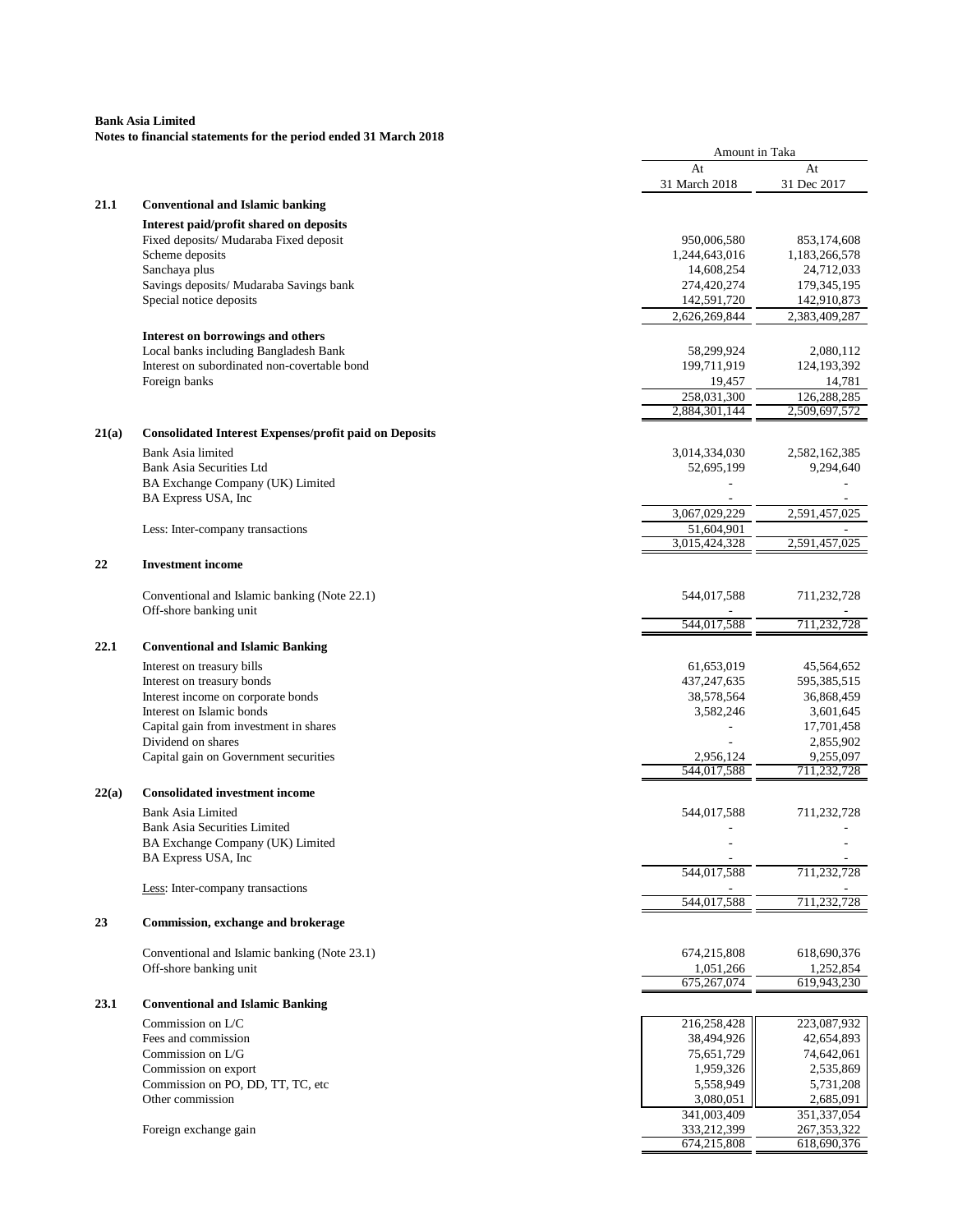|       |                                                                         | Amount in Taka           |                          |
|-------|-------------------------------------------------------------------------|--------------------------|--------------------------|
|       |                                                                         | At                       | At                       |
|       |                                                                         | 31 March 2018            | 31 Dec 2017              |
| 23(a) | <b>Consolidated Commission, exchange and brokerage</b>                  |                          |                          |
|       | Bank Asia limited                                                       | 675, 267, 074            | 619,943,230              |
|       | <b>Bank Asia Securities Ltd</b>                                         | 21,273,430               | 64,119,700               |
|       | BA Exchange Company (UK) Limited                                        | 5,103,237                | 4,659,378                |
|       | BA Express USA, Inc                                                     | 2,799,149<br>704,442,890 | 6,384,513<br>695,106,821 |
| 24    | Other operating income                                                  |                          |                          |
|       | Conventional and Islamic banking (Note 24.1)                            | 150,361,116              | 126,672,074              |
|       | Off-shore banking unit                                                  | 5,661,754                | 7,440,001                |
|       |                                                                         | 156,022,870              | 134.112.075              |
| 24.1  | <b>Conventional and Islamic banking</b>                                 |                          |                          |
|       | Locker charge                                                           | 2,297,250                | 2,906,000                |
|       | Service and other charges                                               | 61,035,418               | 44,967,133               |
|       | Master/Visa card fees and charges<br>Postage/telex/SWIFT/fax recoveries | 40,871,305               | 31,960,275               |
|       | Profit on sale of fixed assets                                          | 30,174,525               | 30,893,568<br>340,000    |
|       | Non-operating income                                                    | 2,550,587                | 4,087,897                |
|       | Rebate on nostro account                                                | 10,618,874               | 9,243,797                |
|       | Other income from brokerage                                             | 2,813,157                | 2,273,404                |
|       |                                                                         | 150,361,116              | 126,672,074              |
| 24(a) | Consolidated other operating income                                     |                          |                          |
|       | Bank Asia Limited                                                       | 156,022,870              | 134, 112, 075            |
|       | Bank Asia Securities Ltd                                                | 1,601,958                | 7,648,611                |
|       | BA Exchange Company (UK) Limited<br>BA Express USA, Inc                 | 228,185                  |                          |
|       |                                                                         | 157,853,013              | 141,760,686              |
| 25    | <b>Salaries and allowances</b>                                          |                          |                          |
|       |                                                                         |                          |                          |
|       | Conventional and Islamic banking (Note 25.1)                            | 611,865,578              | 585,515,729              |
|       | Off-shore banking unit                                                  | 611,865,578              | 585,515,729              |
|       |                                                                         |                          |                          |
| 25.1  | <b>Conventional and Islamic banking</b>                                 |                          |                          |
|       | Basic salary                                                            | 237,663,181              | 230,630,107              |
|       | Allowances                                                              | 253, 307, 209            | 235,853,726              |
|       | Festival bonus<br>Gratuity                                              | 38,100,000               | 38,100,000               |
|       | Provident fund contribution                                             | 22,795,188               | 20,931,896               |
|       | Performance bonus                                                       | 60,000,000               | 60,000,000               |
|       |                                                                         | 611,865,578              | 585,515,729              |
| 25(a) | <b>Consolidated Salaries and allowances</b>                             |                          |                          |
|       | Bank Asia Limited                                                       | 611,865,578              | 585, 515, 729            |
|       | <b>Bank Asia Securities Ltd</b>                                         | 11,095,820               | 9,797,693                |
|       | BA Exchange Company (UK) Limited                                        | 1,947,557                | 1,535,961                |
|       | BA Express USA, Inc                                                     | 4,463,062                | 4,595,192                |
| 26    | Rent, taxes, insurance, electricity etc.                                | 629,372,017              | 601,444,575              |
|       |                                                                         |                          |                          |
|       | Conventional and Islamic banking (Note 26.1)<br>Off-shore banking unit  | 164,710,952<br>63,073    | 145,295,298<br>61,018    |
|       |                                                                         | 164,774,025              | 145,356,316              |
| 26.1  | <b>Conventional and Islamic banking</b>                                 |                          |                          |
|       | Rent, rate and taxes                                                    | 99,673,217               | 84,679,473               |
|       | Insurance                                                               | 44,581,718               | 44,892,483               |
|       | Power and electricity                                                   | 20,456,017               | 15,723,342               |
|       |                                                                         | 164,710,952              | 145,295,298              |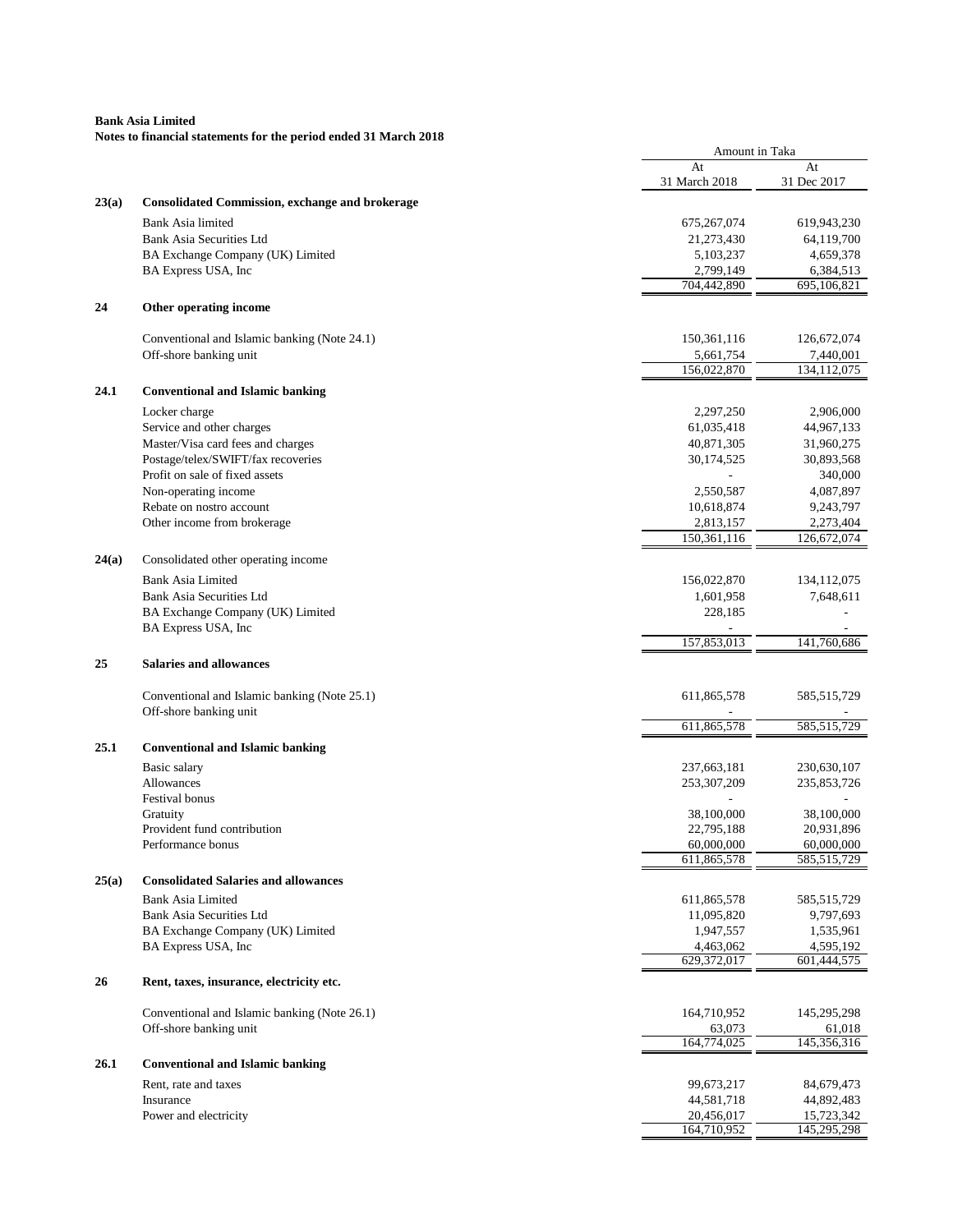|       |                                                              | Amount in Taka           |                          |
|-------|--------------------------------------------------------------|--------------------------|--------------------------|
|       |                                                              | At                       | At                       |
|       |                                                              | 31 March 2018            | 31 Dec 2017              |
| 26(a) | Consolidated Rent, taxes, insurance, electricity etc.        |                          |                          |
|       | <b>Bank Asia Limited</b>                                     | 164,774,025              | 145,356,316              |
|       | <b>Bank Asia Securities Ltd</b>                              | 3,469,614                | 3,597,965                |
|       | BA Exchange Company (UK) Limited                             | 1,803,800                | 1,543,178                |
|       | BA Express USA, Inc                                          | 1,614,934<br>171,662,373 | 1,588,376<br>152,085,835 |
| 27    | <b>Legal expenses</b>                                        |                          |                          |
|       | Conventional and Islamic banking (Note 27.1)                 | 5,164,116                | 4,329,285                |
|       | Off-shore banking unit                                       |                          |                          |
|       |                                                              | 5,164,116                | 4,329,285                |
| 27.1  | <b>Conventional and Islamic Banking</b>                      |                          |                          |
|       | Legal expenses<br>Other professional charges                 | 5,164,116                | 4,329,285                |
|       |                                                              | 5,164,116                | 4,329,285                |
| 27(a) | <b>Consolidated Legal expenses</b>                           |                          |                          |
|       | Bank Asia Limited                                            | 5,164,116                | 4,329,285                |
|       | <b>Bank Asia Securities Ltd</b>                              |                          |                          |
|       | BA Exchange Company (UK) Limited                             | 556,200                  | 255,620                  |
|       | BA Express USA, Inc                                          | 40,040<br>5.760.356      | 44,569<br>4,629,474      |
| 28    | Postage, stamps, telecommunication etc.                      |                          |                          |
|       | Conventional and Islamic banking (Note 28.1)                 | 20,944,800               | 18,944,349               |
|       | Off-shore banking unit                                       | 98,360                   | 138,380                  |
|       |                                                              | 21,043,160               | 19,082,729               |
| 28.1  | <b>Conventional and Islamic banking</b>                      |                          |                          |
|       | Telephone, courier and postage                               | 12,721,105               | 8,221,404                |
|       | Master/VISA card process fee                                 | 5,026,816                | 7,446,552                |
|       | ATM charge                                                   | 217,229                  | 132,853                  |
|       | SWIFT and Reuter charge                                      | 2,609,739                | 2,696,891                |
|       | Internet                                                     | 369,911<br>20,944,800    | 446,649<br>18,944,349    |
| 28(a) | Consolidated Postage, stamps, telecommunication etc.         |                          |                          |
|       | <b>Bank Asia Limited</b>                                     | 21,043,160               | 19,082,729               |
|       | <b>Bank Asia Securities Ltd</b>                              | 431,928                  | 472,339                  |
|       | BA Exchange Company (UK) Limited                             | 106,676                  | 140,927                  |
|       | BA Express USA, Inc                                          | 94,092                   | 84,543                   |
|       |                                                              | 21,675,856               | 19,780,538               |
| 29    | Stationery, printing, advertisements etc.                    |                          |                          |
|       | Conventional and Islamic banking (Note 29.1)                 | 19,336,925               | 20,787,738               |
|       | Off-shore banking unit                                       | 13,013                   | 19,843                   |
|       |                                                              | 19,349,938               | 20,807,581               |
| 29.1  | <b>Conventional and Islamic banking</b>                      |                          |                          |
|       | Office and security stationery                               | 10,380,022               | 9,655,385                |
|       | Calendar, diary, souvenir, etc                               | 3,025,000                | 13,300                   |
|       | ATM card /Supplies And Stationeries<br>Books and periodicals | 1,861,169<br>326,376     | 1,529,253<br>372,575     |
|       | Publicity and advertisement                                  | 3,744,358                | 9,217,225                |
|       |                                                              | 19,336,925               | 20,787,738               |
| 29(a) | Consolidated Stationery, printing, advertisements etc.       |                          |                          |
|       | Bank Asia Limited                                            | 19,349,938               | 20,807,581               |
|       | Bank Asia Securities Ltd                                     | 197,365                  | 137,407                  |
|       | BA Exchange Company (UK) Limited                             | 59,784                   | 19,310                   |
|       | BA Express USA, Inc                                          | 315,452                  | 244,429                  |
|       |                                                              | 19,922,539               | 21,208,727               |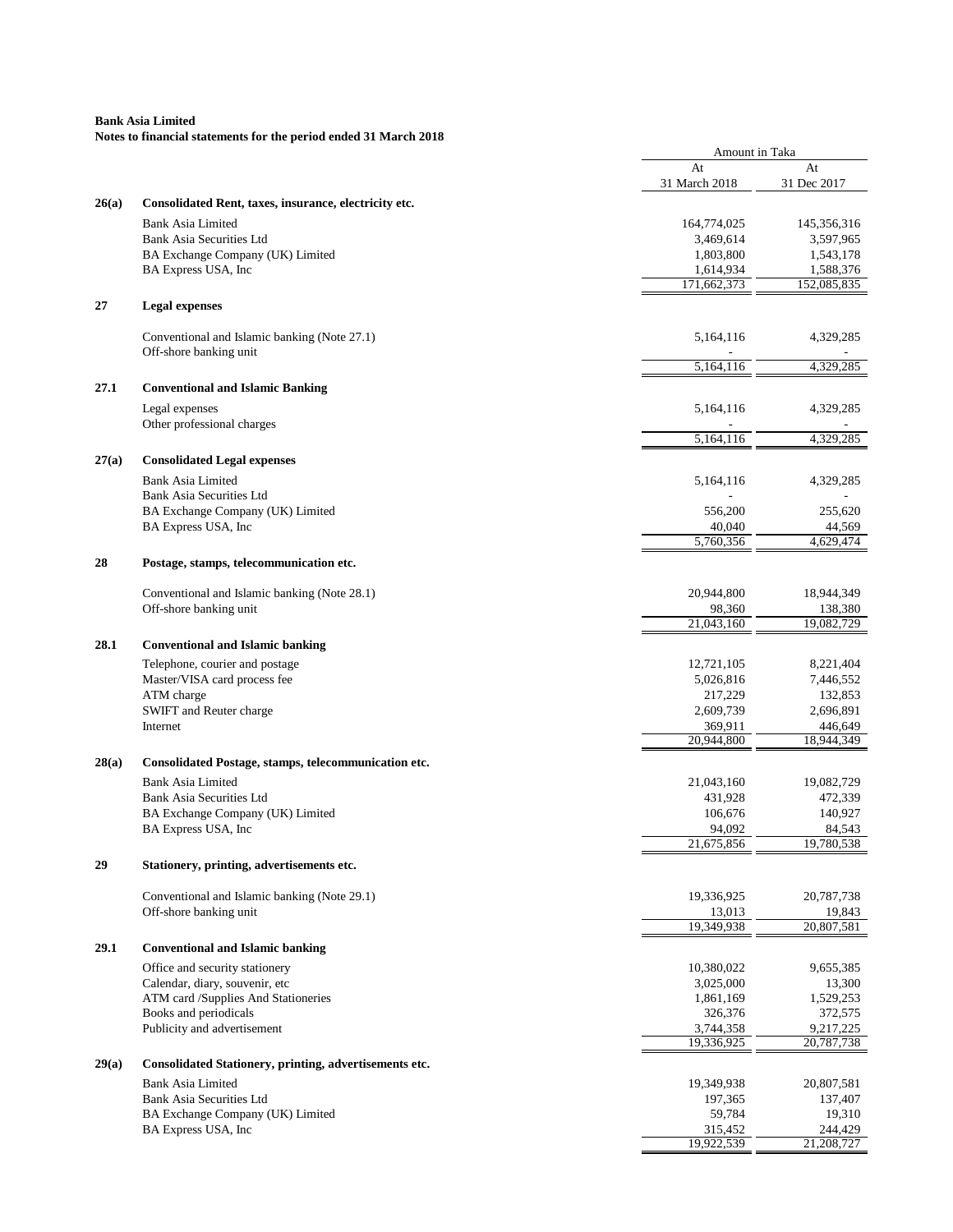| roles to miancial statements for the period ended 31 march 2016 |                                                               |                      | Amount in Taka     |  |
|-----------------------------------------------------------------|---------------------------------------------------------------|----------------------|--------------------|--|
|                                                                 |                                                               | At                   | At                 |  |
|                                                                 |                                                               | 31 March 2018        | 31 Dec 2017        |  |
| 30                                                              | <b>Managing Director's salary and fees</b>                    |                      |                    |  |
|                                                                 |                                                               |                      | 1,500,000          |  |
|                                                                 | Basic salary                                                  | 1,500,000            |                    |  |
|                                                                 | House rent allowance                                          | 375,000              | 375,000            |  |
|                                                                 | Entertainment allowances<br>Incentive bonus                   | 75,000               | 75,000             |  |
|                                                                 |                                                               | 500,000<br>300,000   | 500,000<br>300,000 |  |
|                                                                 | Utility allowance and others<br>House maintenance allowance   | 150,000              |                    |  |
|                                                                 | Provident fund                                                |                      | 150,000<br>150,000 |  |
|                                                                 |                                                               | 150,000<br>3,050,000 | 3,050,000          |  |
| 31                                                              | <b>Directors' fees</b>                                        |                      |                    |  |
|                                                                 |                                                               |                      |                    |  |
|                                                                 | Directors' fees                                               | 1,032,000            | 920,000            |  |
|                                                                 |                                                               | 1,032,000            | 920,000            |  |
| 31(a)                                                           | <b>Consolidated Directors' fees</b>                           |                      |                    |  |
|                                                                 | <b>Bank Asia Limited</b>                                      | 1,032,000            | 920,000            |  |
|                                                                 | Bank Asia Securities Ltd.                                     | 55,200               | 92,000             |  |
|                                                                 | BA Exchange Company (UK) Limited                              |                      |                    |  |
|                                                                 | BA Express USA, Inc                                           | 1.087.200            | 1.012.000          |  |
| 32                                                              | <b>Auditors' fees</b>                                         |                      |                    |  |
|                                                                 |                                                               |                      |                    |  |
|                                                                 | Audit fees                                                    |                      | 4,600              |  |
|                                                                 |                                                               | $\overline{a}$       | 4,600              |  |
| 32(a)                                                           | <b>Consolidated Auditors fees</b>                             |                      |                    |  |
|                                                                 | <b>Bank Asia Limited</b>                                      |                      | 4,600              |  |
|                                                                 | Bank Asia Securities Ltd                                      |                      |                    |  |
|                                                                 | BA Exchange Company (UK) Limited                              | 171,139              | 146,291            |  |
|                                                                 | BA Express USA, Inc                                           | 296,100<br>467,239   | 286,620<br>437,511 |  |
| 33                                                              |                                                               |                      |                    |  |
|                                                                 | Depreciation and repair of Bank's assets                      |                      |                    |  |
|                                                                 | Conventional and Islamic banking (Note 33.1)                  | 109,674,132          | 107,847,715        |  |
|                                                                 | Off-shore banking unit                                        | 109,674,132          | 107,847,715        |  |
| 33.1                                                            | Conventional and Islamic banking                              |                      |                    |  |
|                                                                 | Depreciation                                                  |                      |                    |  |
|                                                                 | Owned assets                                                  | 95,647,892           | 91,657,977         |  |
|                                                                 | Leased assets                                                 | 200,001              | 200,001            |  |
|                                                                 |                                                               | 95,847,893           | 91,857,978         |  |
|                                                                 | Repairs<br><b>Building</b>                                    | 1,221,875            | 2,357,590          |  |
|                                                                 | Furniture and fixtures                                        | 72,652               | 164,405            |  |
|                                                                 | Equipments                                                    | 1,006,624            | 674,215            |  |
|                                                                 |                                                               | 2,301,151            | 3,196,210          |  |
|                                                                 | Maintenance                                                   | 11,525,088           | 12,793,527         |  |
|                                                                 |                                                               | 109,674,132          | 107,847,715        |  |
| 33(a)                                                           | <b>Consolidated Depreciation and repairs of Bank's assets</b> |                      |                    |  |
|                                                                 | <b>Bank Asia Limited</b>                                      | 109,674,132          | 107,847,715        |  |
|                                                                 | Bank Asia Securities Ltd                                      | 252,177              | 127,840            |  |
|                                                                 | BA Exchange Company (UK) Limited                              | 522,999              | 370,605            |  |
|                                                                 | BA Express USA, Inc.                                          | 406,726              | 393,764            |  |
|                                                                 |                                                               | 110,856,034          | 108,739,924        |  |
| 34                                                              | Other expenses                                                |                      |                    |  |
|                                                                 | Conventional and Islamic banking (Note 34.1)                  | 354,911,176          | 314,418,435        |  |
|                                                                 | Off-shore banking unit                                        | 3,748,193            | 2,471,117          |  |
|                                                                 |                                                               | 358,659,369          | 316,889,552        |  |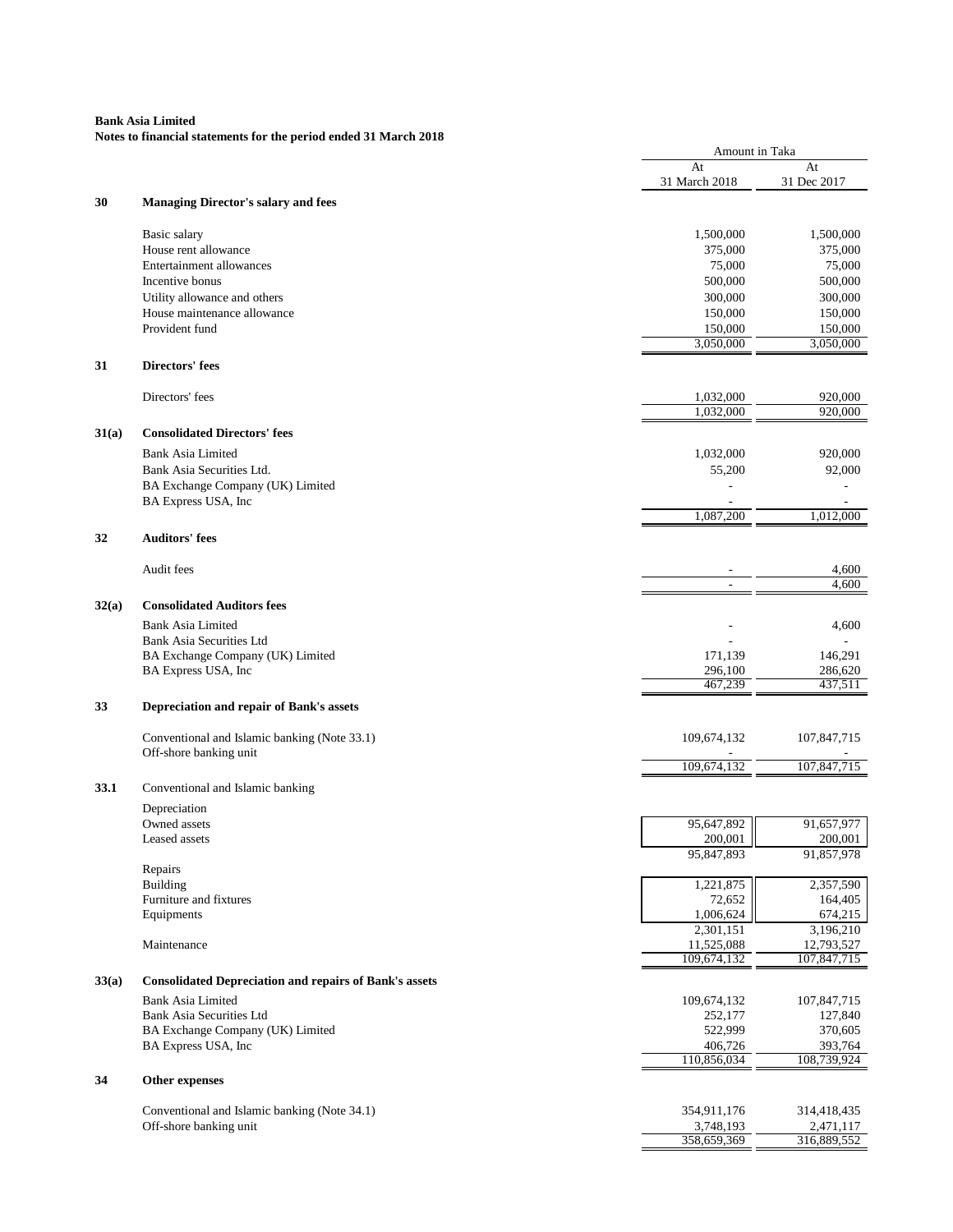|       |                                                                        |                            | Amount in Taka                     |  |
|-------|------------------------------------------------------------------------|----------------------------|------------------------------------|--|
|       |                                                                        | At                         | At                                 |  |
|       |                                                                        | 31 March 2018              | 31 Dec 2017                        |  |
| 34.1  | <b>Conventional and Islamic banking</b>                                |                            |                                    |  |
|       | Car expenses                                                           | 77,569,139                 | 75,725,013                         |  |
|       | Contractual service expenses                                           | 129,782,477                | 104,994,328                        |  |
|       | Computer expenses                                                      | 33,183,902                 | 29,944,581                         |  |
|       | Other management and administrative expenses                           | 61,947,548                 | 49,704,682                         |  |
|       | Entertainment                                                          | 8,933,707                  | 11,181,013                         |  |
|       | AGM/EGM expenses                                                       | 1,000,000                  | 1,268,780                          |  |
|       | Payment to superannuation fund                                         | 1,830,000                  | 1,199,811                          |  |
|       | Finance charge for lease assets                                        |                            | 1,830,000                          |  |
|       | Donation and subscription to institutions                              | 31,128,296                 | 107,864                            |  |
|       | Travelling expenses                                                    | 6,483,710                  | 28,610,411                         |  |
|       | Training and internship<br>Directors' travelling expenses              | 3,014,097<br>38,300        | 6,968,325<br>2,856,727             |  |
|       | Sharia council fees                                                    |                            | 26,900                             |  |
|       |                                                                        | 354,911,176                | 314,418,435                        |  |
| 34(a) | <b>Consolidated other expenses</b>                                     |                            |                                    |  |
|       |                                                                        |                            |                                    |  |
|       | <b>Bank Asia Limited</b>                                               | 358,659,369                | 316,889,552<br>7,335,365           |  |
|       | Bank Asia Securities Ltd<br>BA Exchange Company (UK) Limited           | 4,808,607<br>1,559,872     | 734,383                            |  |
|       | BA Express USA, Inc                                                    | 2,145,588                  | 1,774,002                          |  |
|       |                                                                        | 367,173,436                | 326,733,302                        |  |
| 35    | Receipts from other operating activities                               |                            |                                    |  |
|       |                                                                        |                            |                                    |  |
|       | Conventional and Islamic banking (Note 35.1)<br>Off-shore banking unit | 153, 317, 240<br>5,661,754 | 156,484,531<br>7,440,001           |  |
|       |                                                                        | 158,978,994                | 163,924,532                        |  |
| 35.1  | <b>Conventional and Islamic banking</b>                                |                            |                                    |  |
|       |                                                                        |                            |                                    |  |
|       | Locker charge                                                          | 2,297,250                  | 2,906,000                          |  |
|       | Service and other charges                                              | 61,035,418                 | 44,967,133                         |  |
|       | Master card fees and charges<br>Postage/telex/SWIFT/ fax recoveries    | 40,871,305<br>30,174,525   | 31,960,275<br>30,893,568           |  |
|       | Non-business income                                                    | 18,938,742                 | 45,757,555                         |  |
|       |                                                                        | 153,317,240                | 156,484,531                        |  |
| 35(a) | <b>Consolidated Receipts from other operating activities</b>           |                            |                                    |  |
|       |                                                                        |                            |                                    |  |
|       | <b>Bank Asia Limited</b>                                               | 158,978,994                | 163,924,532                        |  |
|       | <b>Bank Asia Securities Ltd</b>                                        | 1,601,958                  | 7,648,611                          |  |
|       | BA Exchange Company (UK) Limited<br>BA Express USA, Inc.               | 228,185                    | $\overline{\phantom{a}}$<br>$\sim$ |  |
|       |                                                                        |                            |                                    |  |
|       |                                                                        | 160,809,137                | 171,573,143                        |  |
|       | Less: inter-companies transactions                                     |                            |                                    |  |
|       |                                                                        | 160,809,137                | 171,573,143                        |  |
| 36    | Payments for other operating activities                                |                            |                                    |  |
|       | Conventional and Islamic banking (Note 36.1)                           | 549,911,404                | 486, 492, 483                      |  |
|       | Off-shore banking unit                                                 | 3,811,266                  | 2,532,135                          |  |
|       |                                                                        | 553,722,670                | 489,024,618                        |  |
| 36.1  | <b>Conventional and Islamic banking</b>                                |                            |                                    |  |
|       |                                                                        |                            |                                    |  |
|       | Rent. rates and taxes                                                  | 164,710,952                | 145,295,298                        |  |
|       | Legal expenses                                                         | 5,164,116                  | 4,329,285                          |  |
|       | Directors' fees                                                        | 1,032,000                  | 920,000<br>19,082,729              |  |
|       | Postage, stamp, telecommunication, etc<br>Other expenses               | 21,043,160<br>354,911,176  | 314,310,571                        |  |
|       | Managing Director's salary                                             | 3,050,000                  | 2,550,000                          |  |
|       | Auditors' fee                                                          |                            | 4,600                              |  |
|       |                                                                        | 549,911,404                | 486,492,483                        |  |